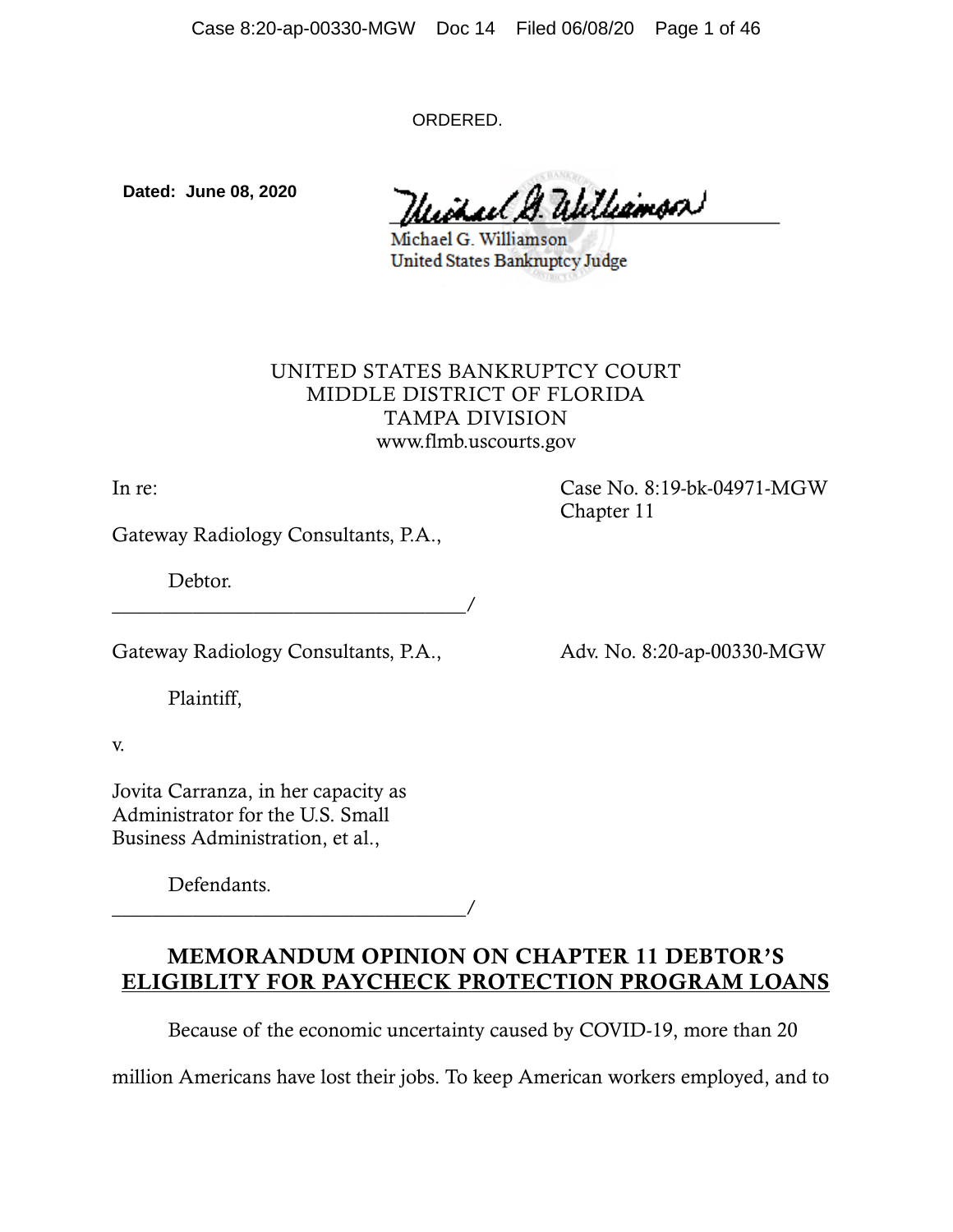#### Case 8:20-ap-00330-MGW Doc 14 Filed 06/08/20 Page 2 of 46

make sure they get paid, Congress passed the CARES Act, the largest stimulus package in history. At the heart of the CARES Act is the Paycheck Protection Program, which provides hundreds of billions of dollars in funding to small businesses to cover payroll, mortgage interest, rent, and utility costs.

Although referred to as PPP "loans," the Paycheck Protection Program functions like a grant. So long as a PPP borrower uses the "loan" for covered expenses (payroll, mortgage interest, rent, and utilities) the entire "loan" is forgiven. Because the loans are designed to be forgiven, both Congress and the SBA Administrator have dispensed with the underwriting typically required for SBA loans.

Even so, the SBA has promulgated a rule disqualifying debtors from participating in the Paycheck Protection Program because they supposedly pose an unacceptably high risk of using PPP "loans" for noncovered expenses, as well as an unacceptably high risk of not repaying any unforgiven amounts. Gateway Radiology Consultants, P.A., a chapter 11 debtor, asks the Court to enjoin the SBA Administrator from disqualifying it from participating in the Paycheck Protection Program.

The Court concludes that the SBA Administrator exceeded her authority when she promulgated the rule disqualifying Gateway Radiology from the Paycheck Protection Program. In order for a borrower to be eligible for a PPP Loan, Congress could have required borrowers to certify that they are not in bankruptcy. But Congress chose not to. By engrafting onto the Paycheck Protection Program a

2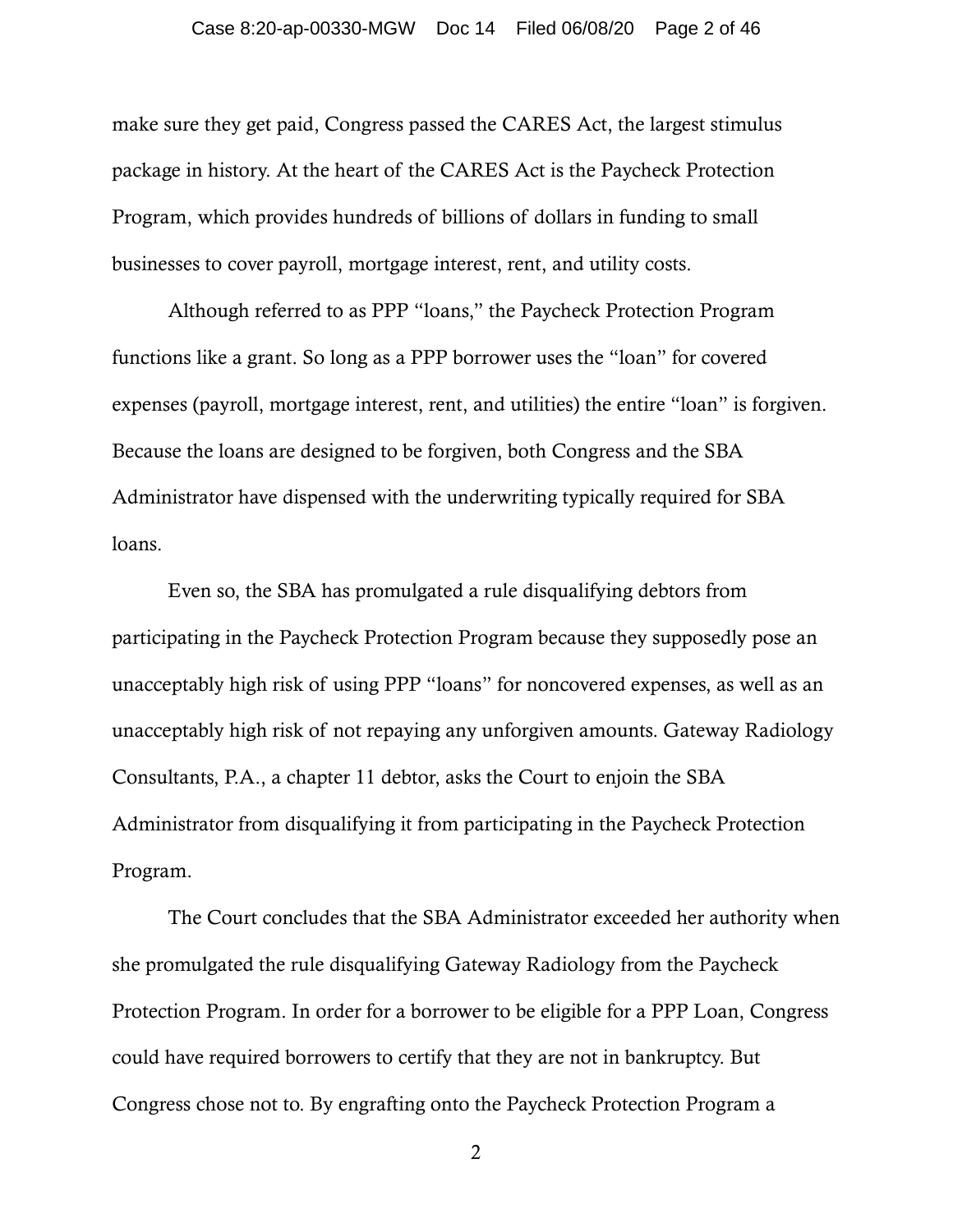requirement that Congress chose not to insist on, the SBA Administrator exceeded her statutory authority.

Even if the SBA Administrator had not exceeded her authority, the rule disqualifying Gateway Radiology from participating in the Paycheck Protection Program is arbitrary and capricious because:

- the SBA Administrator considered factors Congress did not intend her to consider (i.e., collectability);
- the SBA Administrator failed to consider an important aspect of the problem (i.e., how the bankruptcy process promotes the same public policy as the CARES Act and how it makes it unlikely a chapter 11 debtor will use a PPP "loan" for noncovered expenses); and
- the SBA Administrator's explanation for her rule is contrary to the evidence before her (i.e., chapter 11 debtors are less likely to use PPP "loans" for noncovered expenses and more likely to repay PPP "loans").

The Court will therefore enjoin the SBA Administrator from disqualifying Gateway

Radiology from participating in the Payroll Protection Program.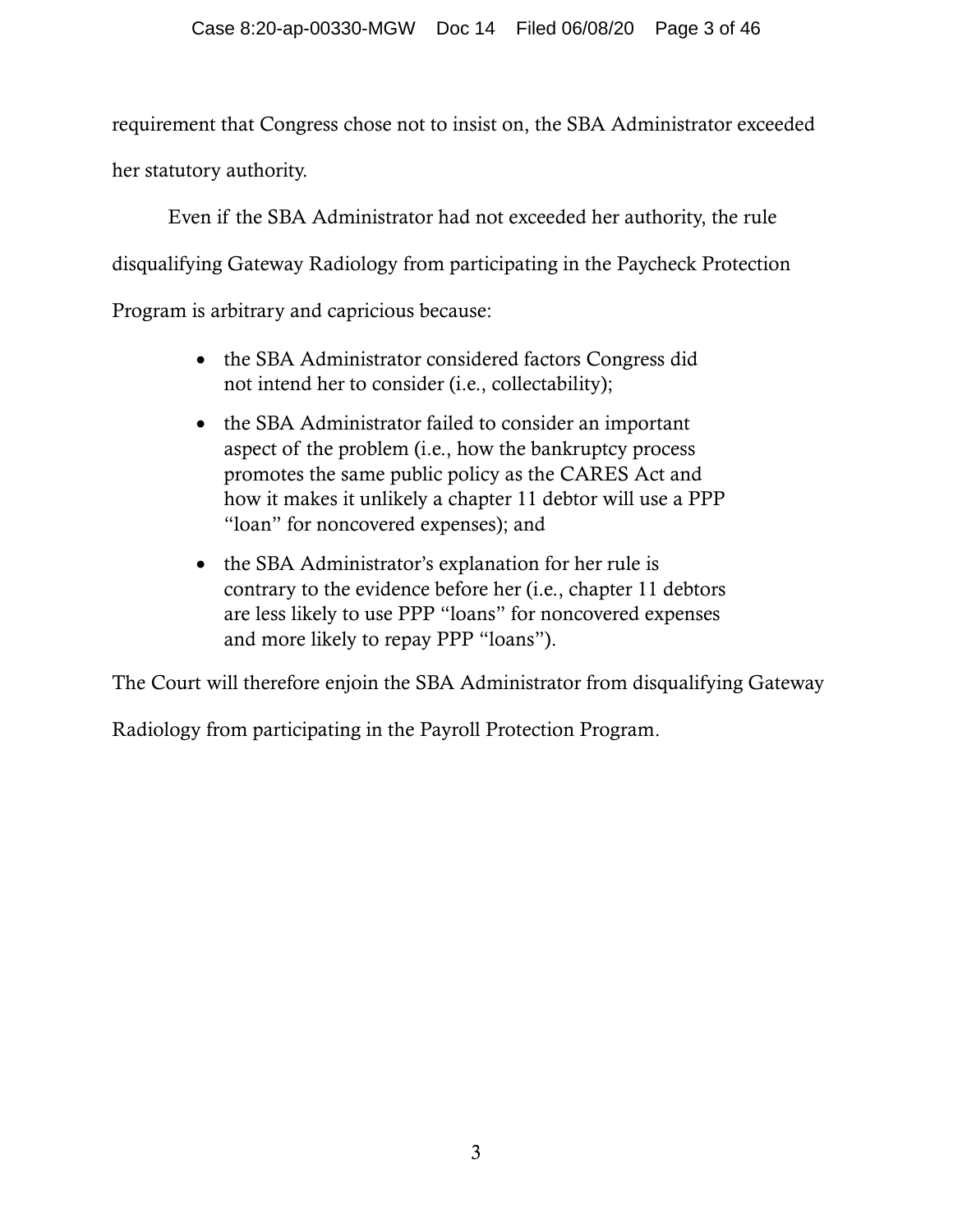# I. BACKGROUND<sup>[1](#page-3-0)</sup>

# A. COVID-19 caused the loss of more than 20 million jobs and threatened the loss of millions more.

On March 13, [2](#page-3-1)020, the President declared a national emergency.<sup>2</sup> Just three months earlier, Chinese officials detected an outbreak of a novel strain of coronavirus (known as COVID-19) in Wuhan, China.<sup>[3](#page-3-2)</sup> The disease quickly spread to the United States and other countries. By mid-March, when the President declared a national emergency, the United States had almost 2,000 confirmed COVID-19 cases, [4](#page-3-3) and the disease's rapid spread—thousands of new cases were being reported each day—was threatening to strain the nation's healthcare system.<sup>[5](#page-3-4)</sup>

<span id="page-3-0"></span><sup>&</sup>lt;sup>1</sup> The background section of this opinion recounts the fallout from the COVID-19 pandemic. Under Federal Rule of Evidence 201, the Court may, on its own, take judicial notice of facts that are generally known within its territorial jurisdiction or facts that can accurately and readily be determined from sources whose accuracy cannot reasonably be questioned. Fed. R. Evid. 201(b), (c). That includes publicly available data, such as labor statistics. *Tuttle v. Educ. Credit Mgmt. Corp. (In re Tuttle)*, 600 B.R. 783, 806 (E.D. Wis. 2019). It can also include other statistics compiled by government agencies, such as the number of COVID-19 cases when the parties don't dispute the number (or, if they do, the existence of publications containing the number of cases) and public statements about COVID-19, such as the President's declaration of a national emergency. *McGhee v. City of Flagstaff*, 2020 WL 2309881, at \*3 – 4 (D. Ariz. May 8, 2020).

<span id="page-3-1"></span><sup>2</sup> https://www.whitehouse.gov/presidential-actions/proclamation-declaring-national-emergencyconcerning-novel-coronavirus-disease-covid-19-outbreak/.

<span id="page-3-2"></span><sup>3</sup> https://www.who.int/emergencies/diseases/novel-coronavirus-2019/question-and-answers-hub/qa-detail/q-a-coronaviruses.

<span id="page-3-3"></span><sup>4</sup> https://www.cdc.gov/coronavirus/2019-ncov/cases-updates/cases-in-us.html.

<span id="page-3-4"></span><sup>5</sup> https://www.whitehouse.gov/presidential-actions/proclamation-declaring-national-emergencyconcerning-novel-coronavirus-disease-covid-19-outbreak/.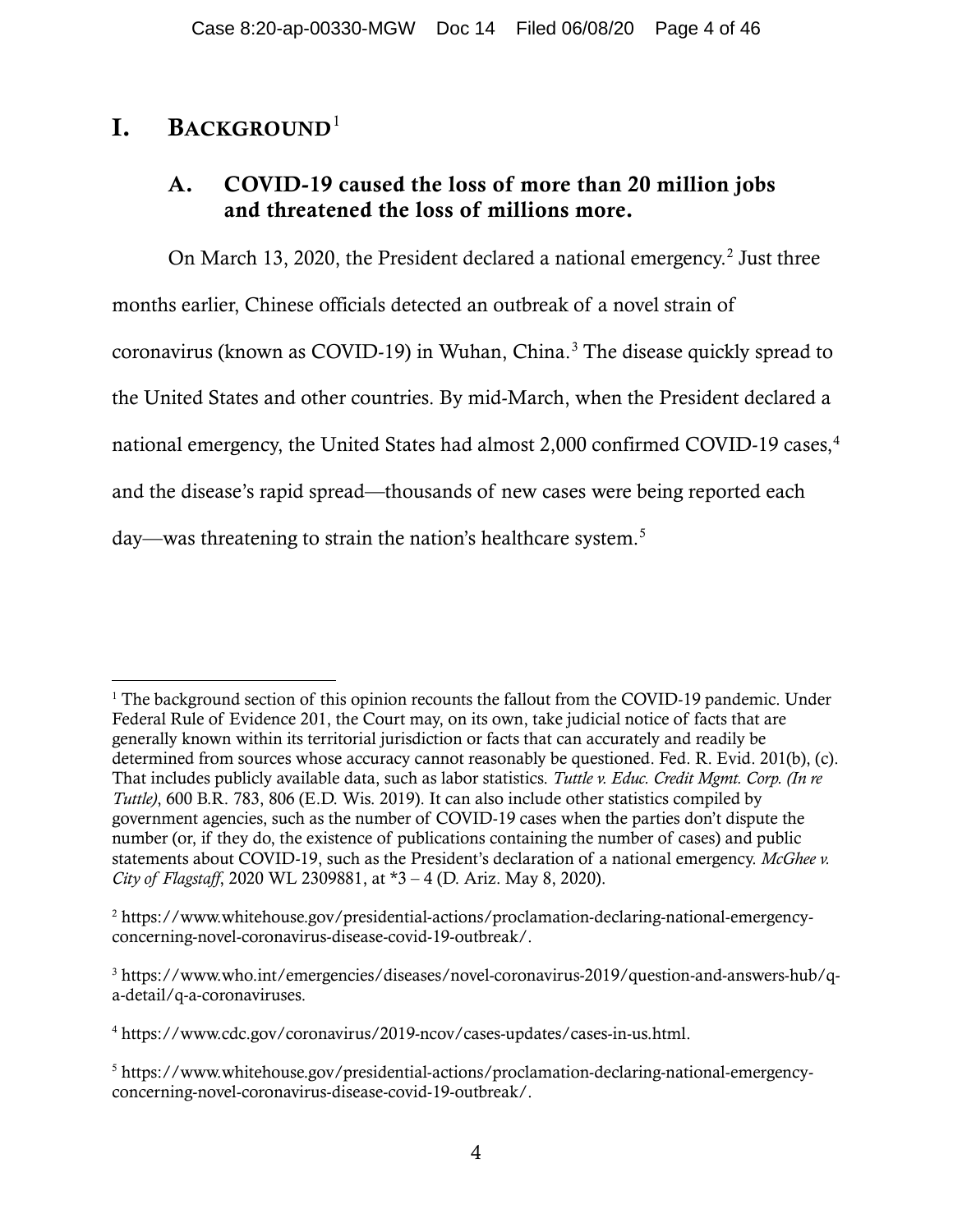To keep our country's healthcare system from being overwhelmed, and to stem the tide of what had become a global pandemic, the United States started implementing social distancing measures. Those measures included statewide Stayat-Home orders; closing schools; closing non-essential businesses; banning large gatherings; and limiting restaurants to takeout or delivery.[6](#page-4-0) While necessary to "flatten the curve,"[7](#page-4-1) the social distancing measures came with a cost.

Personal consumption in March 2020 fell by 7.5%—the largest recorded drop in history. [8](#page-4-2) And nonfarm employment dropped by almost 900,000 jobs, before plummeting by more than 20 million jobs in April.<sup>[9](#page-4-3)</sup> Those job losses were widespread: the leisure and hospitality industry lost 7.7 million jobs (almost half the industry), while the education and health services industry; the professional and business services industry; and the retail trade industry each lost more than 2 million

<span id="page-4-0"></span><sup>6</sup> https://www.kff.org/health-costs/issue-brief/state-data-and-policy-actions-to-addresscoronavirus/.

<span id="page-4-1"></span><sup>&</sup>lt;sup>7</sup> "The term "flatten the curve," originating from the Centers for Disease Control and Prevention, has been used widely to describe the effects of social distancing interventions." Laura Matrajt & Tiffany Leung, *Evaluating the Effectiveness of Social Distancing Interventions to Delay or Flatten the Epidemic Curve of Coronavirus Disease*, Emerging Infectious Diseases, August 2020, *available at*  https://wwwnc.cdc.gov/eid/article/26/8/20-1093\_article#r26.

<span id="page-4-2"></span><sup>8</sup> https://www.bea.gov/news/2020/personal-income-and-outlays-march-2020; *see also* Carlie Porterfield, *U.S. Consumer Spending Sees Sharpest Monthly Drop Ever Recorded*, Forbes, Apr. 30, 2020, *available at [https://www.forbes.com/sites/carlieporterfield/2020/04/30/us-consumer-spending-sees-sharpest](https://www.forbes.com/sites/carlieporterfield/2020/04/30/us-consumer-spending-sees-sharpest-monthly-drop-ever-recorded/#469a619420da)[monthly-drop-ever-recorded/#469a619420da](https://www.forbes.com/sites/carlieporterfield/2020/04/30/us-consumer-spending-sees-sharpest-monthly-drop-ever-recorded/#469a619420da)* ("Consumer spending—which drives around [70%](https://apnews.com/9c131da2823fd4ec0823749920a3e9f7) of the U.S. economy—dropped by 7.5% in March, the steepest drop in history since records began being kept in 1959 according to the U.S. Commerce Department, as businesses close, [layoffs abound](https://www.forbes.com/sites/lisettevoytko/2020/04/29/coronavirus-layoffs-boeing-cuts-10-of-workforce-amid-pandemic/#5b8499c03487) and Americans shelter-in-place during the coronavirus pandemic").

<span id="page-4-3"></span><sup>9</sup> https://www.bls.gov/news.release/empsit.nr0.htm.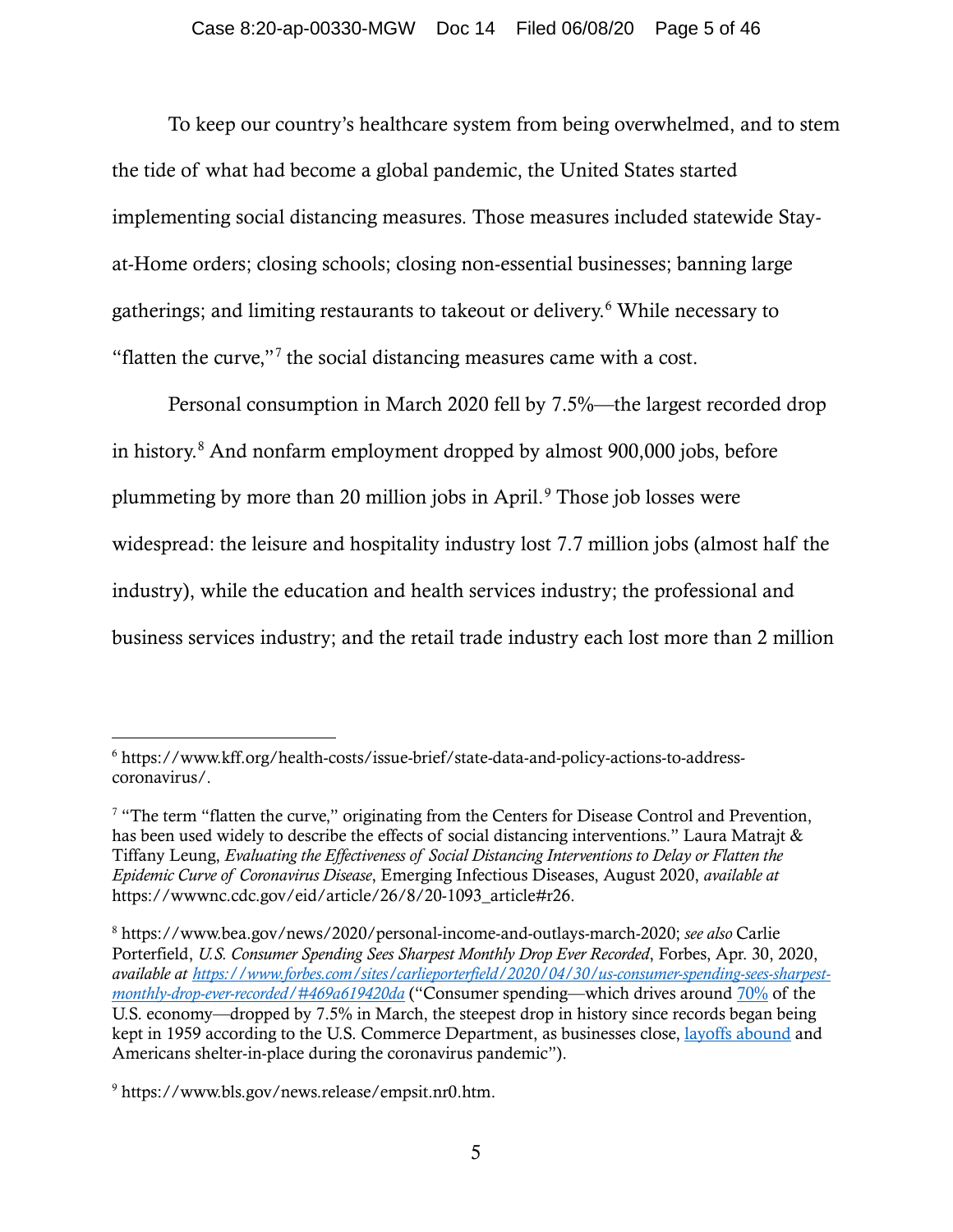jobs.[10](#page-5-0) As a result, the unemployment rate skyrocketed from 4.4% to 14.7%—the largest single-month increase in history.<sup>[11](#page-5-1)</sup>

## B. Congress provided nearly \$350 billion in funding for forgivable loans so small businesses could make payroll.

To provide emergency relief to American workers and small businesses, Congress passed the Coronavirus Aid, Relief, and Economic Security Act ("CARES Act").<sup>[12](#page-5-2)</sup> Although the CARES Act was intended, in part, to help American workers who had already lost their job, much of the \$2 trillion in relief provided for under the CARES Act was intended to preserve American jobs. [13](#page-5-3) Two of the ways it did so are relevant here.

First, as part of a \$454 billion relief package, Congress directed the Treasury Department to provide financing to lenders who make direct loans to mid-size businesses (businesses with between 500 and 10,000 employees).<sup>[14](#page-5-4)</sup> In exchange for

<span id="page-5-0"></span><sup>10</sup> https://www.bls.gov/news.release/empsit.nr0.htm.

<span id="page-5-1"></span><sup>11</sup> https://www.bls.gov/news.release/empsit.nr0.htm.

<span id="page-5-2"></span><sup>&</sup>lt;sup>12</sup> Coronavirus Aid, Relief, and Economic Security Act, Pub. L. No. 116-136, 134 Stat. 281 (2020).

<span id="page-5-3"></span><sup>13</sup> *Id.* at §§ 1102, 4003; *see also* 166 Cong. Rec. E349-04 (daily ed. Mar. 27, 2020) (speech of Rep. McHenry) ("My ultimate goal for this legislation is to keep Americans employed. Specifically, this bill will provide relief to our small businesses to help them keep employees on payroll and prepare those businesses to be up and running as soon as America is open for business again"); 166 Cong. Rec. E339-01 (daily ed. Mar. 27, 2020) (speech of Rep. Jayapal) ("One of the most important things I heard from my district was the pain and suffering of small business owners and non-profits of all sizes. The CARES Act creates a Payment Protection Program that helps businesses keep workers on payroll, through \$350 billion in forgivable loans that can also be used for payroll, rent, utilities, and other necessary costs that will help small businesses weather the crisis.").

<span id="page-5-4"></span><sup>14</sup> CARES Act, Pub. L. No. 116-136, § 4003(b)(4), 134 Stat. 281 (2020) (to be codified at 15 U.S.C. § 9042).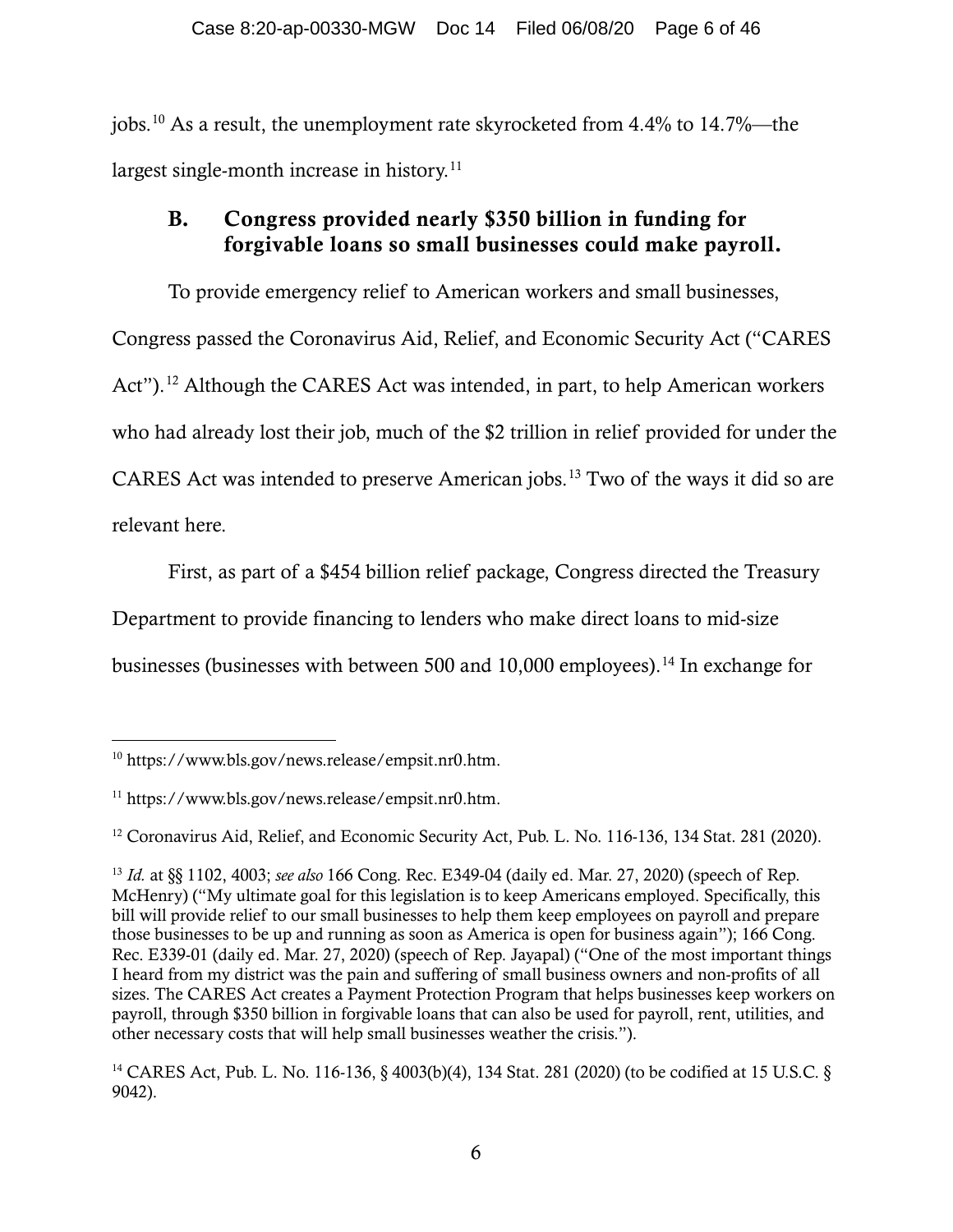favorable repayment terms, borrowers have to agree to retain or restore 90% of their workforce.<sup>[15](#page-6-0)</sup> To be eligible for the mid-size loan program, a borrower has to certify (among other things) that it is not a debtor in bankruptcy.[16](#page-6-1)

Second, for small businesses (those with 500 employees or fewer), Congress initially provided \$349 billion in funding for the Paycheck Protection Program.<sup>[17](#page-6-2)</sup> Under the Paycheck Protection Program, eligible small businesses can borrow up to two and a half times their average monthly payroll. [18](#page-6-3) The loan proceeds can be used to pay:

- payroll costs;
- group health benefits and insurance premiums; and
- mortgage interest, rent, and utilities.<sup>[19](#page-6-4)</sup>

Although the Paycheck Protection Program refers to the financing as a "loan," in all respects it operates as a grant. That's because the Paycheck Protection Program provides generous loan forgiveness: if the borrower uses the loan proceeds for payroll

<span id="page-6-3"></span> $18$  15 U.S.C. § 636(a)(36)(E).

<span id="page-6-4"></span> $19$  15 U.S.C. § 636(a)(36)(F)(i). The proceeds can also be used to pay interest on certain debt obligations incurred before February 15, 2020. *Id.*

<span id="page-6-0"></span><sup>&</sup>lt;sup>15</sup> *Id.* at § 4003(c)(3)(D).

<span id="page-6-1"></span><sup>&</sup>lt;sup>16</sup> *Id.* at § 4003(c)(3)(D)(i)(V).

<span id="page-6-2"></span><sup>17</sup> *Id.* at §§ 1102, 1107; *see also DV Diamond Club of Flint, LLC v. U.S. SBA*, 2020 WL 2315880, at \*3 (E.D. Mich. May 11, 2020) ("The SBA quickly exhausted the initial \$349 billion in loan guarantees, and Congress then appropriated an additional \$310 billion for loan guarantees under the PPP.") (citing The Paycheck Protection and Health Care Enhancement Act, Pub. L. No. 116-139, 134 Stat. 620, § 101(a)(1)." *Id.*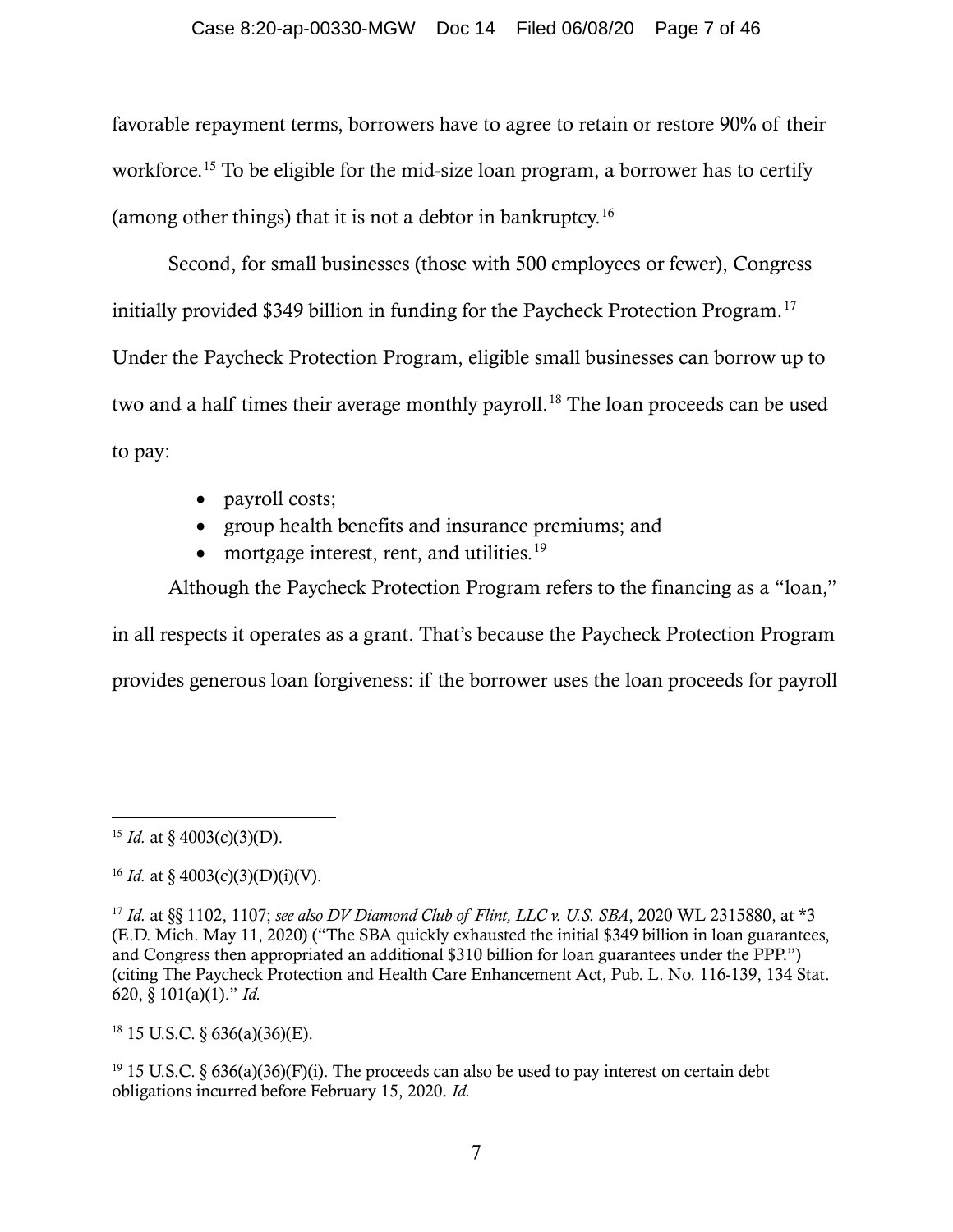and other approved expenses (referred to as "covered expenses"), the entire loan will be forgiven. [20](#page-7-0)

Congress imposed few requirements on borrowers and lenders participating in the Paycheck Protection Program. To be eligible for a PPP Loan, a borrower need only be a small business concern or a nonprofit organization, veterans organization, or Tribal business concern with fewer than 500 employees.<sup>[21](#page-7-1)</sup> When applying for a PPP Loan, a borrower must also certify that:

- because of the economic uncertainty caused by COVID-19, the business needs the PPP Loan for its ongoing operations;
- the business will use the PPP Loan proceeds to retain workers and maintain payroll or make mortgage interest, lease, and utility payments; and
- between February 15, 2020 and December 31, 2020, the business has not and will not receive another PPP Loan.<sup>[22](#page-7-2)</sup>

Unlike it does for the mid-size loan program, the CARES Act does not require a

small business applying for a PPP Loan to certify that it is not a debtor in

bankruptcy.

In deciding whether to approve a PPP Loan, SBA lenders need only consider two criteria: (1) Was the borrower operating on February 15, 2020?; and (2) Did the employer have employees for whom it paid salaries and payroll taxes (or did it have

<span id="page-7-0"></span><sup>20</sup> CARES Act, Pub. L. No. 116-136, § 1106, 134 Stat. 281 (2020) (to be codified at 15 U.S.C. § 9005). The bulk of the loan proceeds, though, must be used for payroll: no more than 25% of the amount forgiven may be for non-payroll expenses.

<span id="page-7-1"></span> $21$  15 U.S.C. § 636(D).

<span id="page-7-2"></span><sup>&</sup>lt;sup>22</sup> 15 U.S.C. § 636(G)(i)(I) – (IV).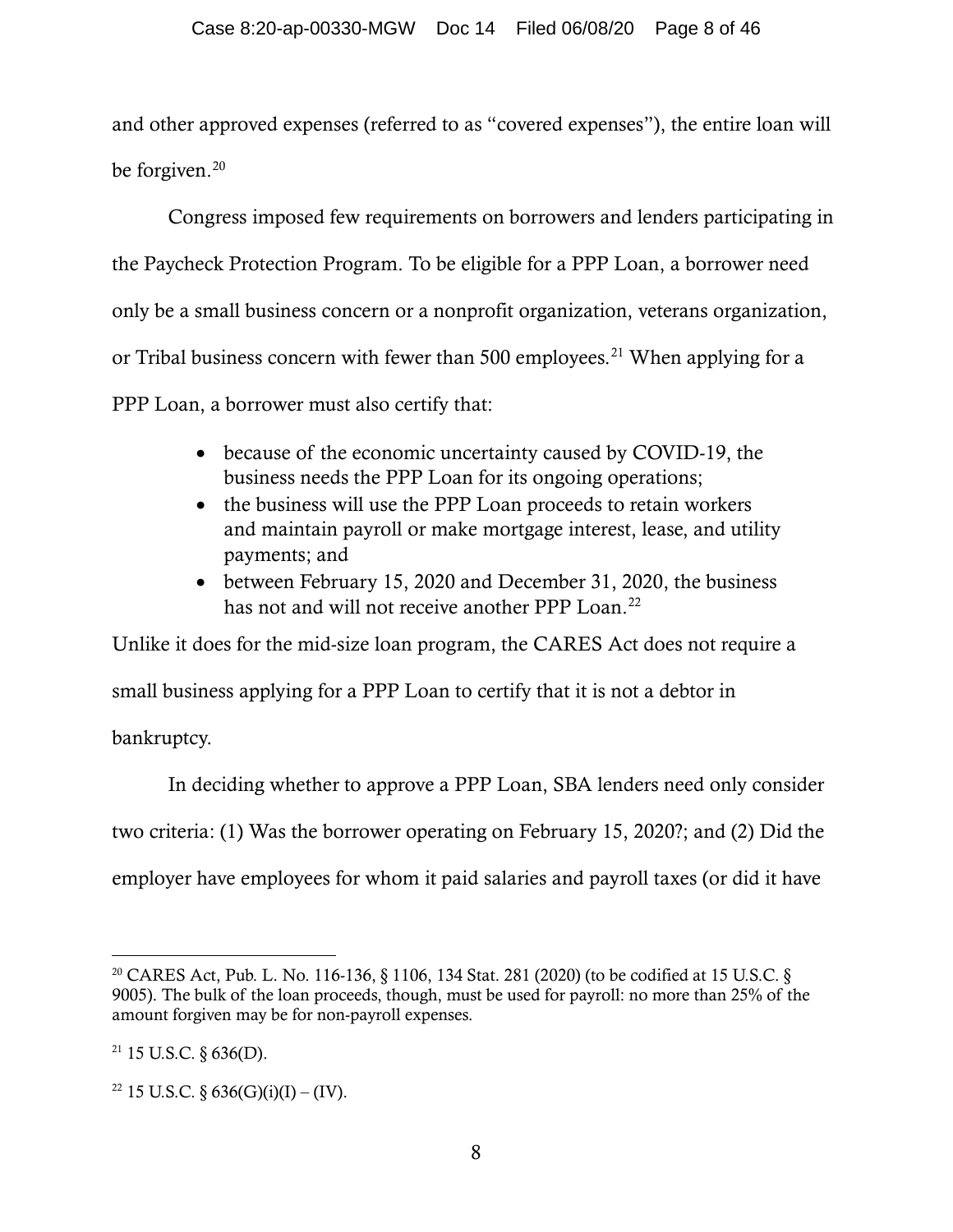paid independent contractors)?[23](#page-8-0) Congress did not direct SBA lenders, to whom Congress delegated the SBA Administrator's authority to make and approve PPP Loans, to consider whether a borrower was in bankruptcy. $^{24}$  $^{24}$  $^{24}$ 

## C. Congress authorizes the Small Business Administration to implement the Paycheck Protection Program.

More than 65 years ago, Congress created the Small Business Administration to aid, assist, and protect the interests of small businesses. [25](#page-8-2) Because the country's security and economic well-being hinges on maximizing the potential of small businesses,[26](#page-8-3) Congress has committed to using all reasonable means to create and sustain programs that promote investment in small businesses—including investments that expand employment opportunities.<sup>[27](#page-8-4)</sup>

This is mainly accomplished by the SBA providing financial assistance to small businesses—in the form of direct loans, joint loans with a lender, or loan guarantees—under § 7(a) of the Small Business Act. Under § 7(a), loans must be of "such sound value or so secured as reasonably to assure repayment."[28](#page-8-5)

<span id="page-8-1"></span><sup>24</sup> *Id.*

<span id="page-8-3"></span><sup>26</sup> *Id.*

<span id="page-8-4"></span> $27$  15 U.S.C. § 631a(b).

<span id="page-8-5"></span> $28$  15 U.S.C. § 636(a)(6).

<span id="page-8-0"></span><sup>&</sup>lt;sup>23</sup> 15 U.S.C. § 636(F)(ii)(II).

<span id="page-8-2"></span><sup>&</sup>lt;sup>25</sup> 15 U.S.C. § 631(a) (declaring that "[i]t is the declared policy of the Congress that the Government should aid, counsel, assist, and protect, insofar as is possible, the interests of small-business concerns in order to preserve free competitive enterprise").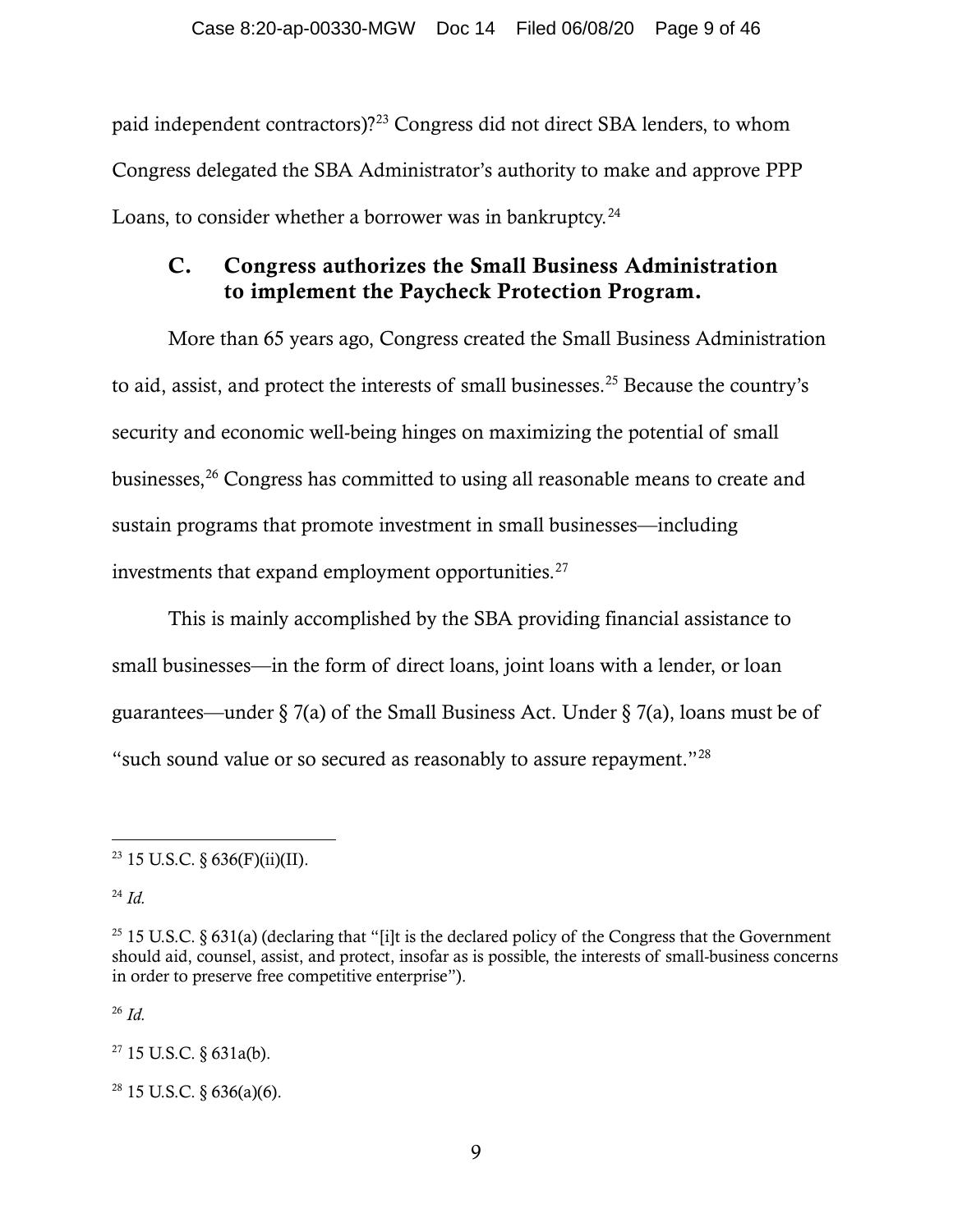To determine whether a loan is sound, the SBA ordinarily considers the following criteria set forth in 13 C.F.R. § 120.150: the applicant's character, reputation, and credit history; the experience and depth of management; the strength of the business; past earnings, projected cash flow, and future prospects; the ability to repay the loan with business earnings; whether the business has sufficient equity to operate on a sound basis; the potential for long-term success; and the nature and value of collateral securing the loan.<sup>[29](#page-9-0)</sup>

When Congress passed the CARES Act, it placed the Paycheck Protection Program under § 7(a) of the Small Business Act and authorized the Administrator to issue regulations to carry out the Paycheck Protection Program.<sup>[30](#page-9-1)</sup>

## D. The SBA Administrator's interim final rule clarified that PPP Loans do not require underwriting.

On April 15, 2020, the Administrator promulgated an interim final rule for the Paycheck Protection Program. As you might expect in the case in which a loan is designed to be forgiven, the SBA's interim final rule clarified that its normal underwriting guidelines have gone by the wayside for PPP Loans:

> [F]or loans made under the PPP, SBA will not require the lenders to comply with section 120.150.<sup>[31](#page-9-2)</sup>

<span id="page-9-0"></span><sup>29</sup> 13 C.F.R. § 120.150.

<span id="page-9-1"></span><sup>30</sup> CARES Act, Pub. L. No. 116-136, § 1102(a), 134 Stat. 281 (2020).

<span id="page-9-2"></span><sup>&</sup>lt;sup>31</sup> Business Loan Program Temporary Changes; Paycheck Protection Program, 85 Fed. Reg. 20,811, 20,812 (Apr. 15, 2020) (to be codified at 13 C.F.R. pt. 120).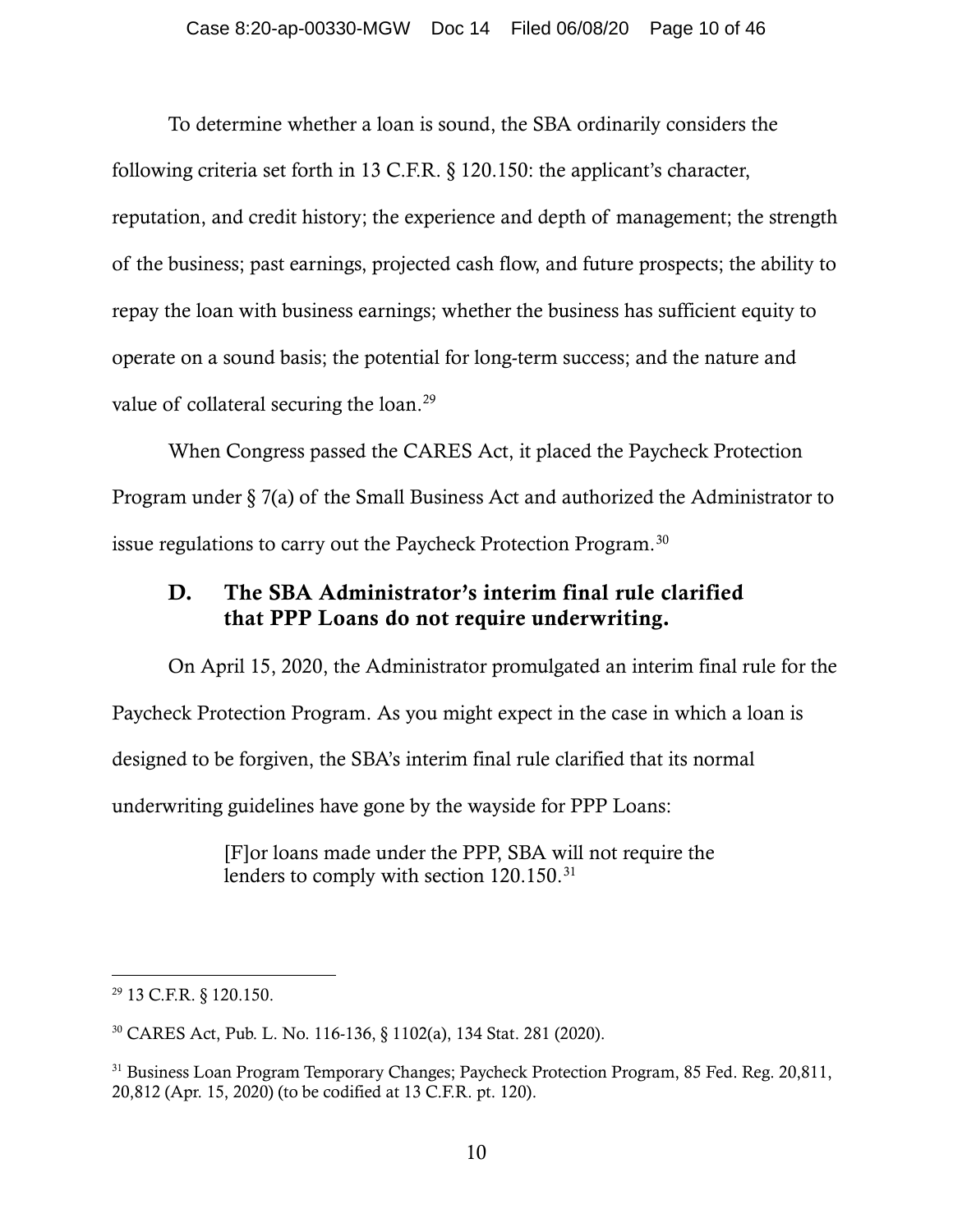Under the SBA's interim final rule, lenders need only do five things to underwrite a PPP Loan: (1) confirm receipt of the borrower's certifications; (2) confirm receipt of information showing that a borrower had employees for whom the employer paid salaries and payroll taxes; (3) confirm the dollar amount of the business' average monthly payroll costs; (4) follow Bank Secrecy Act requirements; and (5) review the "Paycheck Protection Application Form."[32](#page-10-0) That's it.

The interim final rule also confirmed the CARES Act's minimal certification requirements for PPP Loans. Like the CARES Act, the SBA's interim rule did not require borrowers to certify that they were not involved in a bankruptcy case.

## E. The SBA decides that debtors are ineligible for PPP Loans.

On April 28, 2020, the SBA issued another interim final rule supplementing its previous one ("Supplemental Rule"). In the Supplemental Rule, the SBA declared for the first time that debtors in bankruptcy are ineligible for PPP Loans.<sup>[33](#page-10-1)</sup> The SBA's meager justification for the Supplemental Rule's new eligibility requirement was that debtors are more likely to use a PPP Loan for noncovered expenses and less likely to be able to repay an unforgiven loan:

> The Administrator, in consultation with the Secretary, determined that providing PPP loans to debtors in bankruptcy would present an unacceptably high risk of an unauthorized use of funds or non-repayment of unforgiven

<span id="page-10-0"></span><sup>32</sup> *Id.* at 20,815.

<span id="page-10-1"></span><sup>&</sup>lt;sup>33</sup> Business Loan Program Temporary Changes; Paycheck Protection Program—Requirements— Promissory Notes, Authorization, Affiliation, and Eligibility, 85 Fed. Reg. 23450, 23,451 (Apr. 28, 2020) (to be codified at 13 C.F.R. pts. 120 and 121).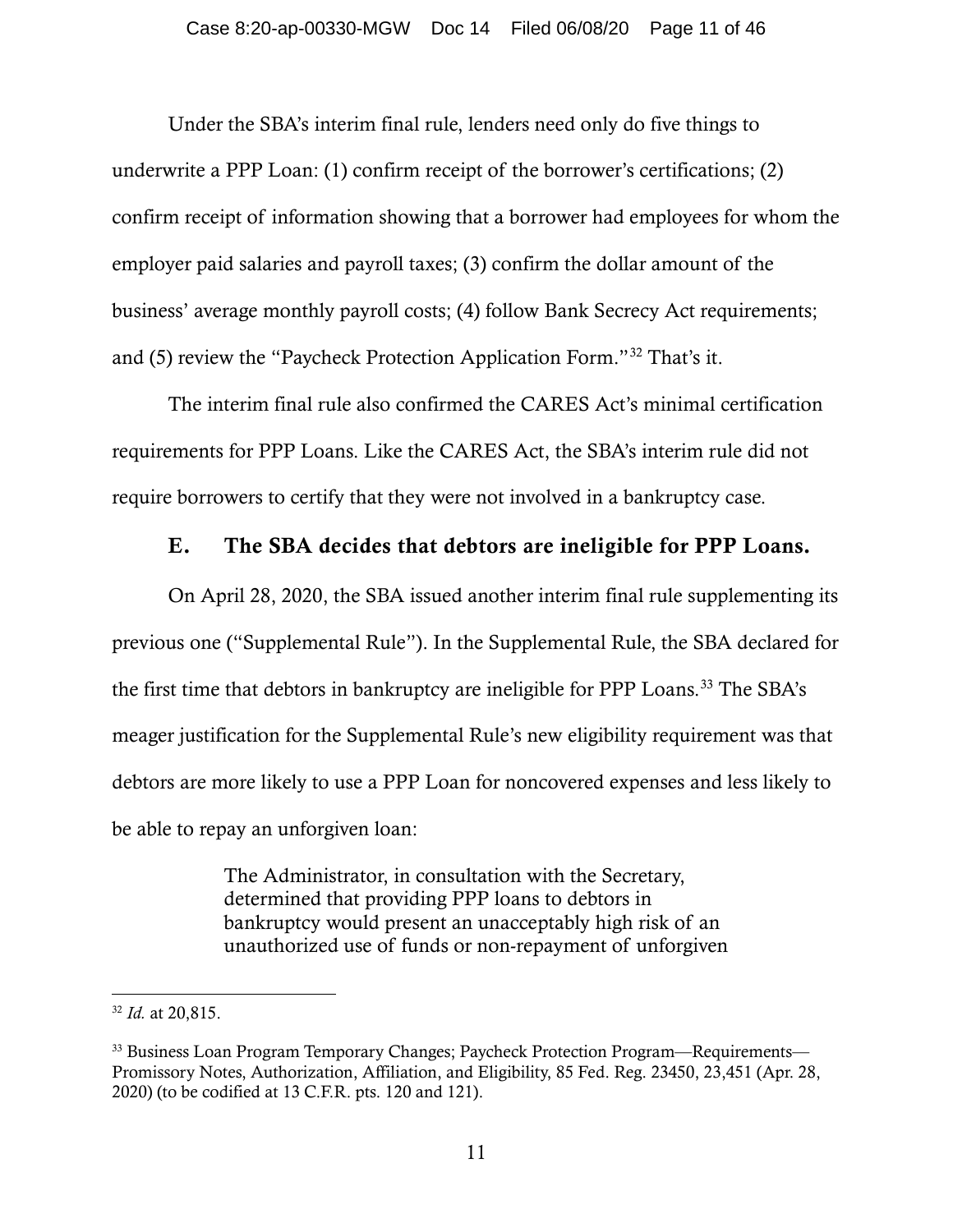loans. In addition, the Bankruptcy Code does not require any person to make a loan or a financial accommodation to a debtor in bankruptcy.  $\dots$ <sup>[34](#page-11-0)</sup>

## F. Even though Gateway Radiology is in bankruptcy, its PPP Loan Application was approved.

Gateway Radiology Consultants operates an outpatient imaging, diagnostic, and interventional radiology center in St. Petersburg, Florida.<sup>[35](#page-11-1)</sup> In May 2019, Gateway Radiology was forced into chapter 11 bankruptcy because of a failed expansion in Lake Wales, which snowballed into litigation with its medical equipment supplier, as well as its primary lender. A year after filing for bankruptcy, Gateway Radiology applied online for a PPP Loan through USF Federal Credit Union.

The first question on the PPP Loan application asked whether Gateway Radiology was in bankruptcy. Gateway Radiology claims it answered "yes." But Gateway Radiology says when it received a hard copy of its PPP Loan application to sign, it discovered the answer to the first question had been changed to "no." It says the Credit Union admitted that one of its employees had to "upload the application," with the implication being a Credit Union employee changed the answer to Question No. 1. For its part, the Credit Union provided an audit summary that appears to

<span id="page-11-0"></span><sup>34</sup> *Id.*

<span id="page-11-1"></span> $35$  Doc. No. 2 at  $1 - 2$ .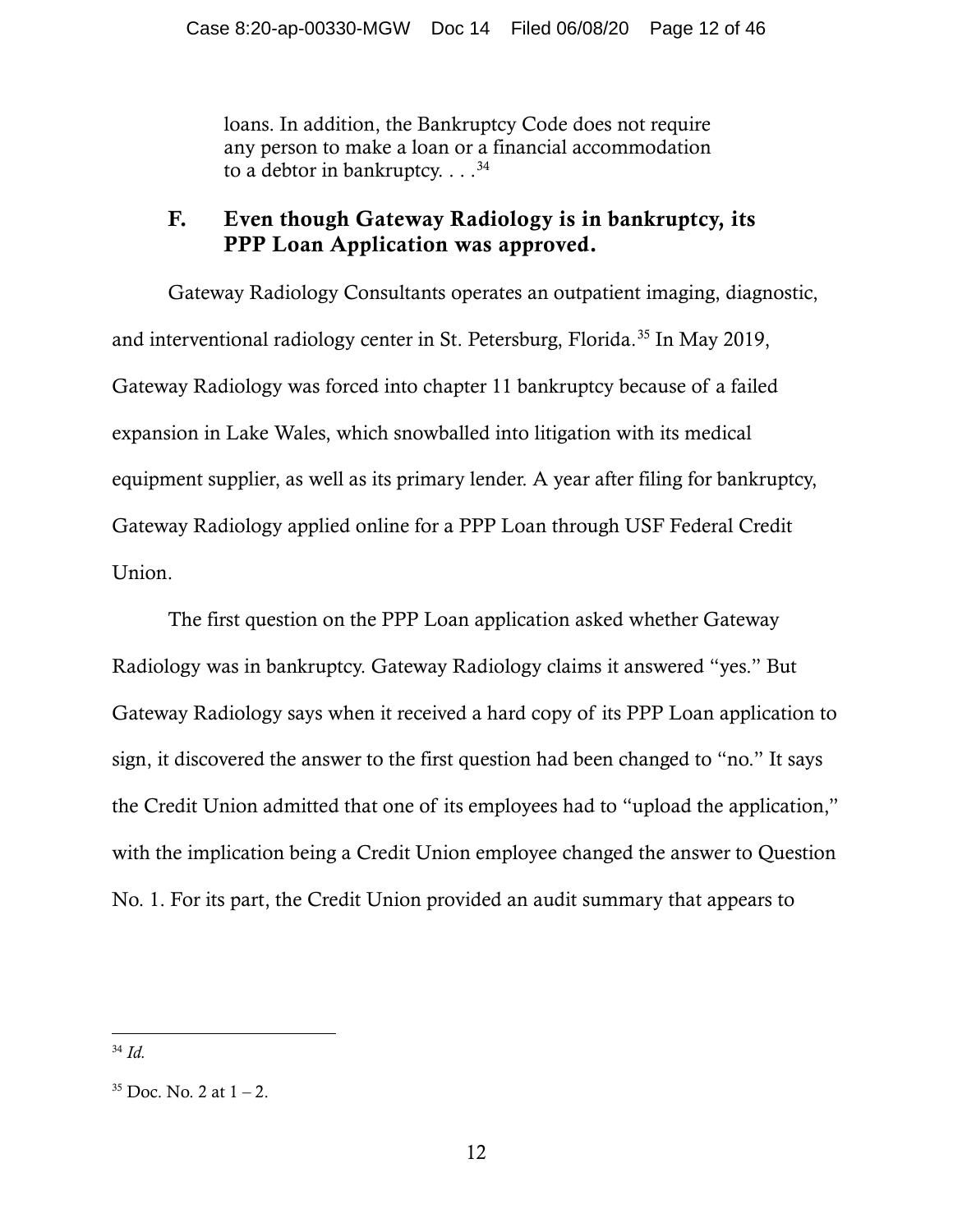show that Gateway Radiology incorrectly answered that it was not involved in a bankruptcy proceeding.<sup>[36](#page-12-0)</sup>

The Court need not decide whether Gateway Radiology truthfully answered Question No. 1. It's irrelevant to the ultimate issue this Court must decide. Suffice it to say the Credit Union approved Gateway Radiology's PPP Loan application in the amount of \$527,710 based on its mistaken understanding that Gateway Radiology was not in bankruptcy.

## G. The SBA objects to Gateway Radiology's PPP Loan.

Two weeks later, Gateway Radiology asked the Court to approve the PPP Loan under Bankruptcy Code § 364, which requires a debtor to obtain court approval of postpetition financing outside the ordinary course of business.<sup>[37](#page-12-1)</sup> In its postpetition financing motion, Gateway Radiology explained that it needs the PPP Loan proceeds to fund its operations. Gateway Radiology represented that it intended to use the loan proceeds for covered—i.e., forgivable—expenses.<sup>[38](#page-12-2)</sup>

Although the SBA did not object to Gateway Radiology applying for a PPP Loan or otherwise obtaining postpetition financing, it did object to the entry of any order finding that Gateway Radiology is eligible to participate in the Paycheck Protection Program, that the loan approved by the Credit Union is entitled to loan

<span id="page-12-0"></span><sup>36</sup> Adv. Doc. No. 9-1.

<span id="page-12-1"></span><sup>37</sup> 11 U.S.C. § 364.

<span id="page-12-2"></span><sup>38</sup> Doc. No. 238 at ¶ 9.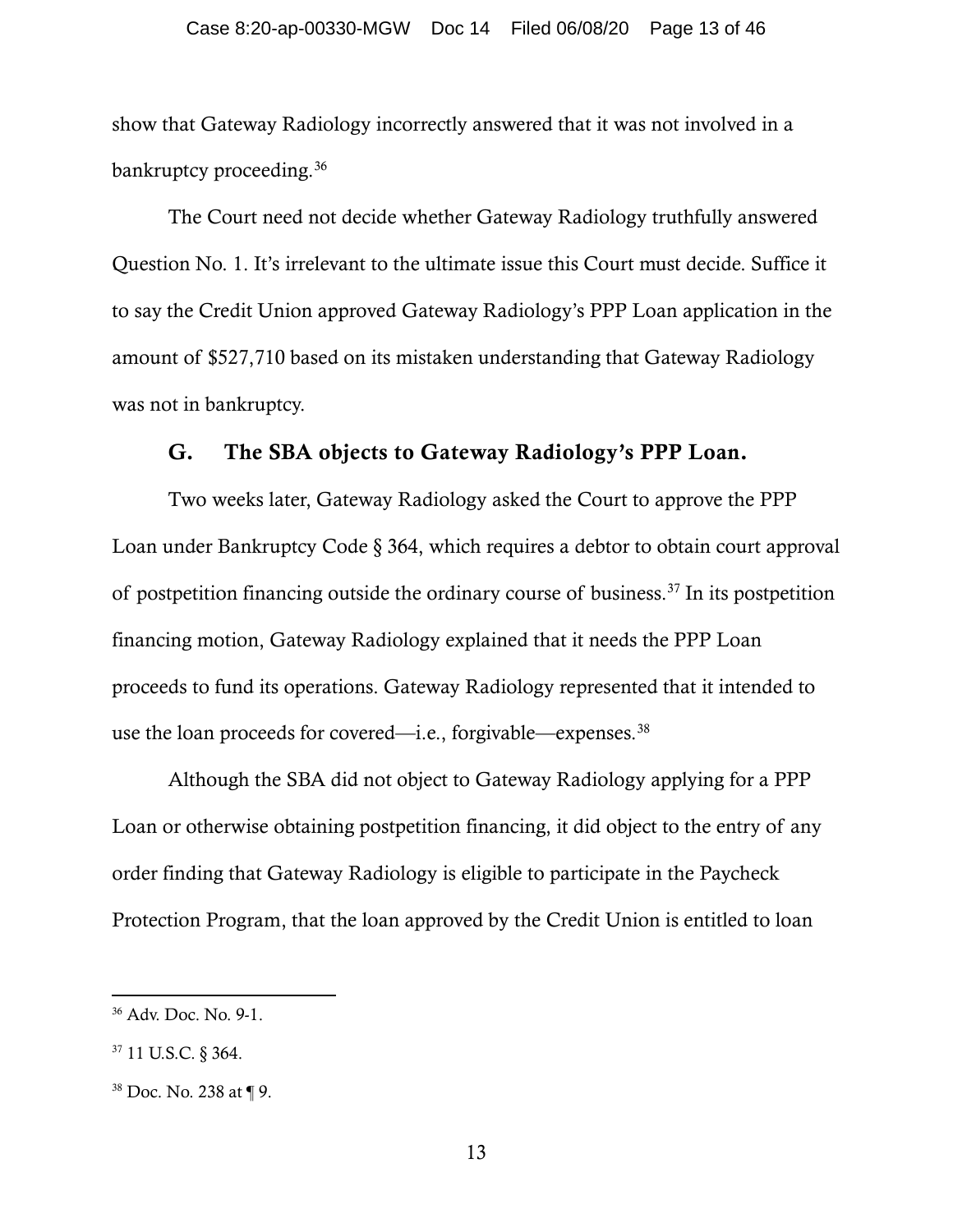forgiveness, or that the SBA is required to guarantee the loan. [39](#page-13-0) According to the SBA Administrator, the Supplemental Rule bars Gateway Radiology from obtaining a PPP Loan because Gateway Radiology is a debtor in bankruptcy.

## II. CONCLUSIONS OF LAW

Gateway Radiology filed this proceeding seeking a declaration that the Supplemental Rule is unenforceable for three reasons: First, Gateway Radiology contends that the SBA Administrator exceeded her authority in promulgating the Supplemental Rule.<sup>[40](#page-13-1)</sup> Second, even if the SBA Administrator did not exceed her authority, Gateway Radiology contends that the Supplemental Rule is arbitrary and capricious.[41](#page-13-2) Third, Gateway Radiology contends that the Supplemental Rule violates Bankruptcy Code § 525, which generally forbids a governmental entity from discriminating against a person because the person is a debtor in bankruptcy.<sup>[42](#page-13-3)</sup> Because it contends that the Supplemental Rule is unenforceable, Gateway Radiology asks the Court to enjoin the SBA Administrator from enforcing the Supplemental Rule to the extent that it disqualifies Gateway Radiology from obtaining PPP Loans. [43](#page-13-4)

<span id="page-13-2"></span> $41$  *Id.* at  $\P\P$  13.

<span id="page-13-0"></span><sup>39</sup> Doc. No. 249.

<span id="page-13-1"></span><sup>40</sup> Adv. Doc. No. 3 at ¶¶ 13, 29.

<span id="page-13-3"></span><sup>&</sup>lt;sup>42</sup> *Id.* at  $\P$  19 – 21.

<span id="page-13-4"></span><sup>43</sup> *Id.* at ¶¶ 29.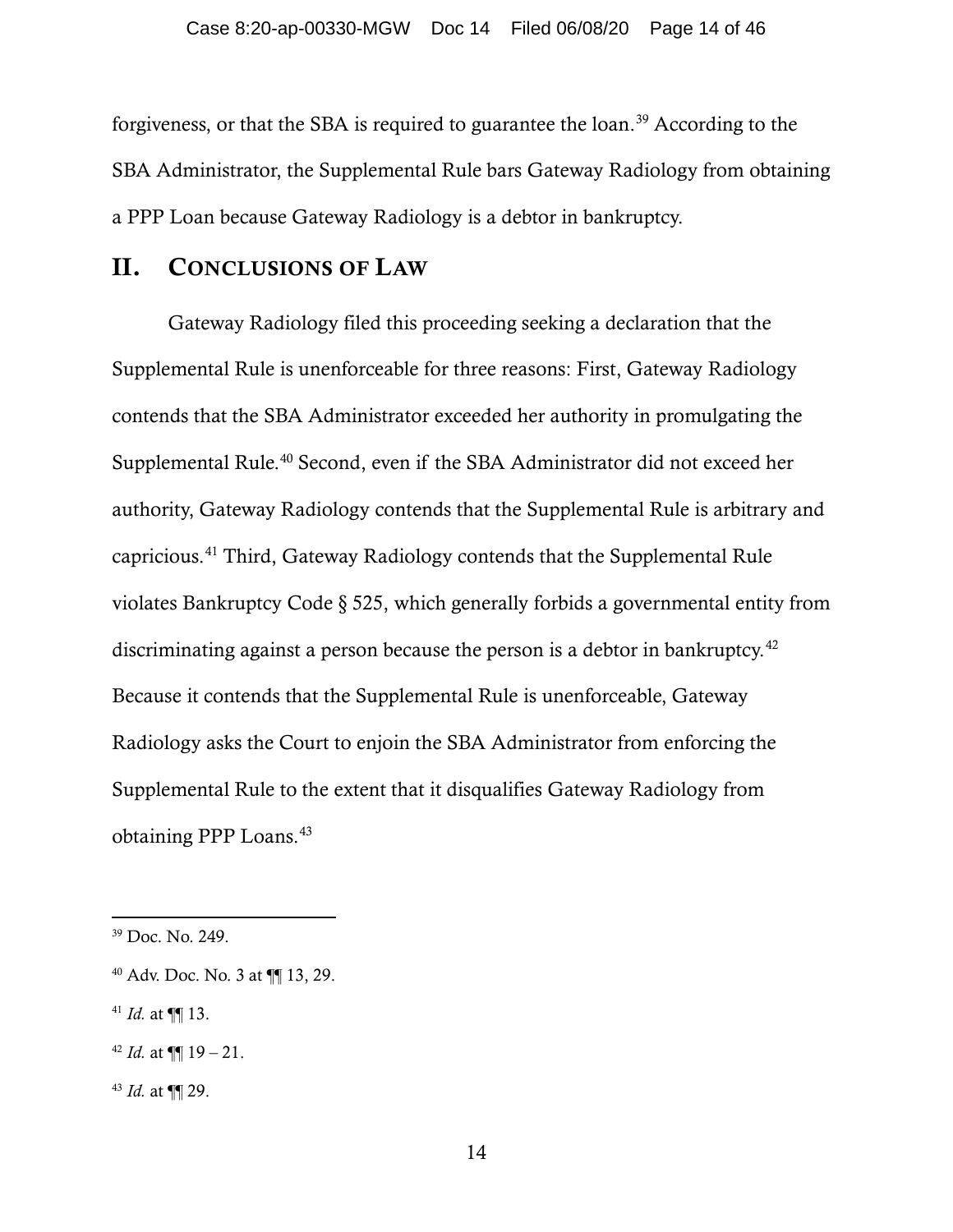The SBA Administrator maintains that injunctive relief is inappropriate for two reasons.[44](#page-14-0) First, as a threshold matter, the SBA Administrator says sovereign immunity bars this Court from enjoining her from enforcing the Supplemental Rule. Second, the SBA Administrator says Gateway Radiology cannot show a substantial likelihood of success on the merits of its claims; that it will suffer irreparable harm if the Court does not enjoin the SBA Administrator from enforcing the Supplemental Rule; or that enjoining enforcement of the Supplemental Rule would promote the public interest. The Court disagrees.

# A. Sovereign immunity does not bar this Court from enjoining the SBA Administrator from enforcing the Supplemental Rule.

There is no question that when Congress created the SBA, it waived sovereign immunity so that the SBA "could sue and be sued."[45](#page-14-1) But there was a caveat: even though Congress provided that the SBA could sue or be sued, 15 U.S.C. § 634(b)(1)

<span id="page-14-0"></span><sup>44</sup> The SBA also raises a third reason—lack of standing. According to the SBA Administrator, Gateway Radiology merely seeks an order requiring her to find that Gateway Radiology cannot be excluded from the Paycheck Protection Program. Because the Credit Union has approved the loan, Gateway Radiology has not been excluded from the Paycheck Protection Program. Thus, the SBA Administrator reasons, Gateway Radiology has suffered no injury-in-fact. That argument borders on frivolous. The loan that was approved is eligible for loan forgiveness and is guaranteed by the SBA. Unless the SBA Administrator is willing to stipulate that Gateway Radiology's PPP Loan is guaranteed by the SBA and eligible for loan forgiveness, which so far she has been unwilling to do, then the Credit Union will not unfreeze the loan proceeds. It is self-evident, then, that Gateway Radiology has suffered an injury-in-fact. The SBA Administrator's standing argument deserves no further discussion.

<span id="page-14-1"></span> $45$  15 U.S.C. § 634(b)(1) (providing that "[i]n the performance of, and with respect to, the functions, powers, and duties vested in [her] by this chapter the Administrator may . . . sue and be sued in any court of record of a State having general jurisdiction, or in any United States district court, and jurisdiction is conferred upon such district court to determine such controversies without regard to the amount in controversy").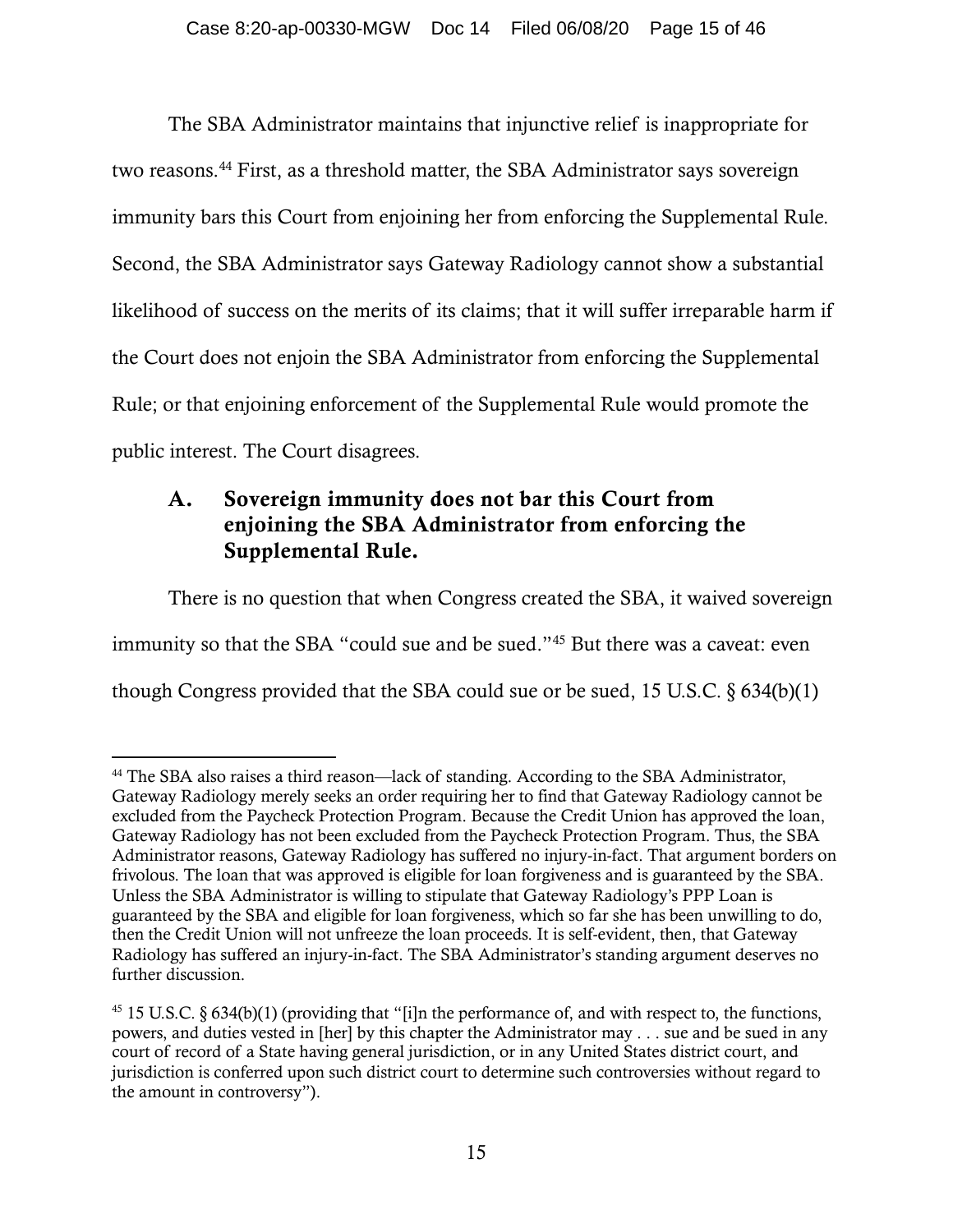#### Case 8:20-ap-00330-MGW Doc 14 Filed 06/08/20 Page 16 of 46

provides that "no attachment, *injunction*, garnishment, or other similar process . . . shall be issued against the Administrator."[46](#page-15-0)

At first glance, § 634(b)(1) appears plain and unambiguous. "No injunction" means no injunction. And many courts have read  $\S 634(b)(1)$  that way.<sup>[47](#page-15-1)</sup> But that view is far from universal.[48](#page-15-2) Indeed, courts are split over whether the scope of the "no injunction" language in §  $634(b)(1)$ . Some courts hold that §  $634(b)(1)$  bars injunctions in all circumstances, while other courts hold that  $\delta$  634(b)(1) does not bar a court from enjoining an agency that has exceeded its statutory authority.<sup>[49](#page-15-3)</sup>

So far, the Eleventh Circuit has not weighed in on the debate. But, according to the SBA, the Fifth Circuit has twice held—first in *Romeo v. U.S.*[50](#page-15-4) and later in

<span id="page-15-4"></span><sup>50</sup> 462 F.2d 1036, 1038 (5th Cir. 1972).

<span id="page-15-0"></span><sup>46</sup> *Id.* (emphasis added).

<span id="page-15-1"></span><sup>47</sup> *Ulstein Maritime, Ltd. v. U.S.*, 833 F.2d 1052, 1056 (1st Cir. 1987) ("Some courts have read the wording in this way, and concluded that all injunctive relief directed at the SBA is absolutely prohibited.") (citing *Valley Constr. Co. v. Marsh,* 714 F.2d 26, 29 (5th Cir. 1983); *Mar v. Kleppe,* 520 F.2d 867, 869 (10th Cir. 1975); *Romeo v. United States,* 462 F.2d 1036, 1038 (5th Cir. 1972), *cert. denied,* 410 U.S. 928 (1973); *Expedient Servs., Inc. v. Weaver,* 614 F.2d 56, 58 (5th Cir. 1980); *Jets Servs., Inc. v. Hoffman,* 420 F. Supp. 1300, 1308–09 (M.D. Fla. 1976)).

<span id="page-15-2"></span><sup>48</sup> *Ulstein Maritime*, 833 F.2d at 1056 ("However, other courts have found that § 634(b)(1) does not bar injunctions in all circumstances.") (citing *Cavalier Clothes v. United States,* 810 F.2d 1108, 1112 (Fed. Cir. 1987); *Okla. Aerotronics v. United States,* 661 F.2d 976, 977 (D.C. Cir. 1981); *Related Indus. v. United States,* 2 Cl. Ct. 517, 522 (1983); *Dubrow v. SBA,* 345 F. Supp. 4, 7 (C.D. Cal. 1972)).

<span id="page-15-3"></span><sup>49</sup> *DV Diamond Club of Flint, LLC v. U.S. SBA*, 2020 WL 2315880, at \*3 – 4 (E.D. Mich. May 11, 2020) (ruling that the "Court is persuaded that injunctive relief is available to Plaintiffs" because "Plaintiffs here seek only to 'set aside unlawful agency action'"); *Camelot Banquet Rooms, Inc. v. U.S. SBA*, 2020 WL 2088637, at \*3 – 4 (E.D. Wis. May 1, 2020); *see also Elks Assocs. Funding Corp. v. U.S. SBA*, 858 F. Supp. 2d 1, 20 (explaining that courts in the D.C. Circuit "have strongly intimated that injunctive relief is available, at a minimum, when the SBA exceeds its statutory authority").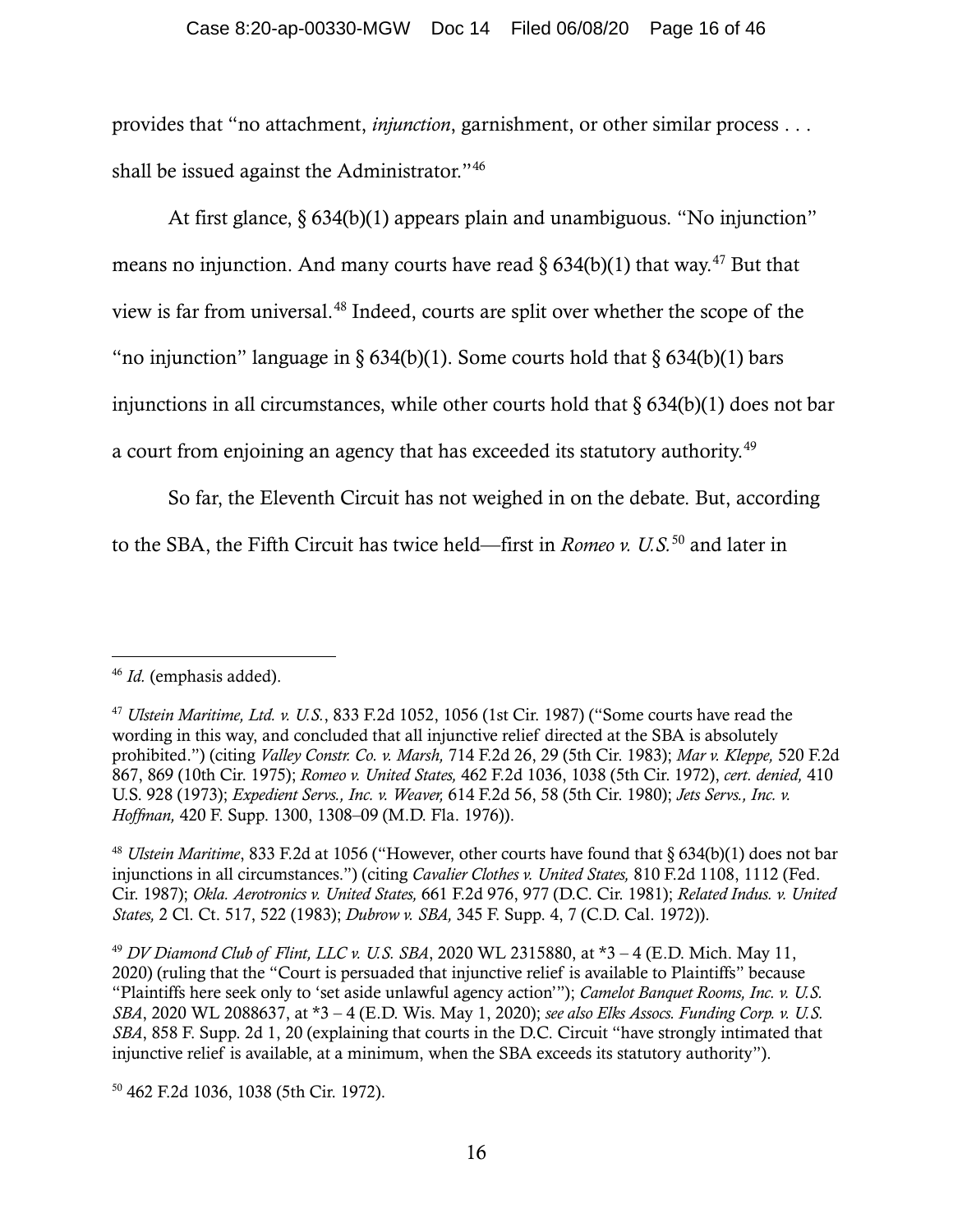*Expedient Services, Inc. v. Weaver*<sup>[51](#page-16-0)</sup>—that § 634(b)(1) bars plaintiffs from suing the SBA

for injunctive relief. Because *Romeo* and *Expedient Services* were both decided before

October 1, 1981, those decisions would be binding on this Court under *Bonner v. City* 

*of Prichard, Alabama*, which held that Fifth Circuit cases decided before October 1,

1981 are binding on the Eleventh Circuit.<sup>[52](#page-16-1)</sup>

While *Romeo* and *Expedient Services* are binding precedent, neither decided the

narrow issue here: does  $\S 634(b)(1)$  bar a court from enjoining an agency from

exceeding its statutory authority? In fact, the *Expedient Services* Court acknowledged it

sidestepped that issue:

As pointed out by the plaintiff, there are some decisions indicating that injunctive relief against the Administrator may be available when he exceeds his authority. *However, it is not necessary for us to decide this issue* because the Administrator clearly did not exceed his authority under 15 U.S.C.  $\frac{637}{a}$ . [53](#page-16-2)

Thus, this Court is not bound by *Romeo* and *Expedient Services*.

<span id="page-16-0"></span><sup>51</sup> 614 F.2d 56, 58 (5th Cir. 1980).

<span id="page-16-1"></span><sup>52</sup> 661 F.2d 1206, 1209 (11th Cir. 1981) ("To decide this case, and later Eleventh Circuit cases, we must decide whether this court shall adopt some established body of law as its body of precedent, and if so, effective as of its coming into existence, what established body of law will be chosen. For several reasons we choose the decisions of the United States Court of Appeals for the Fifth Circuit, as that court existed on September 30, 1981, handed down by that court prior to close of business on that date. We consider that body of law worthy for governance of legal affairs within the jurisdiction of this new circuit.") (footnote omitted).

<span id="page-16-2"></span><sup>53</sup> *Expedient Servs.*, 614 F.2d at 58 n.2 (citations omitted) (emphasis added).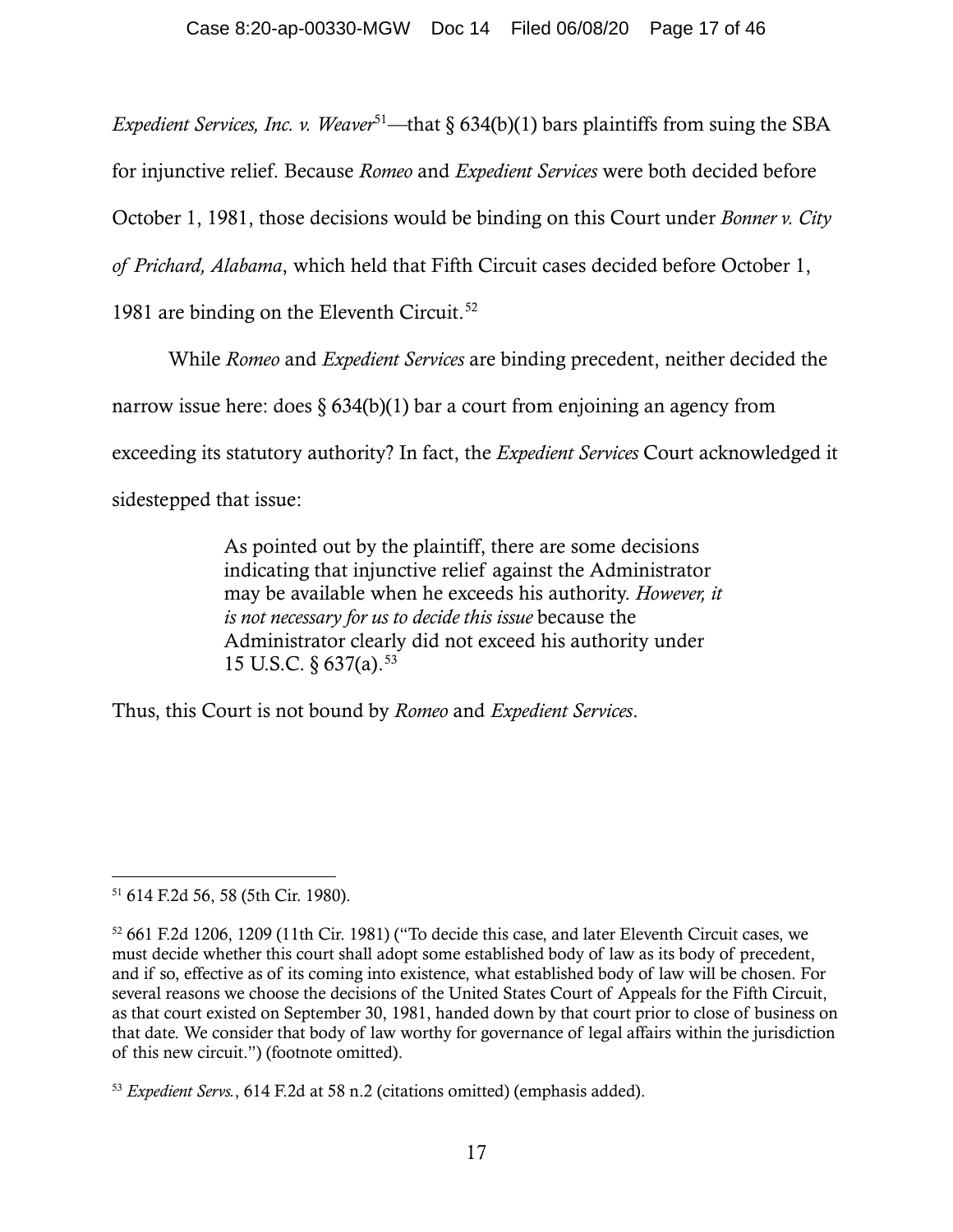Writing on a clean slate, this Court concludes that  $\S 634(b)(1)$  does not bar this Court from enjoining the SBA Administrator from exceeding her statutory authority for two reasons.

First, § 634's legislative history confirms that Congress did not intend the statute to have such a broad scope. The First Circuit, in *Ulstein Maritime, Ltd. v. United States*, did yeoman's work tracing the origin of § 634(b)(1)'s "no injunction" language back 80 years to the Supreme Court's decision in *Federal Housing Administration v. Burr.* [54](#page-17-0)

There, the Supreme Court considered whether an employee could garnish the FHA to collect on a judgment for unpaid wages.<sup>[55](#page-17-1)</sup> At the time, the National Housing Act provided that the FHA Administrator was authorized "to sue and be sued in any court of competent jurisdiction."[56](#page-17-2) "Sue and be sued," the Supreme Court said, must be given its ordinary meaning, which would "embrace all civil process," including garnishments.[57](#page-17-3) Because Congress had established an agency, authorized it to engage in commercial transactions, and permitted it to sue or be sued, the Supreme Court

<span id="page-17-0"></span><sup>54</sup> 833 F.2d 1052, 1056 (1st Cir. 1987) (explaining that the "origin and purpose of the language in § 634(b)(1) goes back to the decision in *FHA v. Burr*").

<span id="page-17-1"></span><sup>55</sup> *FHA v. Burr*, 309 U.S. 242, 243 (1940) ("The question presented here is whether the Federal Housing Administration is subject to garnishment for moneys due to an employee.").

<span id="page-17-2"></span><sup>56</sup> *Id.* at 244 (explaining that Congress amended the National Housing Act in 1935 by "by adding thereto the provision that 'The Administrator shall, in carrying out the provisions of this title and titles II and III, be authorized, in his official capacity, to sue and be sued in any court of competent jurisdiction, State or Federal.'").

<span id="page-17-3"></span><sup>57</sup> *Id.* at 245.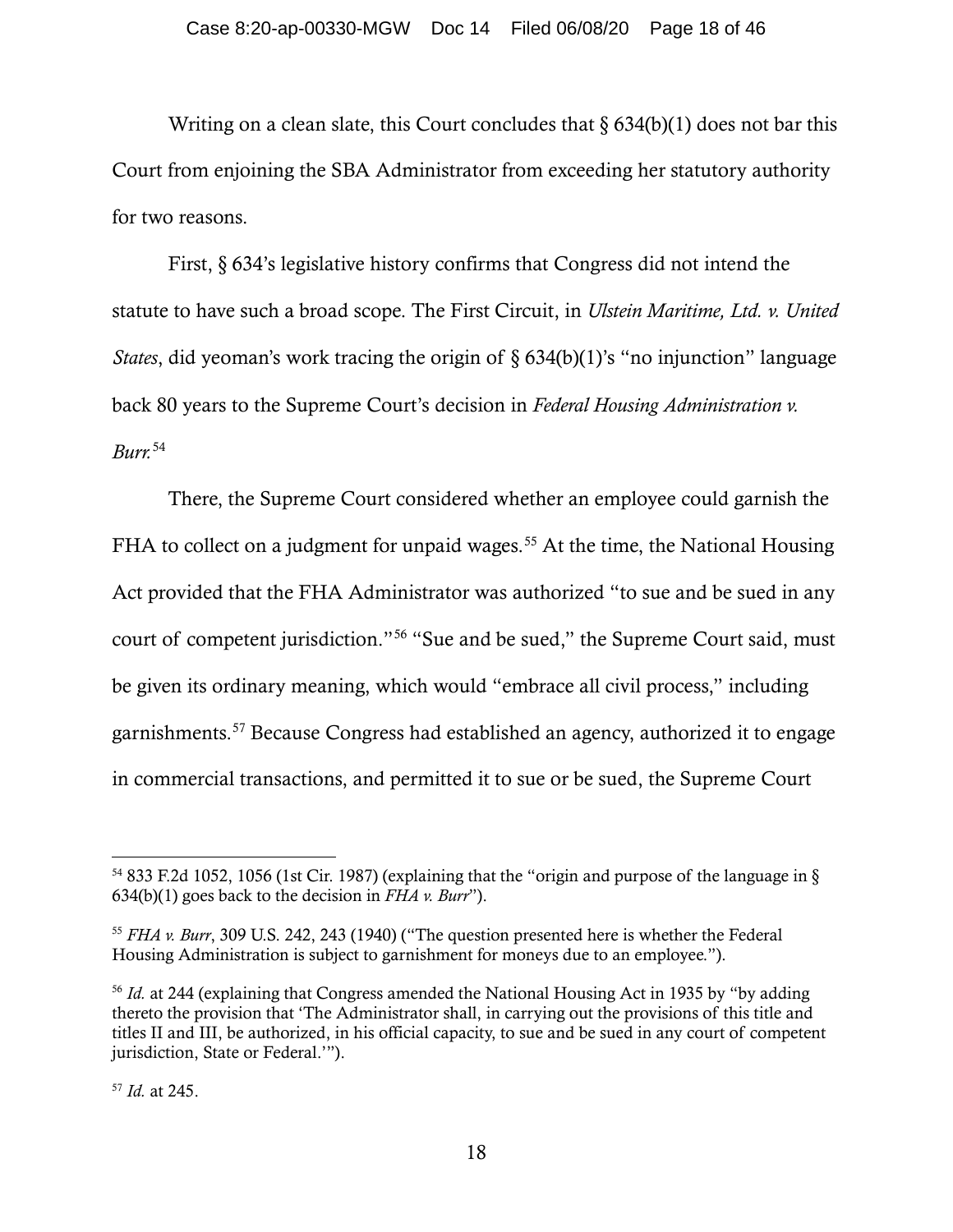#### Case 8:20-ap-00330-MGW Doc 14 Filed 06/08/20 Page 19 of 46

was unwilling to assume Congress implicitly limited the meaning of "sue and be sued" to preclude garnishments.<sup>[58](#page-18-0)</sup> Had Congress intended to prohibit the FHA from being garnished, the Supreme Court reasoned, Congress would have said so.

After *Burr*, Congress added language like that found in § 634(b)(1)—language barring attachment, injunctions, garnishments, and other similar process—to enabling statutes for other agencies.<sup>[59](#page-18-1)</sup> The legislative history for these other statutes for example, ones creating the Federal Crop Insurance Corporation and Commodity Credit Corporation—clarifies that Congress added the language to prevent creditors and others from interfering with an agency's operations by suing the agency and then attaching its funds.[60](#page-18-2) As the First Circuit points out, there is no indication Congress intended to give the SBA any broader immunity than it did to other agencies.<sup>[61](#page-18-3)</sup>

Second, it would have been absurd for Congress to have intended to bar courts from enjoining agencies that have exceeded their statutory authority. Were that the case, courts would be powerless to stop a constitutional violation:

> [Section  $634(b)(1)$ ] was not intended to render the agency immune from injunctive relief in situations where the agency has exceeded its statutory authority and where an

<span id="page-18-3"></span><sup>61</sup> *Id.* at 1057.

<span id="page-18-0"></span><sup>58</sup> *Id.*

<span id="page-18-1"></span><sup>59</sup> *Ulstein Maritime, Ltd. v. U.S.*, 833 F.2d 1052, 1056 (1st Cir. 1987) (explaining that "language such as that in § 634(b)(1) was added to enabling statutes to bar the attachment of agency funds and other interference with agency functioning").

<span id="page-18-2"></span><sup>&</sup>lt;sup>60</sup> *Id.* ("While the specific legislative history of § 634(b)(1) is silent on the purpose of this language, the legislative history of earlier statutes containing the identical wording indicates that it was intended to keep creditors or others suing the government from hindering and obstructing agency operations through mechanisms such as attachment of funds.").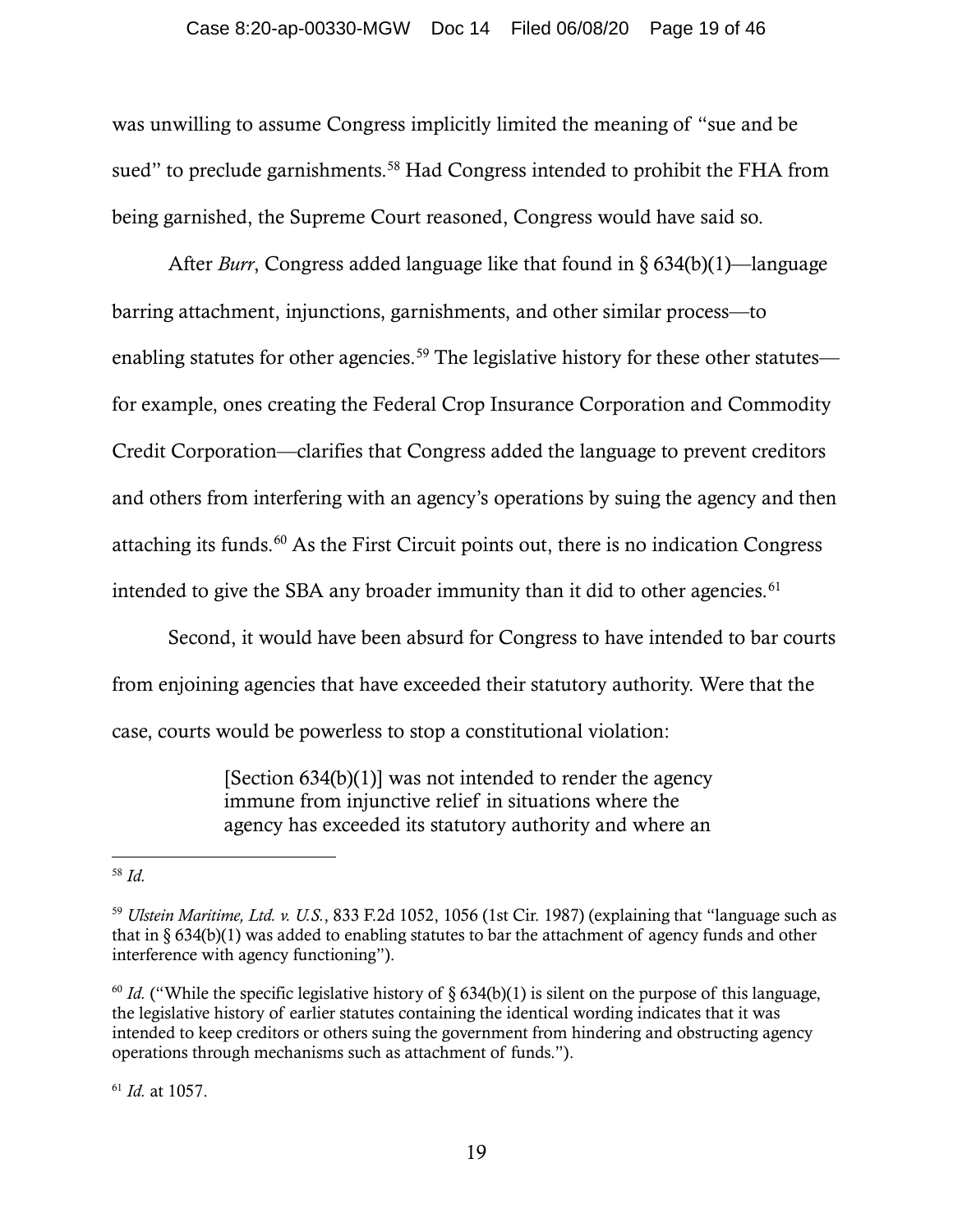injunction would not interfere with the agency's internal operations. Indeed, if provisions such as  $\S 634(b)(1)$  meant that the agency could never be enjoined, then an agency could adopt unconstitutional policies and continue to follow them even after a court declared them unconstitutional. For example, the SBA could adopt a policy stating that it will extend small business loans only to companies owned by white men. If  $\S$  634(b)(1) means that the SBA may never be enjoined, then a court could not enjoin this policy, even though it would be blatantly unconstitutional.[62](#page-19-0)

The Supreme Court has instructed courts to avoid interpreting statutes in a way that would produce absurd results if there is an alternative interpretation that is consistent with the legislative purpose.<sup>[63](#page-19-1)</sup> Here, there is an interpretation of  $\S$ 634(b)(1) that is consistent with the legislative purpose (i.e., preventing creditors from interfering with an agency's internal workings) yet does not lead to an absurd result (rendering courts powerless to enjoin unlawful action):  $\S 634(b)(1)$  does not bar this Court from enjoining the SBA Administrator from exceeding her statutory authority.

# B. Gateway Radiology is entitled to enjoin the SBA Administrator from enforcing the Supplemental Rule.

To enjoin the SBA Administrator from enforcing the Supplemental Rule,

Gateway Radiology must show that (1) it has a substantial likelihood of success on the merits of its claims; (2) it will suffer irreparable harm if the Court does not enjoin

<span id="page-19-0"></span><sup>62</sup> *Camelot Banquet Rooms, Inc. v. SBA*, 2020 WL 2088637, at \*4 (E.D. Wis. May 1, 2020) (citations omitted).

<span id="page-19-1"></span><sup>63</sup> *Griffin v. Oceanic Contractors, Inc.*, 458 U.S. 564, 575 (1982) ("It is true that interpretations of a statute which would produce absurd results are to be avoided if alternative interpretations consistent with the legislative purpose are available").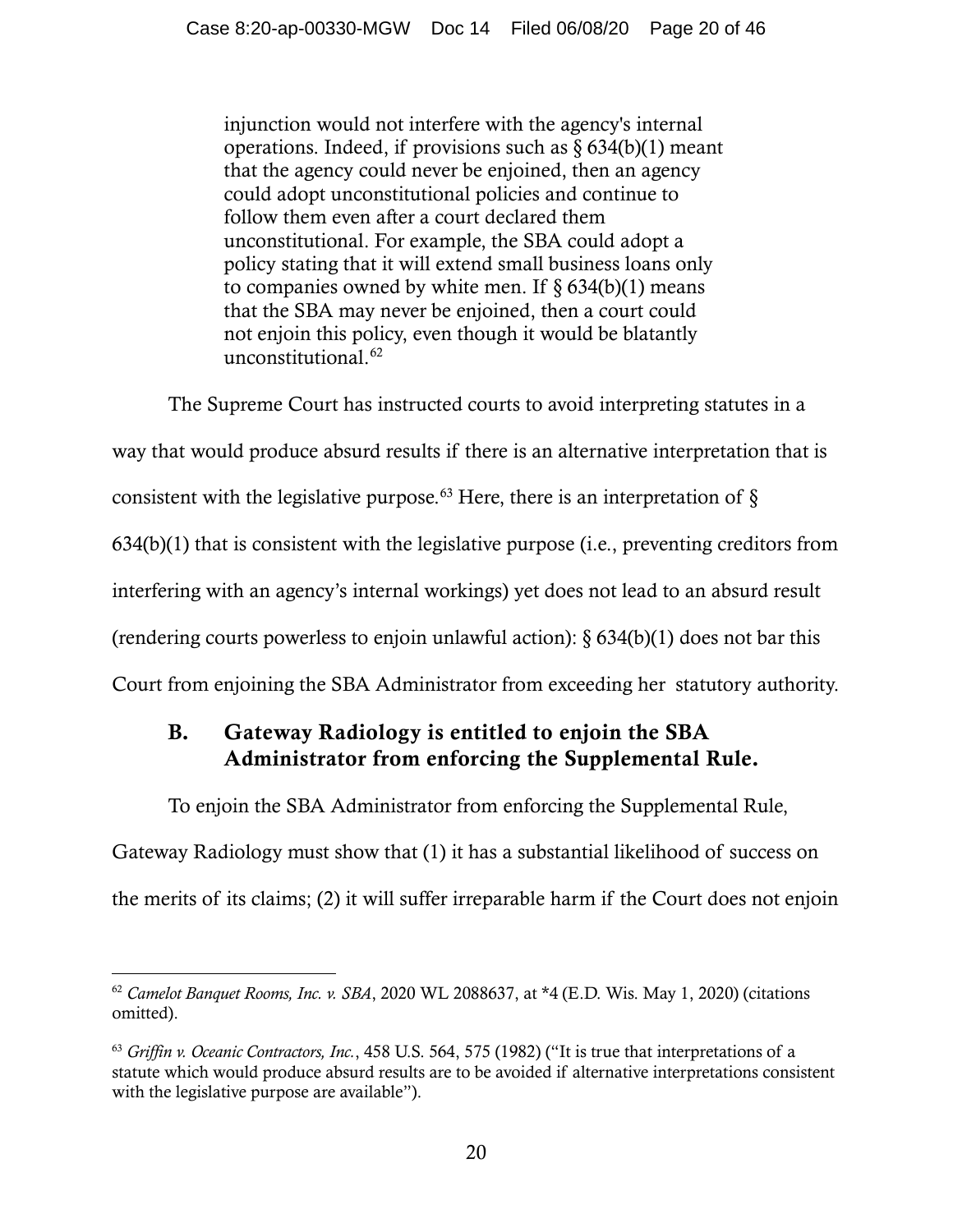the SBA Administrator from enforcing the Supplemental Rule; (3) the harm it will suffer if the Court does not grant injunctive relief outweighs the harm the SBA will suffer if the Court does; and (4) enjoining the SBA from enforcing the Supplemental Rule is not adverse to the public interest.<sup>[64](#page-20-0)</sup> Gateway Radiology has carried its burden here.

## 1. Gateway Radiology has a substantial likelihood of success on the merits.<sup>[65](#page-20-1)</sup>

The Administrative Procedure Act authorizes this Court to find that the SBA's Supplemental Rule is unlawful—and therefore may be set aside—on any one of six enumerated grounds.<sup>[66](#page-20-2)</sup> Grounds for setting aside the Supplemental Rule include where the SBA Administrator exceeded her authority in promulgating the Supplemental Rule and where the Supplemental Rule is arbitrary and capricious.<sup>[67](#page-20-3)</sup> Both grounds are present here.

<span id="page-20-3"></span> $67$  *Id.* at § 706(2)(A), (C).

<span id="page-20-0"></span><sup>64</sup> *Harbourside Place, LLC v. Town of Jupiter, Florida*, 958 F.3d 1308, 1313 – 14 (11th Cir. 2020).

<span id="page-20-1"></span><sup>&</sup>lt;sup>65</sup> Gateway Radiology has challenged the Supplemental Rule on three grounds. First, Gateway Radiology says the SBA Administrator exceeded her authority in promulgating the Supplemental Rule. Second, Gateway Radiology says the Supplemental Rule is arbitrary and capricious. Third, Gateway Radiology says the Supplemental Rule violates Bankruptcy Code § 525. Because Gateway Radiology has substantial likelihood of success on the first two grounds, the Court declines to address the third ground—that the Supplemental Rule violates Bankruptcy Code  $\S 525$ —on a preliminary basis.

<span id="page-20-2"></span><sup>&</sup>lt;sup>66</sup> 5 U.S.C. § 706(2)(A) – (F) (providing that a reviewing court shall hold unlawful and set aside agency action, findings, and conclusions that are found to be arbitrary, capricious, and abuse of discretion, or otherwise not in accordance with law; contrary to constitutional right, power, privilege or immunity; in excess of statutory jurisdiction, authority or limitations, or short of statutory right; without observance of procedure required by law; unsupported by substantial evidence in a case subject to 5 U.S.C. §§ 556 and 557; or unwarranted by the facts to the extent the facts are subject to trial de novo by the reviewing court).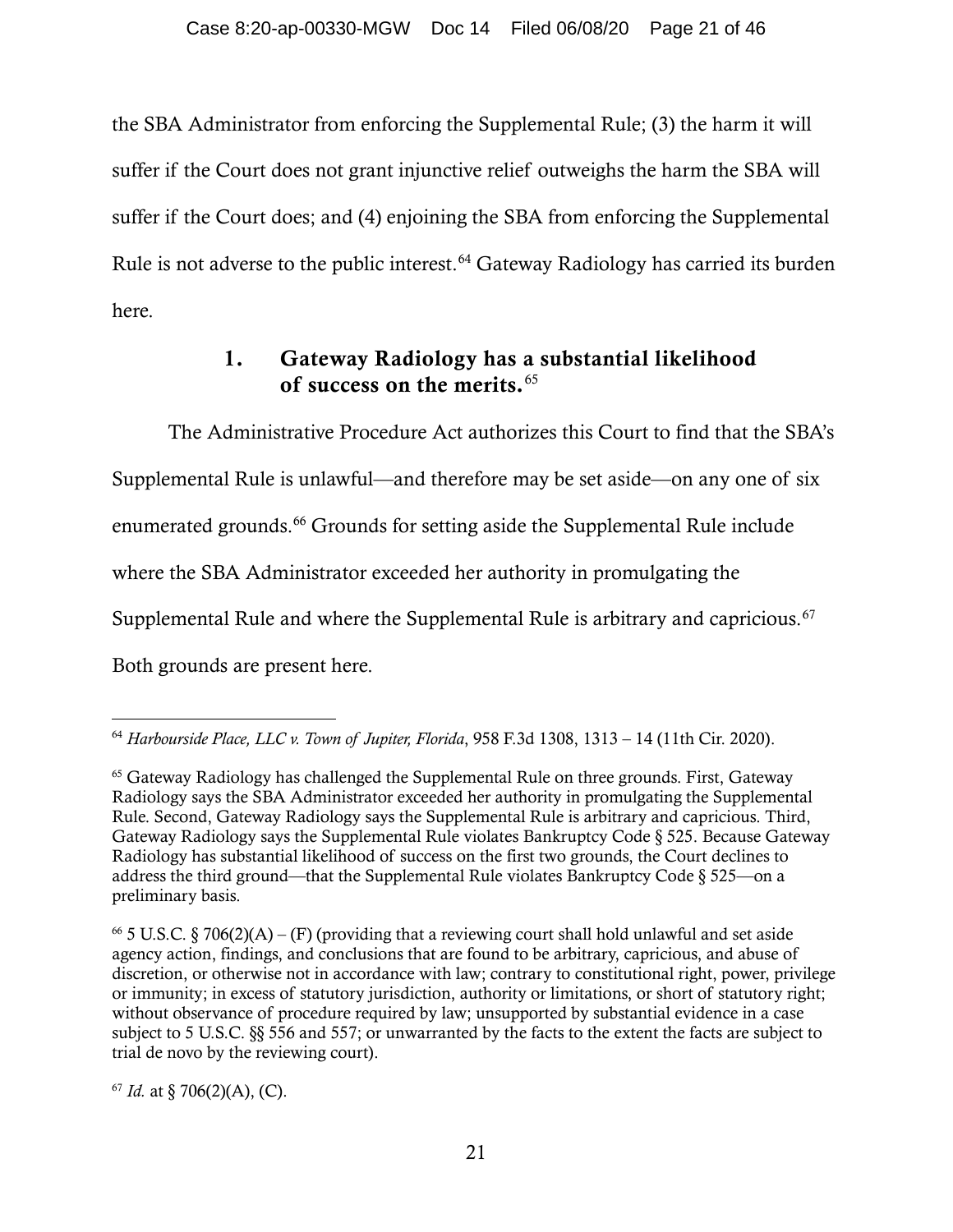# a. The SBA Administrator exceeded her authority when she promulgated the Supplemental Rule.

The SBA Administrator says that this Court, in determining whether she exceeded her statutory authority, must be guided by *Chevron*'s two-step framework.<sup>[68](#page-21-0)</sup> Under the two-step *Chevron* framework, this Court would first ask whether the statute at issue is ambiguous; if it is, this Court would then ask whether the agency's interpretation of the statute is reasonable.<sup>[69](#page-21-1)</sup> The *Chevron* framework presumes that when a statute is ambiguous, Congress must have implicitly delegated to the agency the authority to fill in the statutory gaps.<sup>[70](#page-21-2)</sup>

The Supreme Court, however, has recognized that in extraordinary cases, courts should hesitate to find that Congress implicitly delegated authority to an agency to fill in statutory gaps.<sup>[71](#page-21-3)</sup> Take, for example, the Supreme Court's decision five years ago in *King v. Burwell*. [72](#page-21-4)

*King* involved a challenge to the Affordable Care Act. One of the Affordable Care Act's key reforms was the creation of "exchanges"—marketplaces that allowed

<span id="page-21-0"></span><sup>68</sup> Adv. Doc. No. 11 at 20.

<span id="page-21-1"></span><sup>69</sup> *Chevron, U.S.A., Inc. v. Natural Res. Def. Council, Inc.*, 467 U.S. 837, 842 – 43 (1984).

<span id="page-21-2"></span><sup>&</sup>lt;sup>70</sup> *Id.* at 843 ("If Congress has explicitly left a gap for the agency to fill, there is an express delegation of authority to the agency to elucidate a specific provision of the statute by regulation.").

<span id="page-21-4"></span><span id="page-21-3"></span><sup>71</sup> *King v. Burwell*, 135 S. Ct. 2480, 2488 – 89 (2015) ("'In extraordinary cases, however, there may be reason to hesitate before concluding that Congress has intended such an implicit delegation.' This is one of those cases.").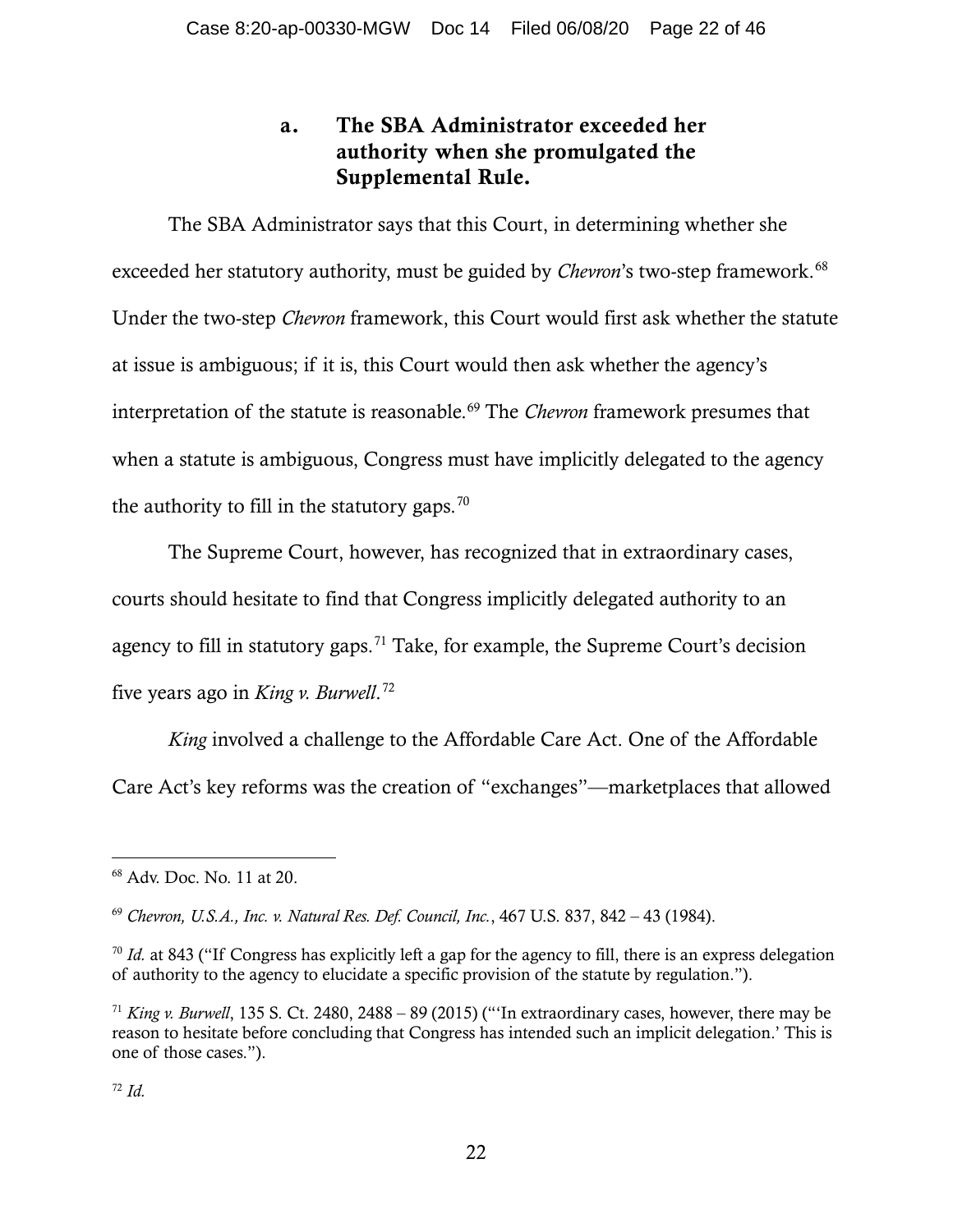### Case 8:20-ap-00330-MGW Doc 14 Filed 06/08/20 Page 23 of 46

people to compare and buy insurance plans. The Affordable Care Act required states to create their own exchanges. If a state refused to do so, the Affordable Care Act required the federal government to create one.

The Affordable Care Act then provided tax credits to taxpayers to buy insurance plans—but only for taxpayers who bought an insurance plan through "an Exchange established by the State." Even though the Affordable Care Act limited tax credits to insurance plans bought through an exchange "established by the state," the IRS interpreted "an exchange established by the state" to mean an exchange established by the state or federal government. The petitioners in *King* challenged the IRS's interpretation.

After acknowledging that it often applies the *Chevron* two-step framework when analyzing an agency's interpretation of a statute, the Supreme Court concluded *King* was one of those extraordinary cases when it should decline to do so.<sup>[73](#page-22-0)</sup> According to the Supreme Court, the tax credits were one of the Affordable Care Act's key reforms. Because the availability of credits involved billions of dollars in spending each year and affected the price of health insurance for millions of people, whether credits were available on federal exchanges was a "question of deep 'economic and political significance' that [was] central to [the] statutory scheme."[74](#page-22-1)

<span id="page-22-0"></span><sup>73</sup> *Id.*

<span id="page-22-1"></span><sup>74</sup> *Id.* at 2489.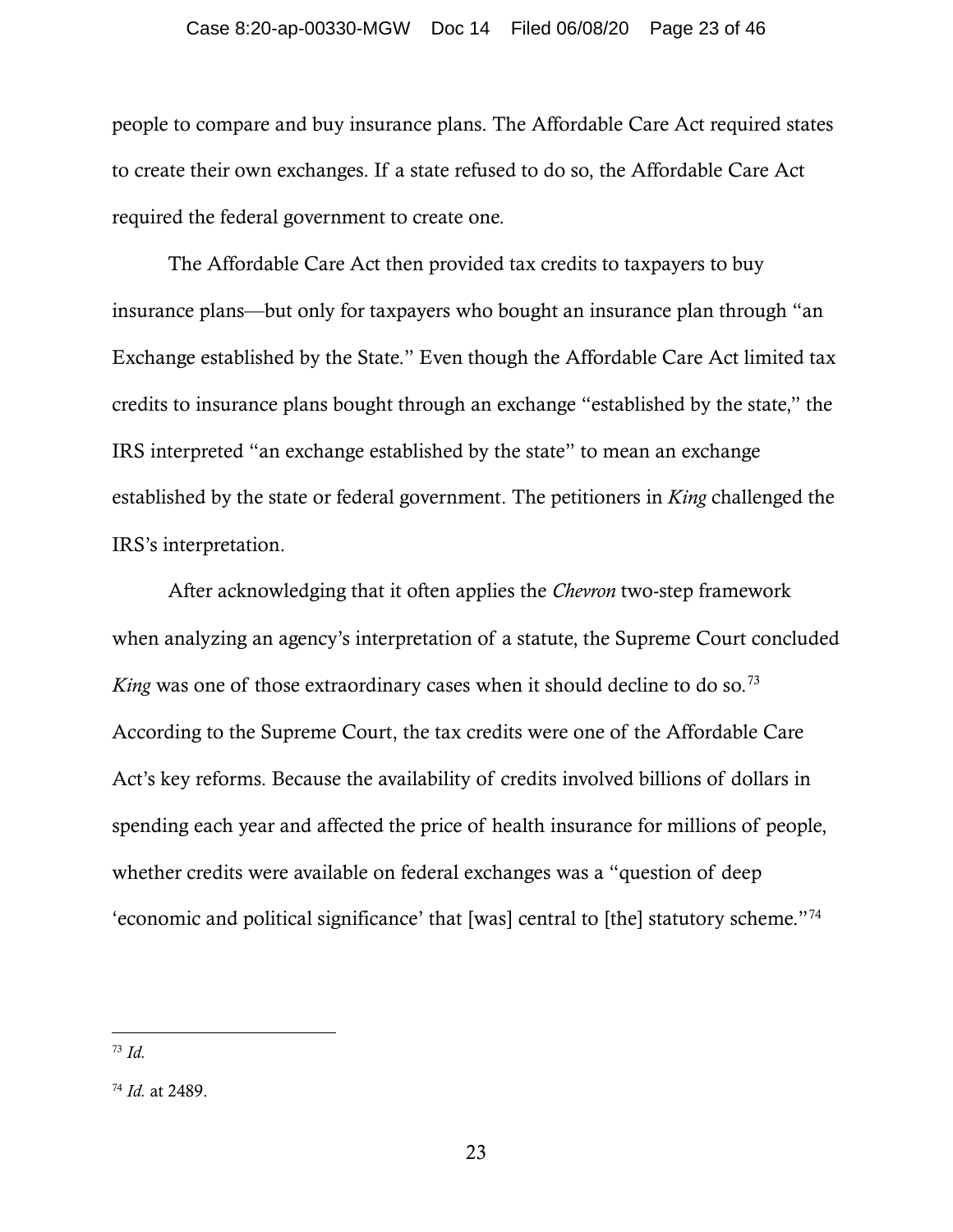The Supreme Court concluded that "had Congress wished to assign that question to an agency, it surely would have done so expressly."[75](#page-23-0)

So too here. Like the Affordable Care Act, the Paycheck Protection Program involves billions of dollars of spending (\$349 billion to be precise). And, as with the interpretation of the eligibility for Affordable Care Act tax credits, how eligibility for PPP Loans is determined could affect millions of Americans. Here, like in *King*, it is unlikely that Congress intended to delegate a question of such "economic and political significance" to the SBA. Thus, it is for this Court to determine the correct reading of the CARES Act.

In determining the correct reading of the CARES Act, this Court must begin where the *King* Court did—with the language of the statute itself. If the statutory language is plain, courts must enforce it according to its terms.<sup>[76](#page-23-1)</sup> To determine whether language is plain, courts must "read the words 'in their context and with a view to their place in the overall statutory scheme.'"[77](#page-23-2) Here, reading the words of the CARES Act in context and with a view to the Paycheck Protection Program's place in the overall statutory scheme, it is plain Congress did not intend to exclude chapter 11 debtors from the Paycheck Protection Program.

<span id="page-23-0"></span><sup>75</sup> *Id*.

<span id="page-23-1"></span><sup>&</sup>lt;sup>76</sup> *Id.* ("If the statutory language is plain, we must enforce it according to its terms.").

<span id="page-23-2"></span><sup>77</sup> *Id.* (quoting *FDA v. Brown & Williamson*, 529 U.S. 120, 133 (2000)).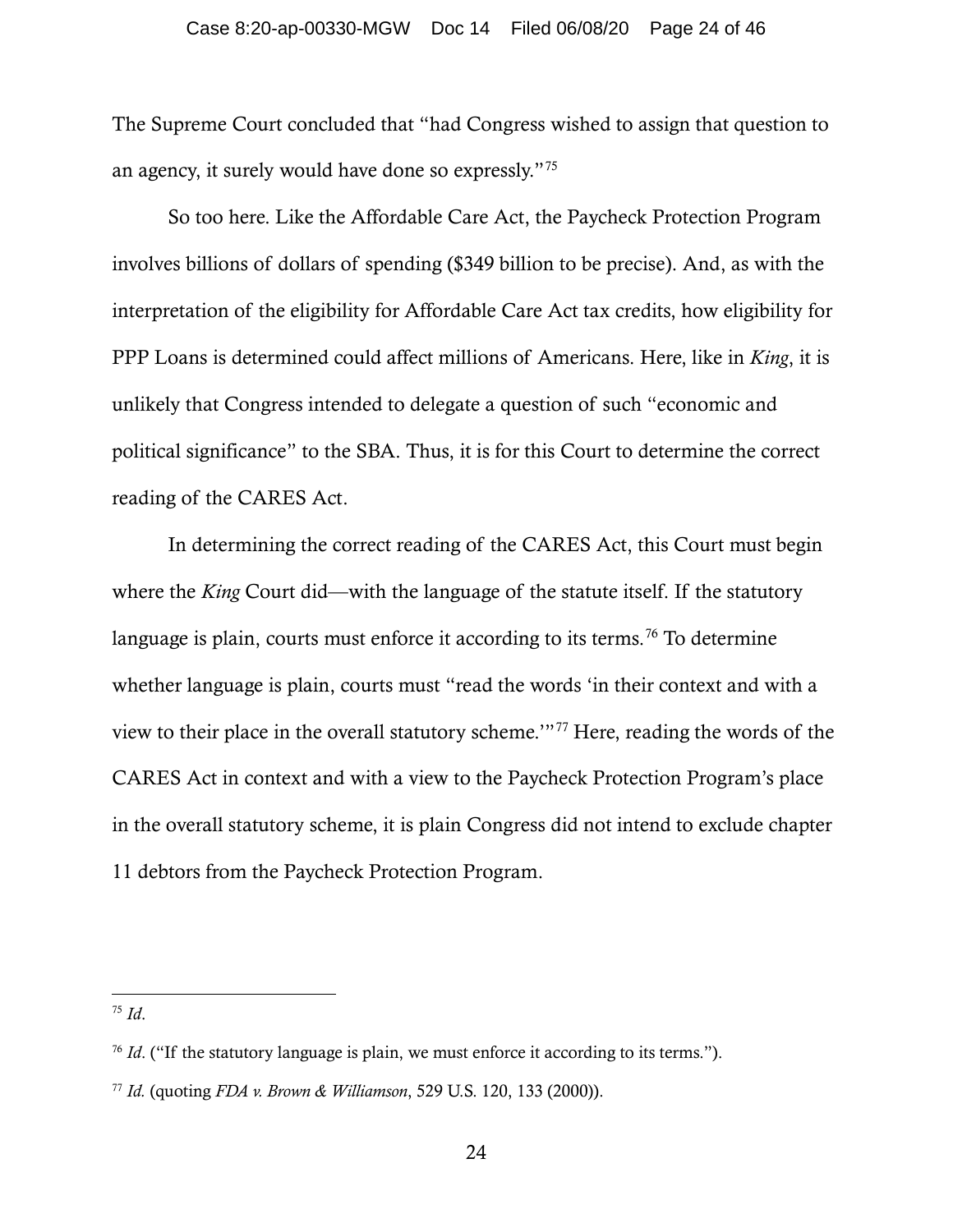Let's start with the context of the CARES Act. When Congress passed the CARES Act, the President had already declared a state of emergency because COVID-19 was threatening to strain the nation's healthcare systems; half the nation's states had implemented Stay-at-Home orders to "flatten the curve" in hopes of minimizing the strain on the nation's healthcare system; close to one million people had already lost their jobs; and millions more (more than 20 million, as it turns out) were about to lose theirs.

Now let's turn to the Paycheck Protection Program's place in the overall statutory scheme. In passing the CARES Act, Congress intended the Paycheck Protection Program to (among other things) help keep American workers employed and paid. Lest there be any doubt, Congress included the Paycheck Protection Program (as well as the mid-size loan program) in Title I of the CARES Act, which it named the "Keeping Workers Paid and Employed Act."[78](#page-24-0)

Finally, let's consider the words of the CARES Act itself. In the CARES Act, Congress specified minimal—yet expansive—eligibility requirements for the Paycheck Protection Program. Under a subsection titled "*Increased Eligibility* for Certain Small Businesses and Organizations," Congress provided that any small business concern, other business concern, nonprofit organization, veterans

<span id="page-24-0"></span><sup>78</sup> Coronavirus Aid, Relief, and Economic Security Act, Pub. L. No. 116-136, 134 Stat. 281 (2020).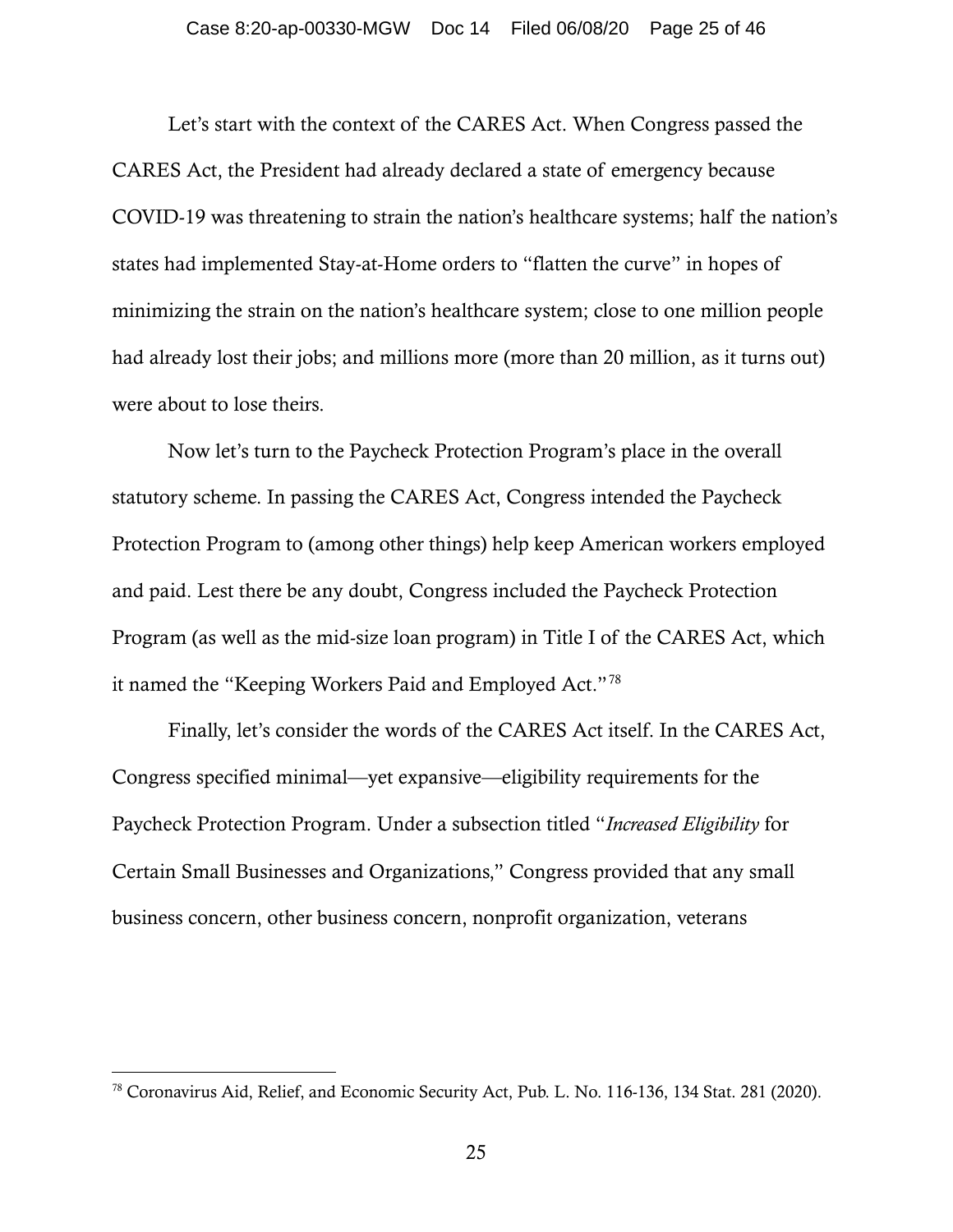### Case 8:20-ap-00330-MGW Doc 14 Filed 06/08/20 Page 26 of 46

organization, or Tribal business concern that has 500 employees or fewer "*shall be eligible*" for a PPP Loan. [79](#page-25-0)

And Congress specified that all an eligible borrower needs to do to apply for a PPP Loan is to certify that the loan is necessary because of the economic uncertainty caused by COVID-19; the proceeds will be used to retain workers and make payroll or pay mortgage interest, lease, or utility payments; and the borrower has not or will not receive another PPP Loan.<sup>[80](#page-25-1)</sup> Although it could have done so, Congress chose not to require borrowers to certify that they were not involved in a bankruptcy case when applying for a PPP Loan. [81](#page-25-2)

It's also worth noting that Congress delegated the SBA Administrator's decision to make or approve PPP Loans to SBA lenders.<sup>[82](#page-25-3)</sup> In delegating that authority to SBA lenders, Congress instructed lenders to consider only two factors when making or approving a PPP Loan: (1) Was the business operating on February 15, 2020? (2) Did the borrower have employees for whom it was paying salaries and payroll taxes?[83](#page-25-4) Congress did not instruct SBA lenders—who are exercising authority

<span id="page-25-0"></span> $79$  15 U.S.C. § 636(a)(36)(D)(i)(I) – (II).

<span id="page-25-1"></span><sup>&</sup>lt;sup>80</sup> *Id.*at § 636(a)(36)(G)(i)(I) – (IV).

<span id="page-25-2"></span><sup>81</sup> *Id.*

<span id="page-25-3"></span><sup>&</sup>lt;sup>82</sup> *Id.*at § 636(a)(36)(F)(ii)(I).

<span id="page-25-4"></span><sup>&</sup>lt;sup>83</sup> *Id.*at § 636(a)(36)(F)(ii)(I) – (II)(bb).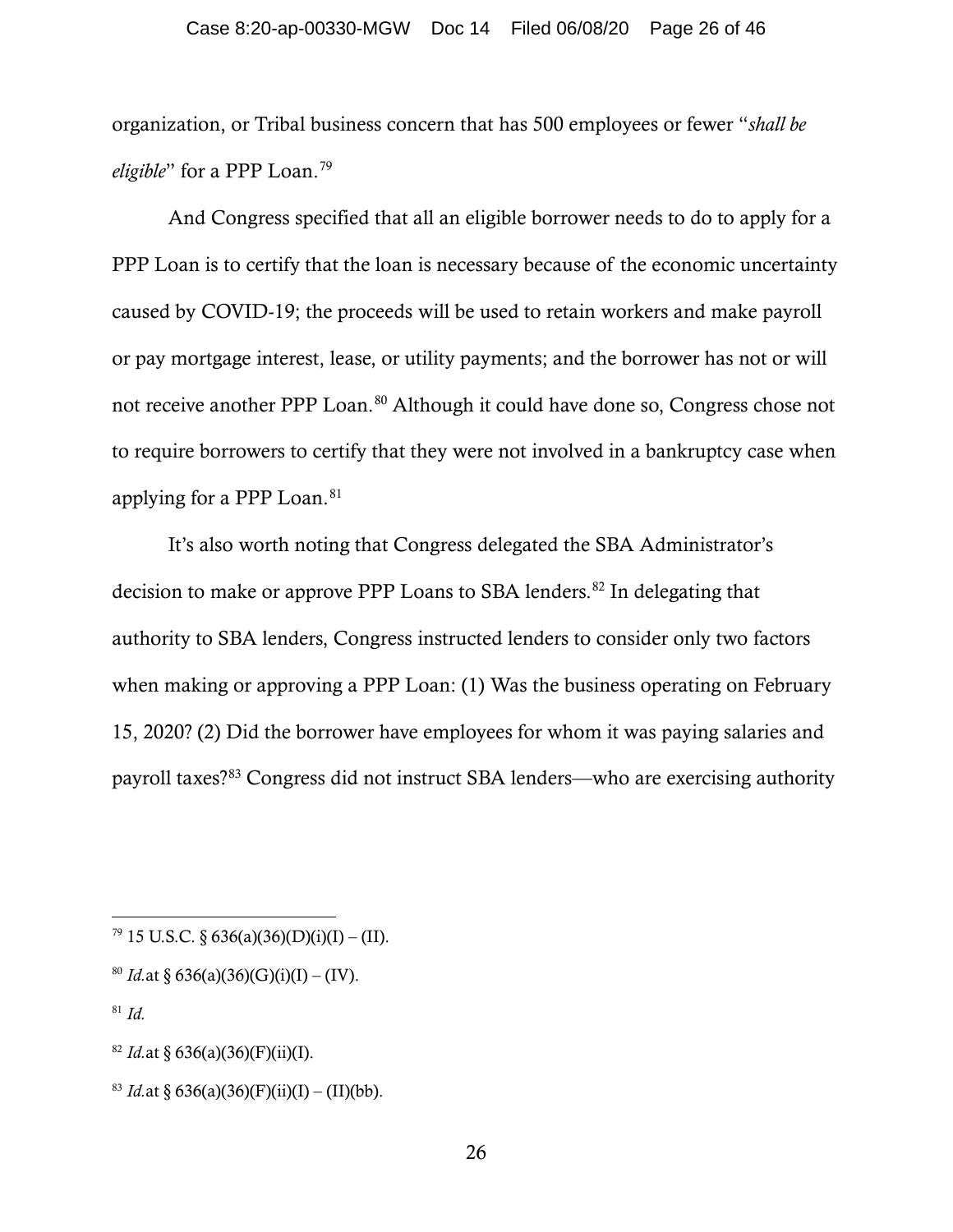delegated from the SBA Administrator—to consider whether a borrower is in bankruptcy. [84](#page-26-0)

To recap, even though Congress specified who is eligible for PPP Loans, the criteria lenders must consider when approving a PPP Loan, and the certifications a borrower must make to obtain one, Congress did not disqualify chapter 11 debtors from being eligible for PPP Loans, insist that lenders determine whether a borrower is in bankruptcy before approving a PPP Loan, or require a borrower to certify that it isn't involved in a bankruptcy proceeding to obtain a PPP Loan. Congress' silence ought to be conclusive that Congress did not intend to exclude an entire class of small businesses—chapter 11 debtors—from the Paycheck Protection Program.

The SBA Administrator, however, claims Congress' silence authorizes her to engraft an additional eligibility requirement onto the Paycheck Protection Program. [85](#page-26-1) Not so.

To see why that's not the case, consider the mid-size loan program. Unlike the Paycheck Protection Program, which functions like a grant, the mid-size loan program is a true loan program. Loans made under the mid-size program, unlike those made under the Paycheck Protection Program, cannot be forgiven. For the mid-size loan program, Congress required borrowers to certify that they are not a debtor in bankruptcy.

<span id="page-26-0"></span><sup>84</sup> *Id.*

<span id="page-26-1"></span> $85$  Adv. Doc. No. 11 at  $21 - 23$ .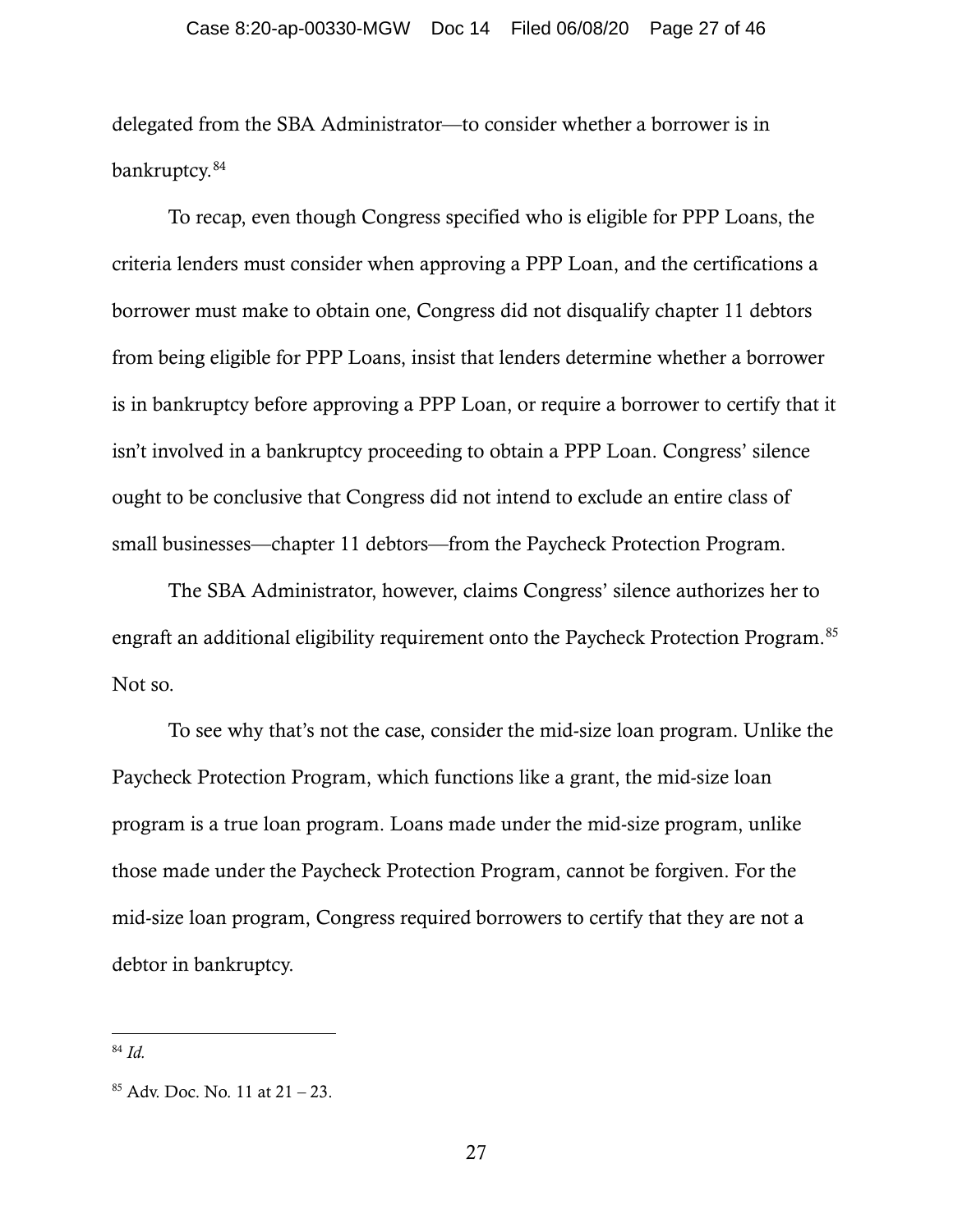So Congress knew how to disqualify debtors from eligibility if it wanted to. Yet it chose not to do so for PPP Loans. As the SBA Administrator concedes, when "Congress includes particular language in one section of a statute but omits it in another section of the same Act, it is generally presumed that Congress act [ed] intentionally and purposely in the disparate inclusion or exclusion."[86](#page-27-0) Because Congress chose not to require PPP Loan applicants to certify that they were not involved in a bankruptcy case, this Court concludes that Congress purposely chose not to disqualify chapter 11 debtors from the Paycheck Protection Program.[87](#page-27-1)

That makes sense for (at least) two reasons. First, while a borrower's status as a debtor matters for the mid-size loan program, it does not for the Paycheck Protection Program because PPP Loans are designed to be forgiven. Second, the purpose of the Paycheck Protection Program was to keep American workers employed and paid. Chapter 11 debtors need PPP Loans as much, if not more than, other small businesses to retain workers and pay them.

<span id="page-27-0"></span><sup>86</sup> Adv. Doc. No. 11 at 20 (quoting *Russello v. United States*, 464 U.S. 16, 23 (1983)).

<span id="page-27-1"></span><sup>&</sup>lt;sup>87</sup> The SBA Administrator argues that this conclusion is undermined by Congress' recent passage of the HEROES Act, which (among other things) makes critical-access hospitals eligible for PPP Loans "regardless of the status of such a hospital as a debtor" in a chapter 11 case. Adv. Doc. No. 11 at 23 n.11 (citing The Heroes Act, H.R. 6800,  $116<sup>th</sup>$  Cong., § 9001(c) (2020)). The SBA says this language shows the House of Representatives believes additional legislation is required to make a specific subset of borrowers—chapter 11 debtors—eligible to apply for PPP Loans. *Id.* That's one way to read that language. It's equally, if not more, likely that the House of Representatives was clarifying its intent that—contrary to the Supplemental Rule—chapter 11 debtors are eligible for PPP Loans. In any event, the reference to debtors in the HEROES Act does not change the fact that in one section of the CARES Act (the mid-size loan program), Congress required borrowers to certify they were not involved in a bankruptcy proceeding, but in another section of the same Act (the Paycheck Protection Program), Congress chose not to require borrowers to certify that they were not involved in a bankruptcy proceeding.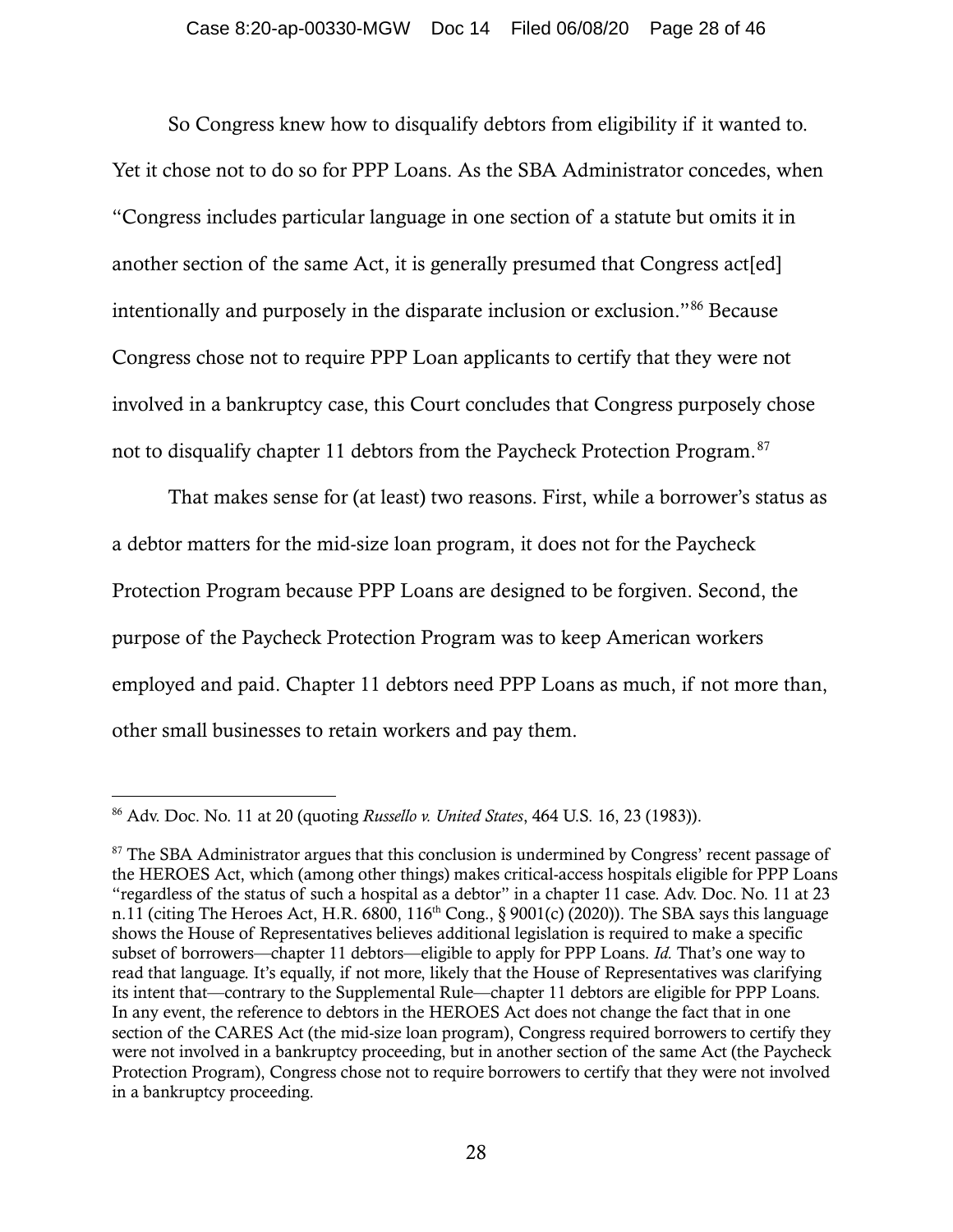By promulgating the Supplemental Rule, the SBA Administrator disqualified chapter 11 debtors from the Paycheck Protection Program, thereby denying an entire class of small businesses the very relief Congress intended to provide. Excluding chapter 11 debtors from the Paycheck Protection Program conflicts with Congress' intent in enacting the CARES Act. More important, doing so violates the CARES Act's plain language. The SBA Administrator therefore exceeded her authority when she promulgated the Supplemental Rule.

### b. The Supplemental Rule is arbitrary and capricious.

Even if the SBA Administrator hadn't exceeded her authority when she promulgated the Supplemental Rule, the Supplemental Rule is still arbitrary and capricious. To be sure, the scope of review under the "arbitrary and capricious" standard is narrow.<sup>[88](#page-28-0)</sup> This Court is mindful that it is not to substitute its own judgment for the SBA Administrator's judgment.<sup>[89](#page-28-1)</sup>

Rather, in reviewing whether agency action is "arbitrary and capricious," this Court is limited to considering whether the SBA Administrator considered the relevant factors when promulgating the Supplemental Rule and whether her decision to exclude chapter 11 debtors from the Paycheck Protection Program was a clear

<span id="page-28-0"></span><sup>88</sup> *Motor Vehicle Mfrs. Ass'n of U.S., Inc. v. State Farm Mut. Auto. Ins. Co.*, 463 U.S. 29, 43 (1983).

<span id="page-28-1"></span><sup>89</sup> *Id.*; *see also Alabama-Tombigbee Rivers Coal. v. Kempthorne*, 477 F.3d 1250, 1254 (11th Cir. 2007) (citing *Motor Vehicle Mfrs. Ass'n of U.S.*, 463 U.S. at 43).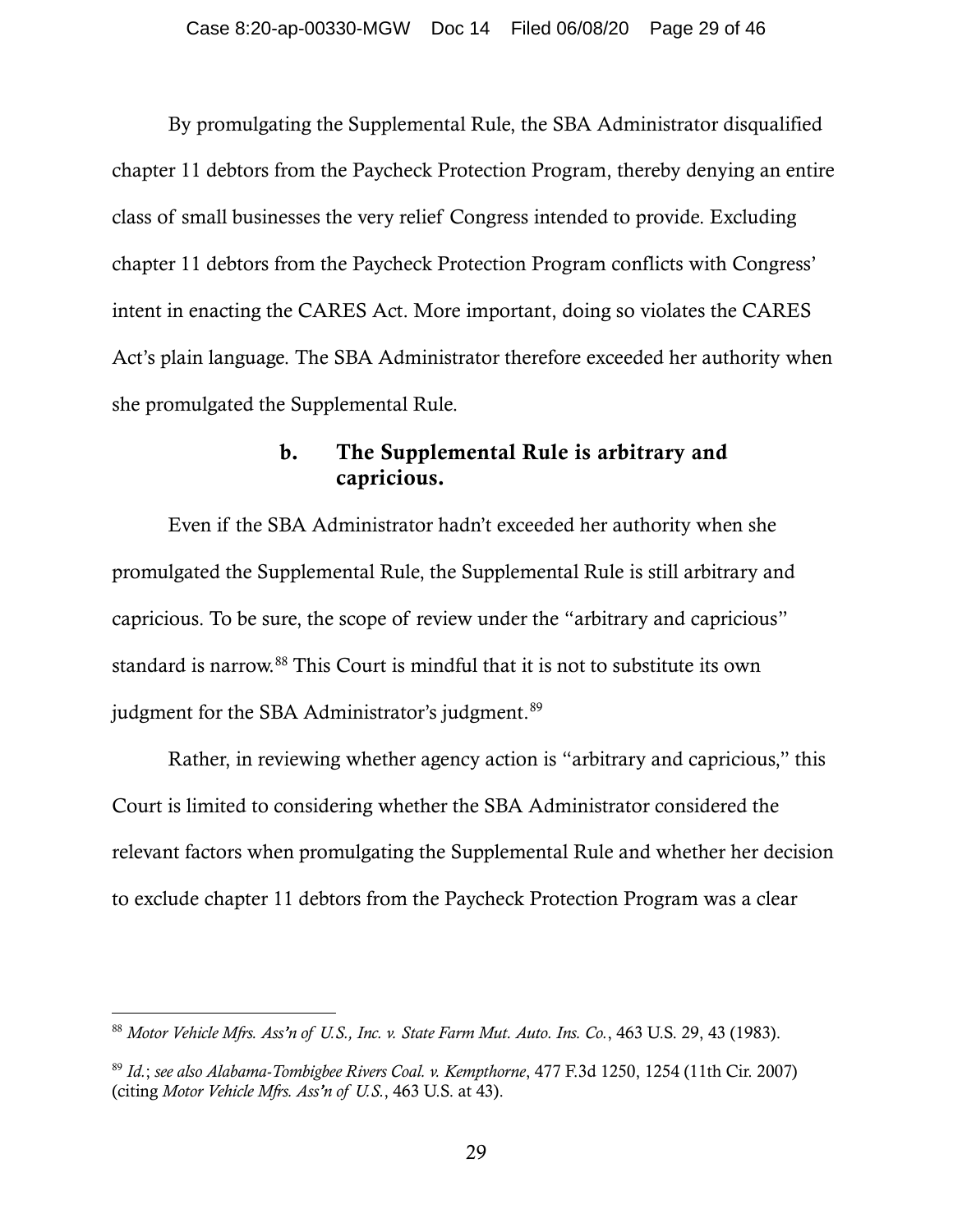error of judgment.<sup>[90](#page-29-0)</sup> Under this standard of review, the Supplemental Rule is

"arbitrary and capricious" if:

- the SBA Administrator relied on factors that Congress did not intend her to consider;
- the SBA Administrator failed to consider an important aspect of the problem;
- the SBA Administrator's explanation for her decision runs counter to the evidence before the agency; or
- the SBA Administrator's explanation is so implausible that it could not be ascribed to a difference in view or the product of agency expertise.

Here, the SBA Administrator's decision to exclude chapter 11 debtors from the

Paycheck Protection Program is based on her determination that "debtors in bankruptcy would present an unacceptably high risk of an unauthorized use of funds or non-repayment of unforgiven loans."[91](#page-29-1) Putting aside that the basis for the SBA Administrator's determination is unclear, the Court concludes that she relied on factors Congress had not intended her to consider and failed to consider important aspects of the problem—not to mention her decision is counter to the evidence before the SBA.

<span id="page-29-0"></span><sup>90</sup> *Motor Vehicle Mfrs. Ass'n*, 463 U.S. at 43 ("In reviewing [an agency's] explanation, we must 'consider whether the decision was based on a consideration of the relevant factors and whether there has been a clear error of judgment.'") (quoting *Bowman Transp. Inc. v. Arkansas-Best Freight Sys.*, 419 U.S. 281, 285 (1974)).

<span id="page-29-1"></span><sup>91</sup> Business Loan Program Temporary Changes; Paycheck Protection Program—Requirements— Promissory Notes, Authorization, Affiliation, and Eligibility, 85 Fed. Reg. 23450, 23,451 (Apr. 28, 2020) (to be codified at 13 C.F.R. pts. 120 and 121).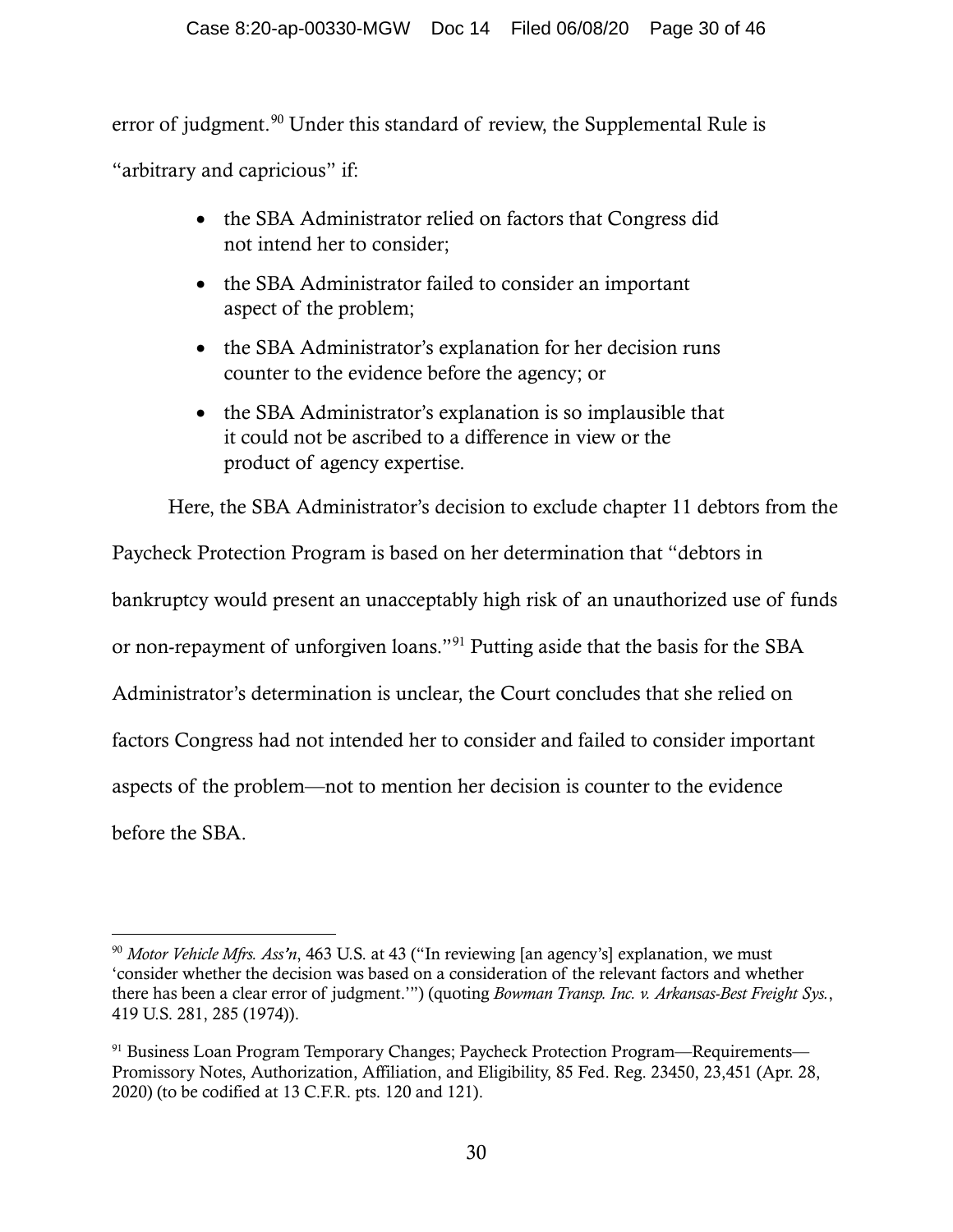## i. Congress did not intend for the SBA Administrator to focus on collectability.

The SBA Administrator relies on 15 U.S.C. § 636(a)(6) as a talisman to ward off any claim she exceeded her statutory authority. Section 636(a)(6) mandates that "[a]ll loans made under this subsection shall be of such sound value or so secured as to reasonably reassure repayment."<sup>[92](#page-30-0)</sup> Because § 636(a)(6) requires loans to be of "sound value," the SBA Administrator insists she is authorized to disqualify chapter 11 debtors from the Paycheck Protection Program.<sup>[93](#page-30-1)</sup>

But that argument ignores the very nature of the Paycheck Protection Program. Under the Paycheck Protection Program, PPP Loans are structured so that they don't have to be repaid. For a loan to be forgiven, all a borrower has to do is use the loan proceeds for payroll or mortgage interest, lease, or utility payments. Because PPP Loans are designed to be forgiven, Congress did not intend for the SBA Administrator to focus on collectability.

In fact, Congress delineated the two "underwriting" factors SBA lenders (who are exercising authority delegated from the SBA Administrator to make and approve loans) should consider when making PPP Loans. Neither factor has anything to do with collectability—much less whether a borrower is in bankruptcy. By taking into

<span id="page-30-0"></span> $92$  15 U.S.C. § 636(a)(6).

<span id="page-30-1"></span><sup>93</sup> Adv. Doc. No. 11 at 25.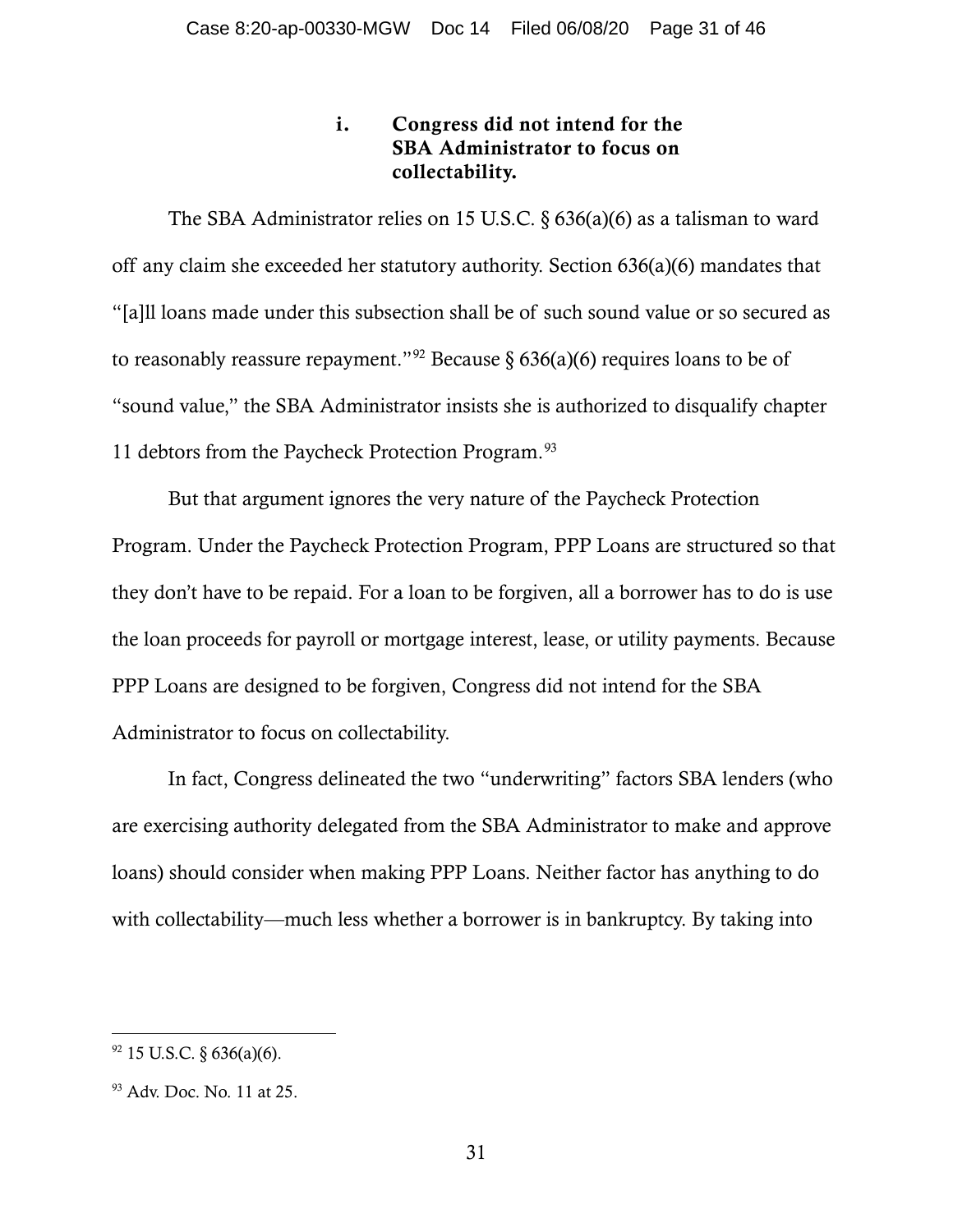#### Case 8:20-ap-00330-MGW Doc 14 Filed 06/08/20 Page 32 of 46

account a borrower's status as a chapter 11 debtor, the SBA Administrator has considered a factor Congress did not intend her to consider.

One final note: it's hard not to notice the SBA talking out of both sides of its mouth when it comes to its obligations under  $\S 636(a)(6)$ . On the one hand, the SBA tries to convince the Court that the Paycheck Protection Program's generous loan forgiveness features has done nothing to displace  $\S 636(a)(6)$ 's general mandate to ensure loans made under § 7(a) of the Small Business Act, where the Paycheck Protection Program is housed, are of sound value. On the other hand, the SBA Administrator has excused SBA lenders from complying with 13 C.F.R. § 120.150, which enumerates the factors the SBA considers to ensure that any loan made under § 7(a) is of "sound value."[94](#page-31-0) In reality, the SBA Administrator's reliance on § 636(a)(6) is an after-the-fact justification for an arbitrary and capricious rule.

## ii. The SBA Administrator failed to consider protections afforded by the chapter 11 bankruptcy process.

Not only did the SBA Administrator consider factors she shouldn't have, she also failed to consider factors she should have. Recall that the Supplemental Rule is premised entirely on the SBA Administrator's determination that debtors pose an unacceptably high risk of using PPP Loan proceeds for noncovered expenses, as well as an unacceptably high risk of nonpayment if the PPP Loan is not forgiven. Yet, in

<span id="page-31-0"></span><sup>&</sup>lt;sup>94</sup> Business Loan Program Temporary Changes; Paycheck Protection Program, 85 C.F.R. 20,811, 20,812 (Apr. 15, 2020) (to be codified at 13 C.F.R. pt. 120).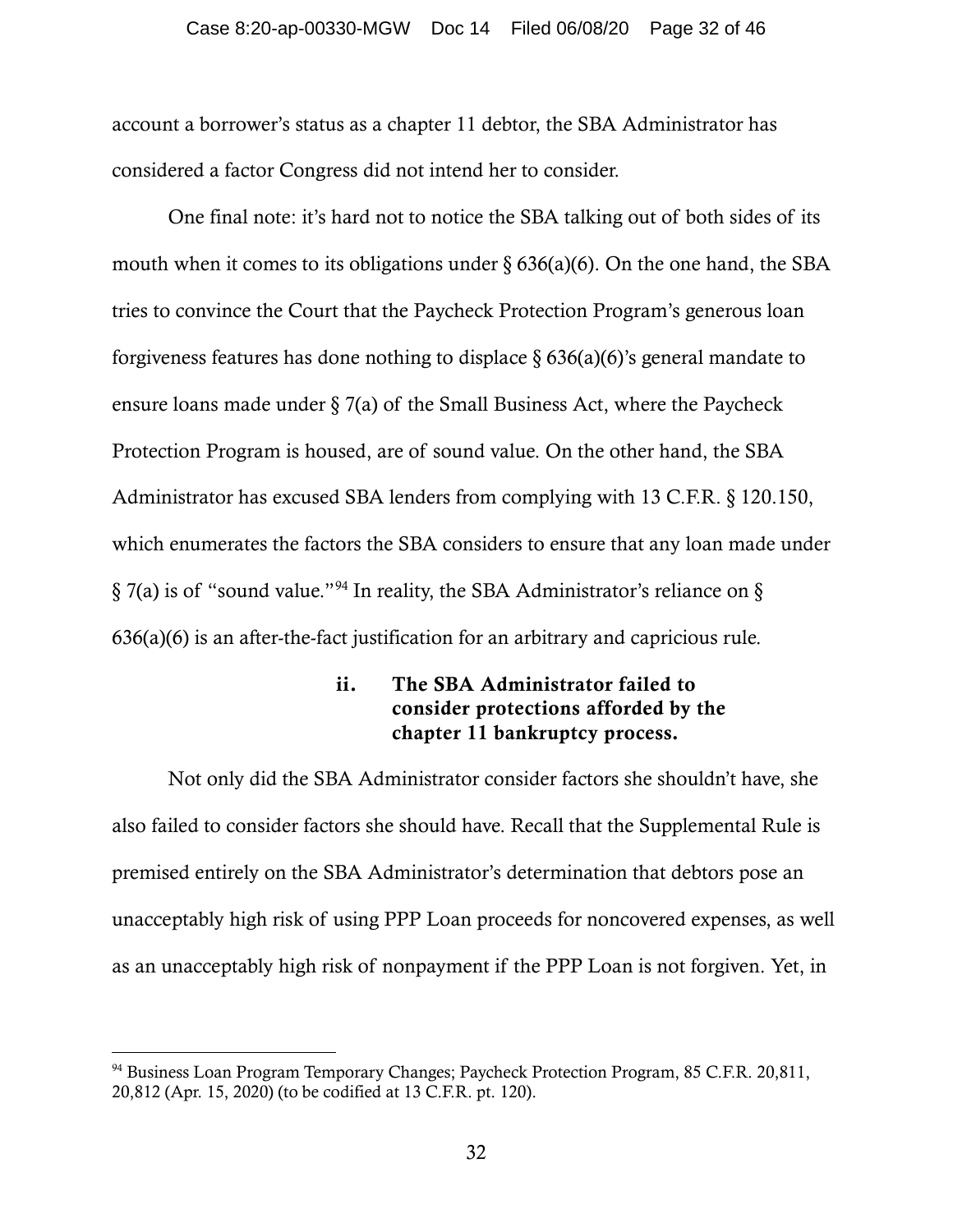making that determination, the SBA Administrator failed to consider an important aspect of the problem: how chapter 11 bankruptcy functions.

Begin with the policy behind chapter 11 bankruptcy. The policy of chapter 11 is to provide a forum where troubled businesses can rehabilitate.<sup>[95](#page-32-0)</sup> "Chapter 11 embodies a policy that it is generally preferable to enable a debtor to continue to operate and to reorganize or sell its business as a going concern rather than simply to liquidate a troubled business."[96](#page-32-1) Continued operation of a business is preferable to liquidation not only because it preserves going-concern value, but because it "can save the jobs of employees and the tax base of communities, and generally reduce the upheaval that can result from termination of a business."[97](#page-32-2) The SBA Administrator failed to consider that chapter 11 bankruptcy and the Paycheck Protection Program share the same policy goal: keeping American workers employed and paid.

Now let's turn to specific Bankruptcy Code provisions that would eliminate the "unacceptably high risk" that a chapter 11 debtor would use PPP Loan proceeds for noncovered expenses. As a starting point, Bankruptcy Code § 364 bars a debtor

<span id="page-32-0"></span><sup>95</sup> *NLRB v. Bildisco & Bildisco*, 465 U.S. 513, 527 (1984); *see also In re Paris Indus. Corp.*, 106 B.R. 339, 341 (Bankr. D. Maine 1989) ("The Bankruptcy Code embodies a governmental policy favoring reorganization and a fresh start.").

<span id="page-32-2"></span><span id="page-32-1"></span><sup>&</sup>lt;sup>96</sup> 7 Collier on Bankruptcy ¶ 1100.01 (Matthew Bender & Co. 16th ed.).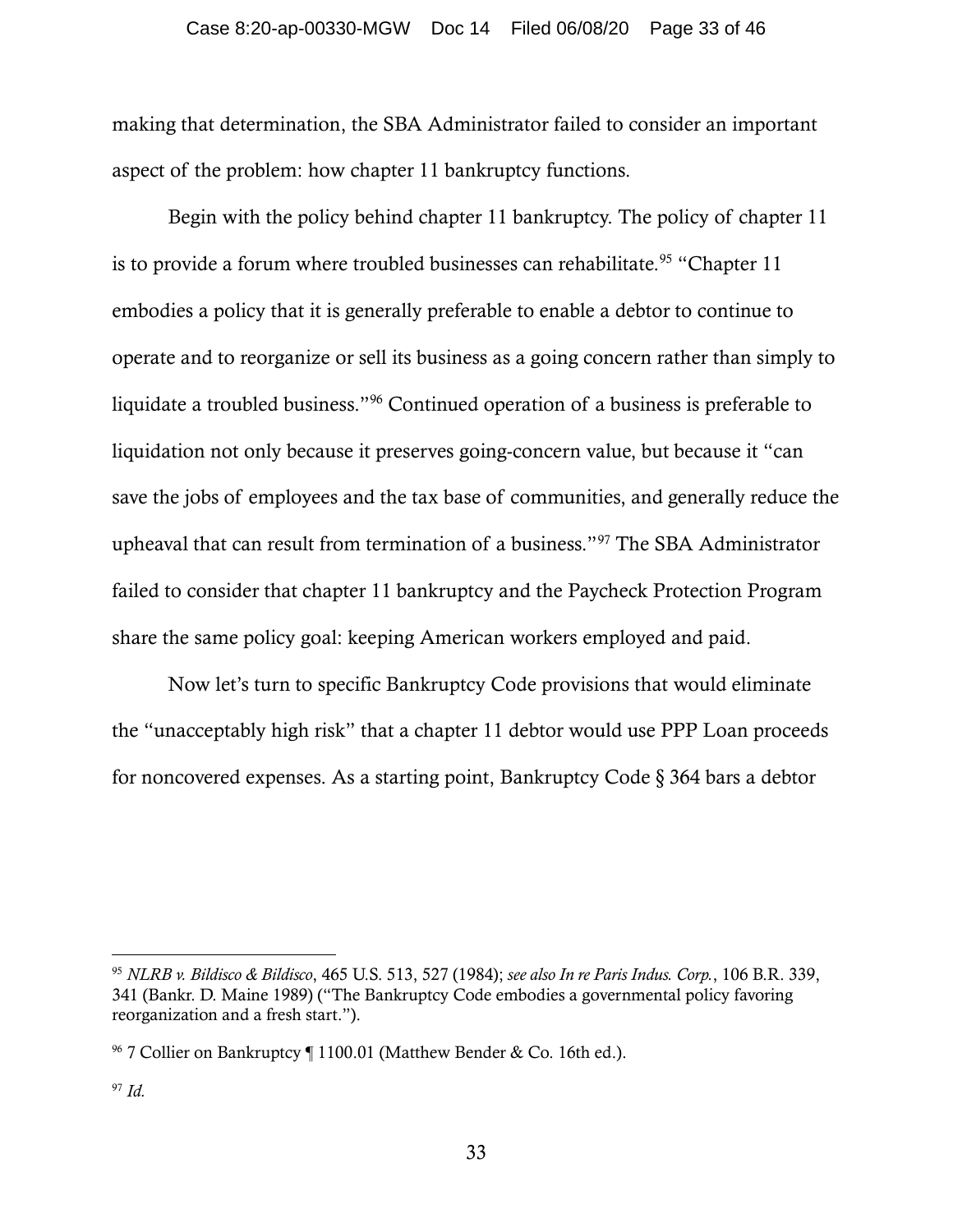#### Case 8:20-ap-00330-MGW Doc 14 Filed 06/08/20 Page 34 of 46

from borrowing money outside the ordinary course of business—such as obtaining a PPP Loan—without court approval.<sup>[98](#page-33-0)</sup>

Before a bankruptcy court can allow a debtor to borrow money outside the ordinary course of business, the debtor must give notice to interested parties in the case, who have a right to object to the proposed financing. [99](#page-33-1) If the bankruptcy court is inclined to allow the debtor to borrow money, it can impose conditions on the debtor doing so. In addition to restricting the debtor's use of the loan proceeds to paying expenses set forth in an approved budget, those conditions can also include requiring the chapter 11 debtor to disclose to the Court and creditors what the loan proceeds were used for.

What's more, on top of any narrowly tailored reporting requirements the court may impose when approving a postpetition loan, chapter 11 debtors in general are required to file monthly operating reports.<sup>[100](#page-33-2)</sup> Those reports, which detail a debtor's receipts and disbursements, are scrubbed by skilled professionals at the U.S. Trustee's

<span id="page-33-0"></span><sup>98</sup> 11 U.S.C. § 364(b).

<span id="page-33-1"></span><sup>&</sup>lt;sup>99</sup> *Id.* (providing that court may authorize postpetition financing "after notice and a hearing").

<span id="page-33-2"></span><sup>100</sup> 11 U.S.C. § 1106(a)(1); *see also* Fed. R. Bankr. P. 2015. Bankruptcy Code § 1106(a)(1) incorporates Bankruptcy Code  $\S 704(a)(8)$ , which requires a debtor in possession operating a business to file periodic reports and summaries of the business' operations, including a statement of receipts and disbursements. The monthly operating reports allow a bankruptcy court and parties in interest to ascertain (among other things) whether a debtor in possession is grossly mismanaging the bankruptcy estate, violating cash collateral or other court order, or engaging in unauthorized disposition of estate assets. Procedures for Completing Uniform Periodic Reports in Non-Small Business Cases Filed Under Chapter 11 of Title 11, 79 Fed. Reg. 66,659, 66,660 (Nov. 10, 2014) (to be codified at 28 C.F.R. pt. 58).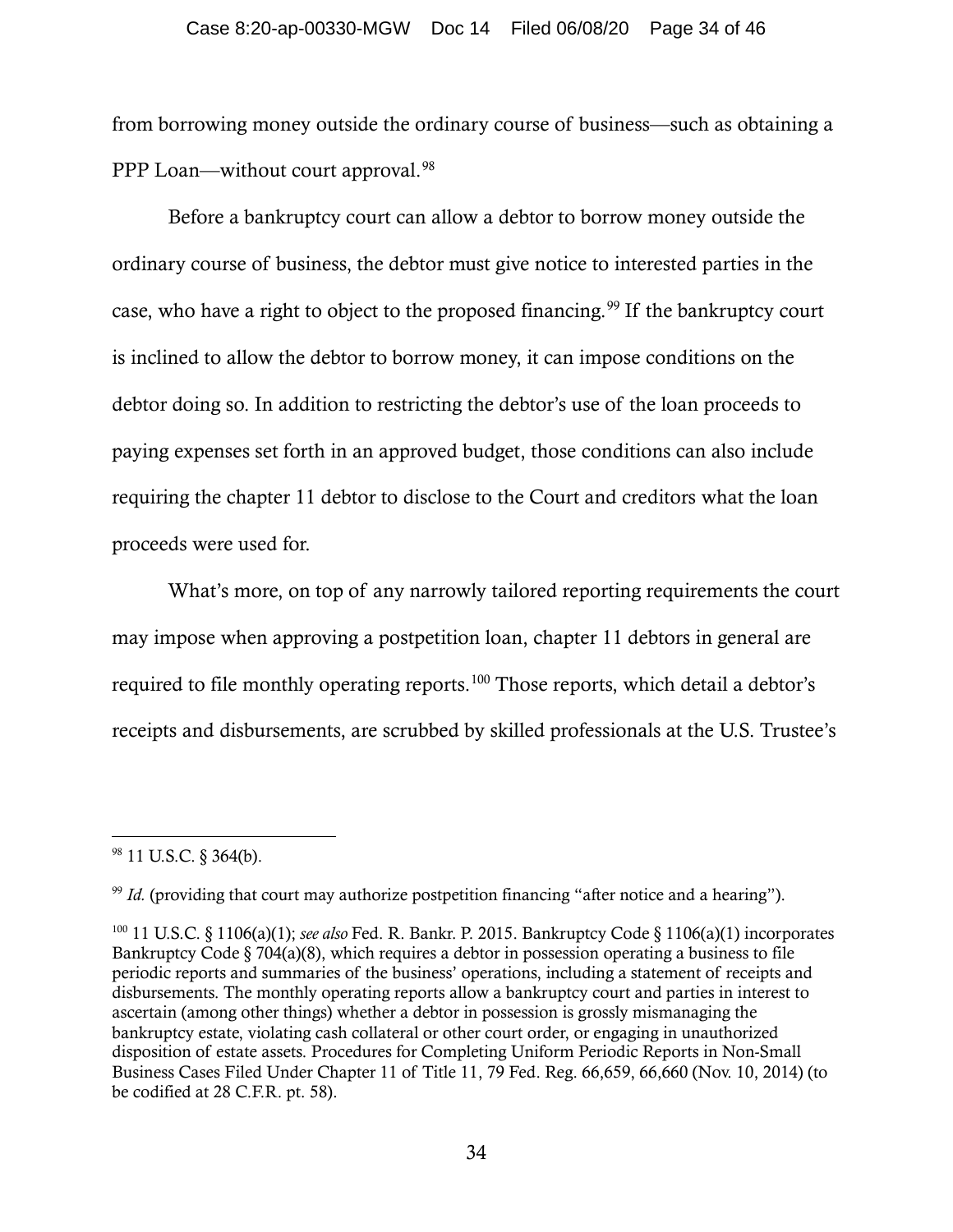#### Case 8:20-ap-00330-MGW Doc 14 Filed 06/08/20 Page 35 of 46

Office. And because they are filed electronically, the monthly operating reports can be scrutinized by creditors in the case.

So the SBA Administrator has failed to consider that by restricting a debtor's use of PPP Loan proceeds to covered expenses and subjecting the debtor's use of the funds to scrutiny by creditors and the U.S. Trustee, bankruptcy courts can reduce the risk that a chapter 11 debtor will use PPP Loan proceeds for noncovered expenses.

Last, consider the extra protections afforded to lenders who loan money to debtors postpetition, which greatly reduce the risk of nonpayment. If a bankruptcy court approves a debtor's postpetition financing motion, the lender is entitled to an administrative expense claim under Bankruptcy Code §  $503(b)(1)$ .<sup>[101](#page-34-0)</sup> Administrative expense claims—such as one for a PPP Loan—must be paid in full by the effective date of confirmation. The SBA Administrator therefore failed to consider that the Bankruptcy Code would give priority to repayment of PPP Loans made to chapter 11 debtors (to the extend funds were used for noncovered expenses).

### iii. The SBA's explanation runs counter to the evidence before the agency.

Imagine Gateway Radiology was not in chapter 11 bankruptcy. In that hypothetical world, Hypothetical Gateway Radiology would apply to the Credit Union for a PPP Loan by filling out a two-page application in which it would answer

<span id="page-34-0"></span><sup>&</sup>lt;sup>101</sup> 11 U.S.C. § 364(b) ("The court, after notice and a hearing, may authorize the trustee to obtain unsecured credit or to incur unsecured debt other than under subsection (a) of this section, allowable under section 503(b)(1) of this title as an administrative expense").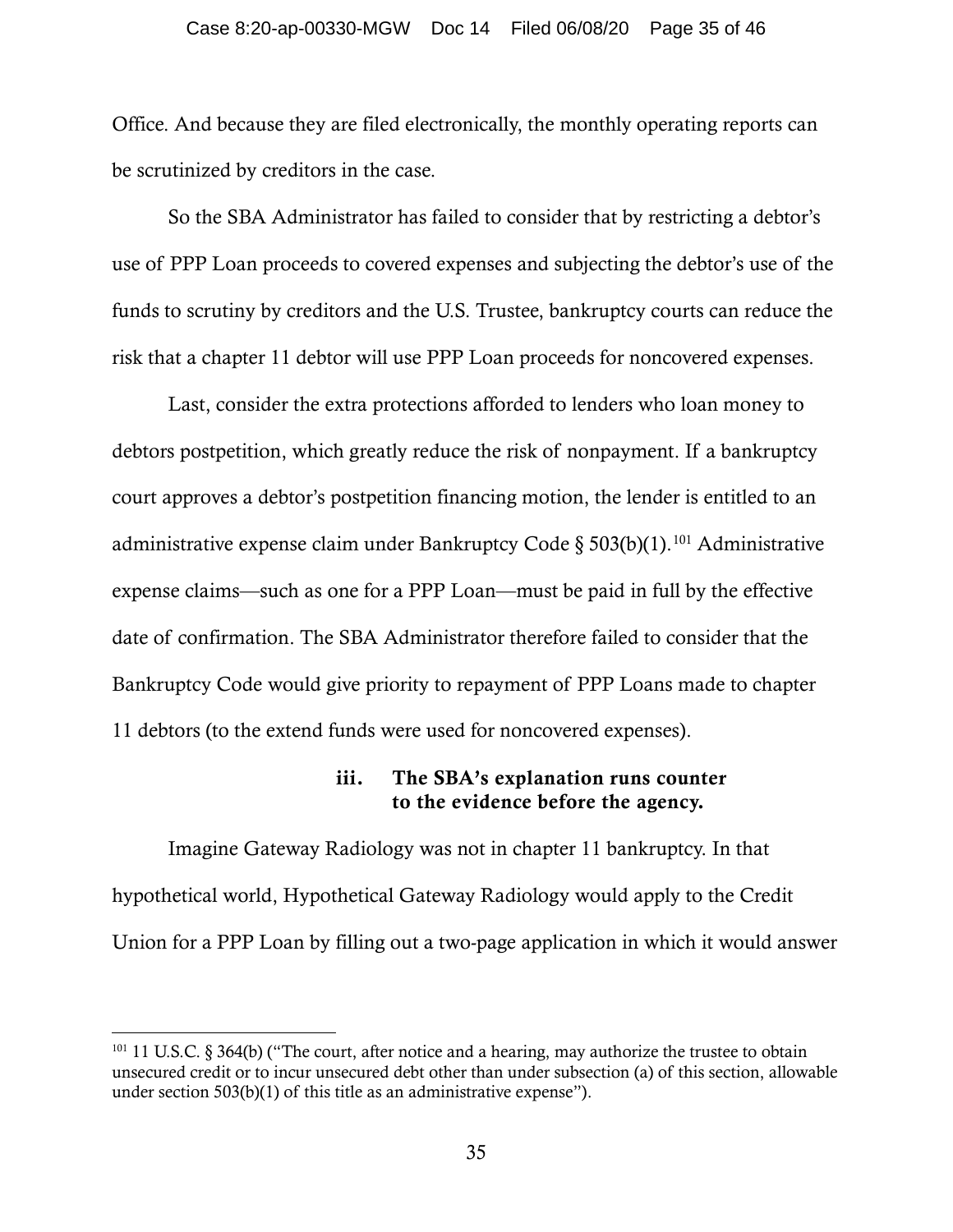### Case 8:20-ap-00330-MGW Doc 14 Filed 06/08/20 Page 36 of 46

eight questions (none of which have to do with creditworthiness); disclose the number of employees it has, its average monthly payroll, and its loan request; and check a box indicating how it intends to use the funds (payroll, lease or mortgage interest, utilities, or other).

Hypothetical Gateway Radiology would have also had to certify that it was operating on February 15, 2020; it had employees for whom it was paying salaries and payroll taxes; it needs the loan because of the economic uncertainty caused by COVID-19; it will use the loan proceeds for covered expenses; it will provide documentation showing it used the loan for covered expenses; it understands the loan will be forgiven if it is used for covered expenses (though nonpayroll expenses can only account for 25% of the forgiven amount); and it has not and will not seek another PPP Loan.

After confirming receipt of the certifications, the information demonstrating Hypothetical Gateway Radiology had employees, and the dollar amount of Hypothetical Gateway Radiology's payroll, the Credit Union would have then approved the loan. In the hypothetical world, the Credit Union would have done no investigation of Hypothetical Gateway Radiology's creditworthiness, its ability to repay the loan, or what it intended to use the PPP Loan for.

And once the PPP Loan was approved, the Credit Union would not truly monitor how Hypothetical Gateway Radiology used the money. Instead, the Credit Union would rely on the carrot-and-stick approach Congress provided to ensure repayment: the carrot, of course, is that the loan will be forgiven if it is used for

36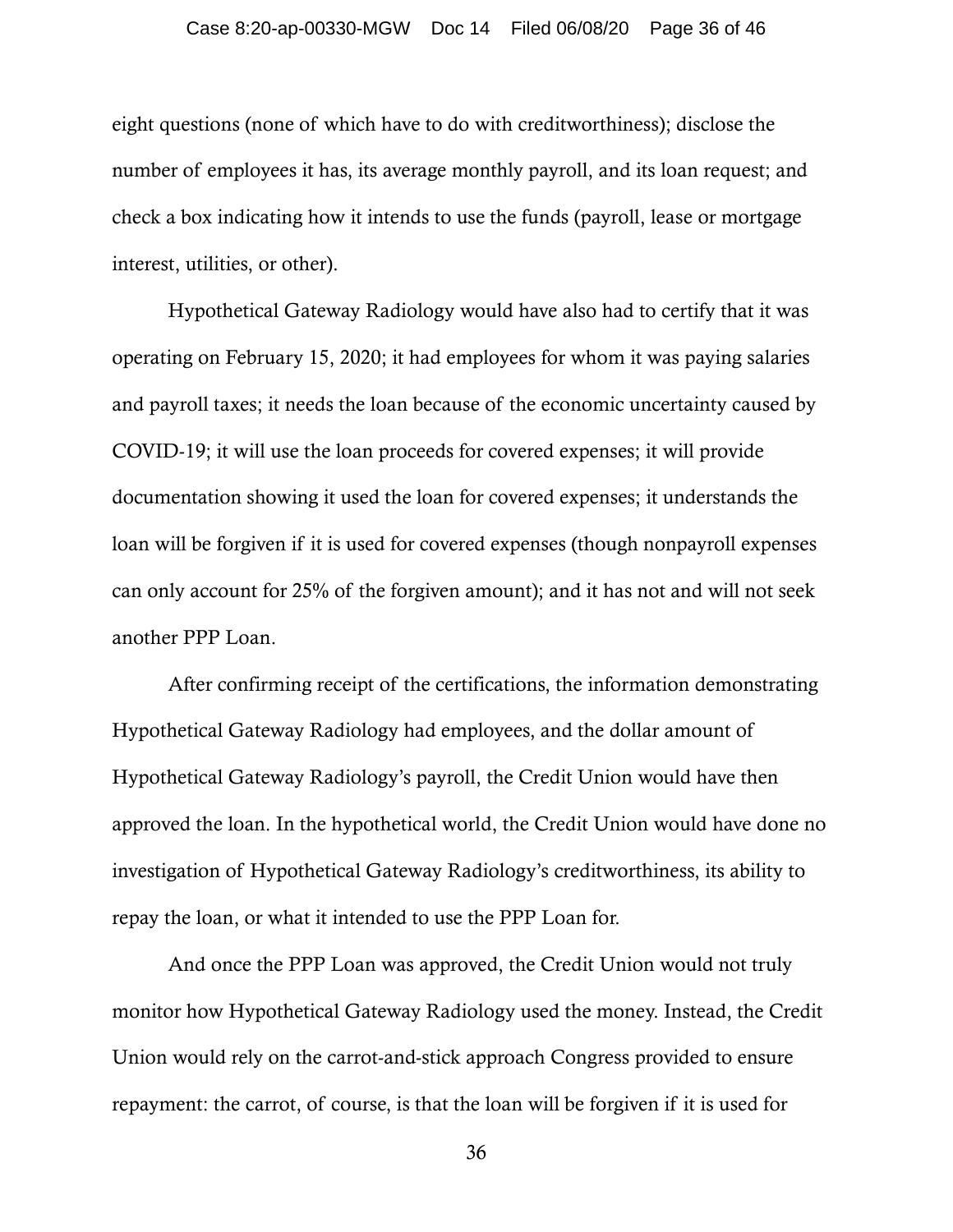#### Case 8:20-ap-00330-MGW Doc 14 Filed 06/08/20 Page 37 of 46

covered expenses; the "stick" is that Hypothetical Gateway Radiology would have to repay the loan if it was not used for covered expenses.

Sure, Hypothetical Gateway Radiology would be required to provide the Credit Union documentation showing it used the loan proceeds for covered expenses. But the Credit Union would not need to verify the documentation so long as Hypothetical Gateway Radiology attested that it verified the payments it made were for eligible costs. $102$ 

Now let's see how that story is playing out in the real world, where Gateway Radiology is in chapter 11 bankruptcy. Unlike a non-debtor, who can take out a PPP Loan with little to no oversight, Gateway Radiology had to first ask for this Court's approval, even though the PPP Loan had already been approved.

In seeking this Court's approval, Gateway Radiology (like a typical debtor seeking a PPP Loan) had to attach a copy of its loan application, along with a proposed budget detailing how it intends to use the loan proceeds.[103](#page-36-1) According to its budget, Gateway Radiology proposes to use \$445,000 of the \$527,710 in loan proceeds for payroll, while the remaining \$82,710 will be used for rent, health insurance premiums, and utilities—all of which are covered expenses. Unlike

<span id="page-36-0"></span><sup>&</sup>lt;sup>102</sup> Business Loan Program Temporary Changes; Paycheck Protection Program, 85 Fed. Reg. 20,811, 20,815 (Apr. 15, 2020) (to be codified at 13 C.F.R. pt. 120) ("The lender does not need to conduct any verification if the borrower submits documentation supporting its request for loan forgiveness and attests that it has accurately verified the payments for eligible costs. The Administrator will hold harmless any lender that relies on such borrower documents and attestation from a borrower.").

<span id="page-36-1"></span><sup>103</sup> Doc. No. 238; Adv. Doc. No. 3.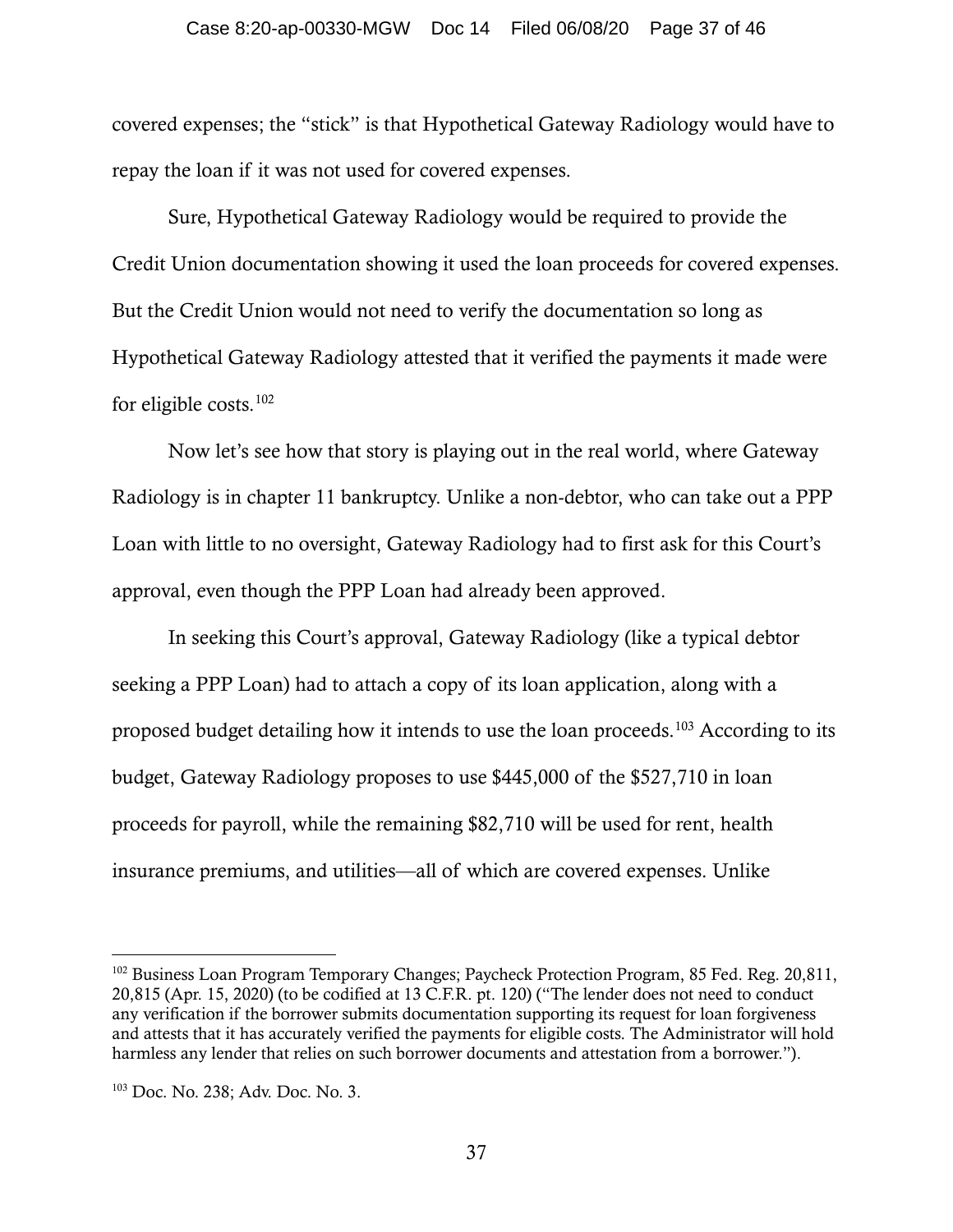#### Case 8:20-ap-00330-MGW Doc 14 Filed 06/08/20 Page 38 of 46

Hypothetical Gateway Radiology, whose certification that it would use the loan for covered expenses was given only a perfunctory review by the Credit Union, the real Gateway Radiology's intention to use the PPP Loan for covered expenses is scrutinized by creditors, the U.S. Trustee, and (most important) the Court.

If any creditor doubts that the loan will be used for covered expenses, it has the right to object to the proposed PPP Loan. Indeed, one creditor has already done so. Philips Healthcare, one of the major creditors in this case, contends that unless this Court determines that the proposed PPP Loan is eligible for loan forgiveness and will be used for covered expenses, the Court should deny the motion because Gateway Radiology hasn't showed why the funds are necessary or how they will be repaid.

In effect, Philips Healthcare has raised the same concerns the SBA Administrator raised in her Supplemental Rule. Philips Healthcare wants to make sure that the loan proceeds are used for covered expenses and, if not, that Gateway Radiology can repay the loan. Outside bankruptcy there would be no one to raise those issues. Because Gateway Radiology is in bankruptcy, however, this Court can consider and address both those concerns.

To ensure that the loan proceeds are used for covered expenses, the Court can (if it approves the loan) order Gateway Radiology to use the proceeds only for payroll, health insurance, rent, and utilities. The Court can also require Gateway Radiology to file reports with supporting documentation so the Court and interested parties can verify that Gateway Radiology is using the loan proceeds for covered

38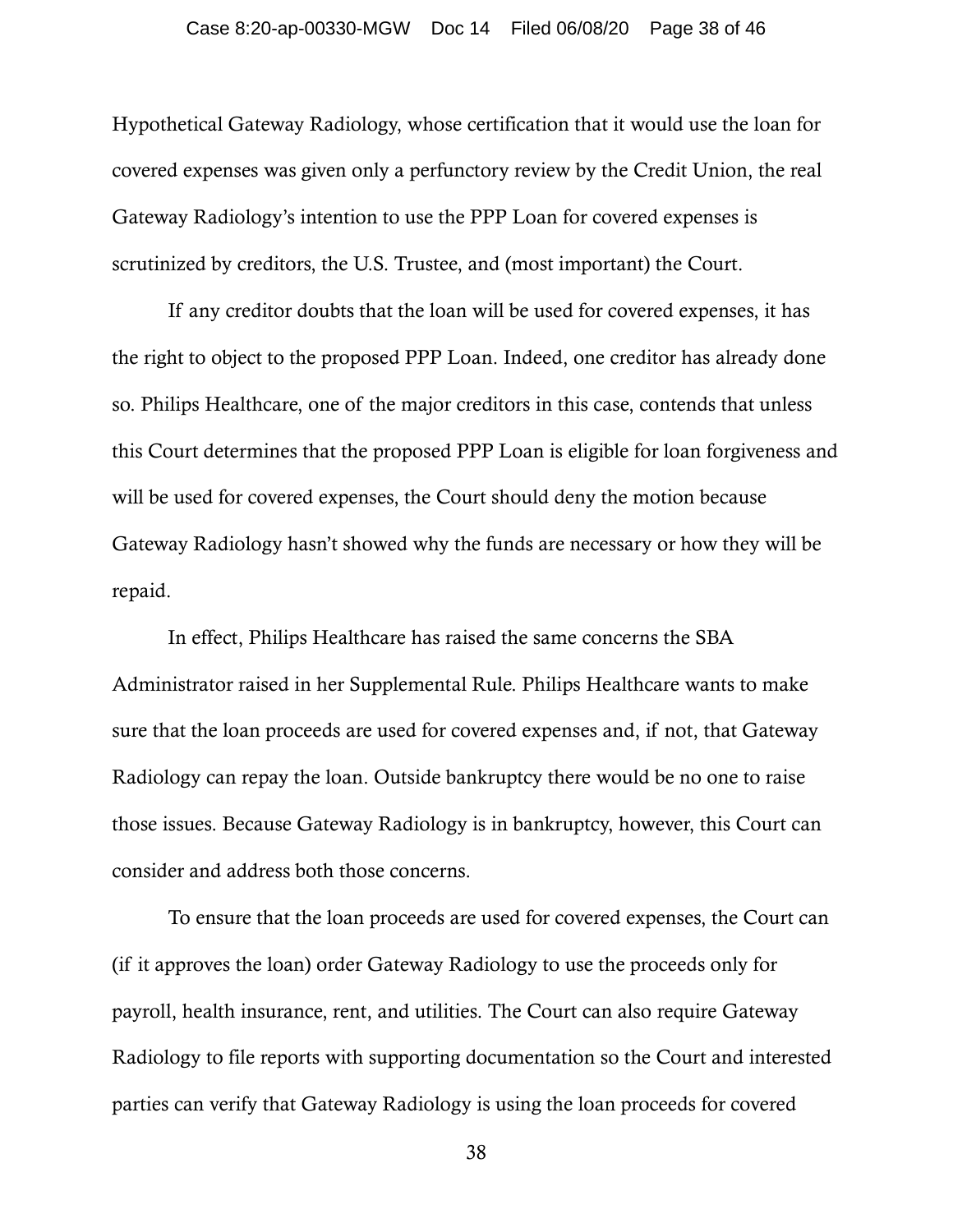#### Case 8:20-ap-00330-MGW Doc 14 Filed 06/08/20 Page 39 of 46

expenses. This would be in addition to the Debtor's monthly operating reports, which would also show what the loan proceeds were being used for.

Outside bankruptcy, the Credit Union could rely on Hypothetical Gateway Radiology's attestation that it used the proceeds for covered expenses. Because Gateway Radiology is in bankruptcy, however, there will be, as one court aptly put it, a hundred-eyed Argus watching how Gateway Radiology uses the money.<sup>104</sup>

What happens if the hundred-eyed Argus spots Gateway Radiology using the loan proceeds for noncovered expenses? Outside bankruptcy, there would be nothing anyone could do about it. The loan would simply be subject to repayment. Of course, there would be no way to know if Hypothetical Gateway Radiology could repay the loan since there was no underwriting. Because the real Gateway Radiology is in bankruptcy, the Court can take steps to minimize the amount that will not be forgiven and increase the chances that the unforgiven amounts are repaid.

The Court can minimize the amount that has to be repaid by turning off the spigot as soon as the proceeds start flowing out for noncovered expenses. Whereas outside bankruptcy, the "stick" to prevent a non-debtor from using a PPP Loan for noncovered expenses is that the money has to be repaid. Inside bankruptcy, the "stick" is not just that the loan has to be paid—the "stick" also includes possible contempt or other sanctions for violating a court order barring a debtor from using

<span id="page-38-0"></span><sup>&</sup>lt;sup>104</sup> In re Roman Catholic Church of Archdiocese of Santa Fe, \_\_\_ B.R. \_\_\_, 2020 WL 2096113, at \*6 (Bankr. D. N.M. May 1, 2020) ("In short, the chapter 11 bankruptcy system is a hundred-eyed Argus.").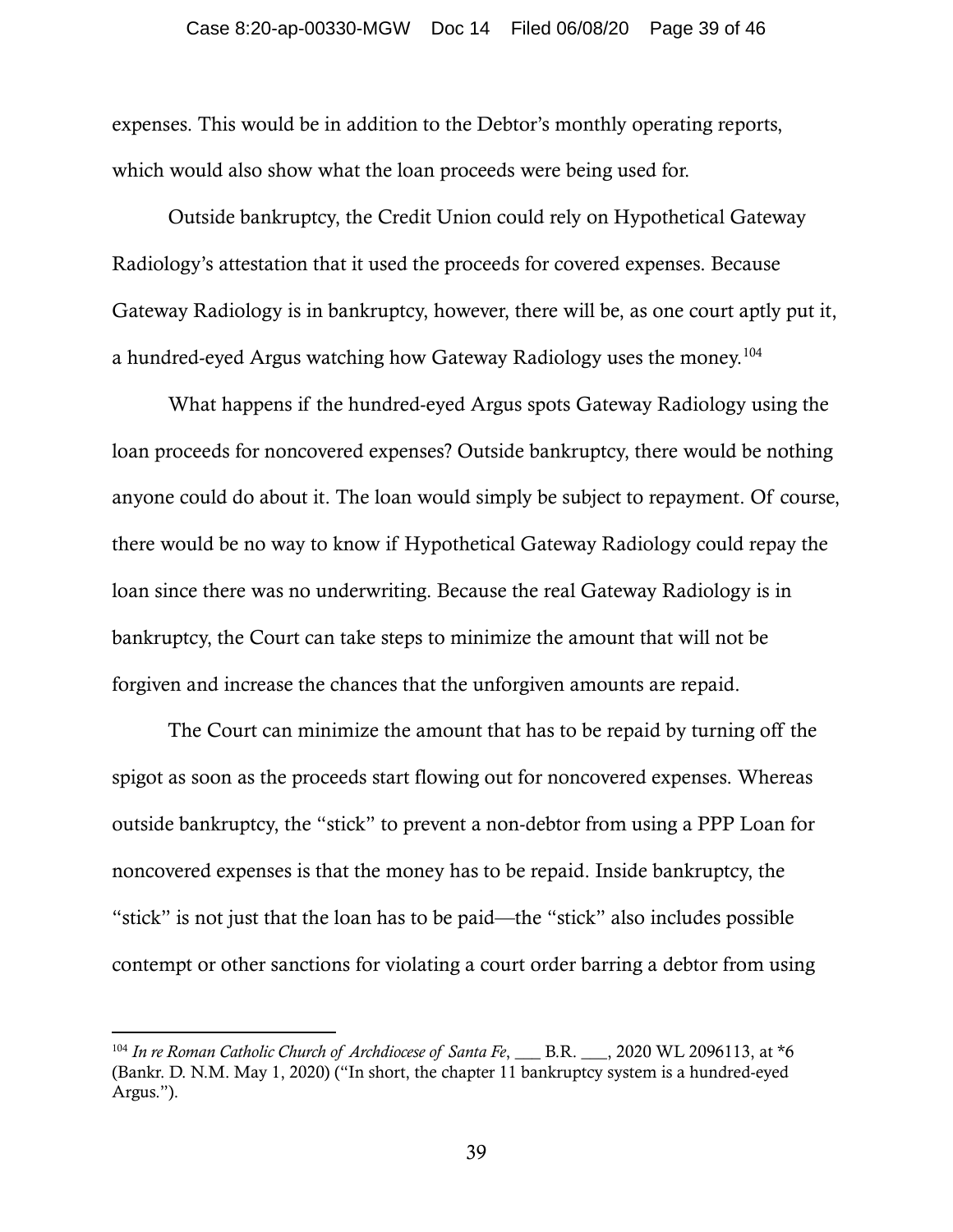#### Case 8:20-ap-00330-MGW Doc 14 Filed 06/08/20 Page 40 of 46

PPP Loan proceeds for noncovered expenses. Putting that aside, once the amount that must be repaid has been minimized, the Court can increase the chances it will be repaid by according the amount owed administrative expense status, which means it gets paid before other unsecured claims.

Having compared the safeguards in place for PPP Loans made to a chapter 11 debtor with the lack of any similar safeguards for PPP Loans to non-debtors, the Court cannot find any rational connection between the evidence before the SBA and the SBA's Supplemental Rule. Quite the opposite: to the extent that the SBA Administrator was concerned about PPP Loans being used for noncovered expenses or not being repaid, her Supplemental Rule is "illogical on its own terms." When agency action is "illogical on its own terms," as is the case here, the agency action is arbitrary and capricious.[105](#page-39-0)

## 2. Unless an injunction is issued, Gateway Radiology will suffer irreparable harm.

In its motion for temporary injunction, Gateway Radiology alleges that it has seen a 55 – 60% decrease in patient volume at its outpatient imaging, diagnostic, and interventional radiology center since the start of the COVID-19 pandemic; that it needs the PPP Loan to shore up its finances so that it can continue serving the

<span id="page-39-0"></span><sup>105</sup> *Am. Fed'n. of Gov't Emps. v. Fed. Labor Relations Auth.*, 470 F.3d 375, 381 (D.C. 2006).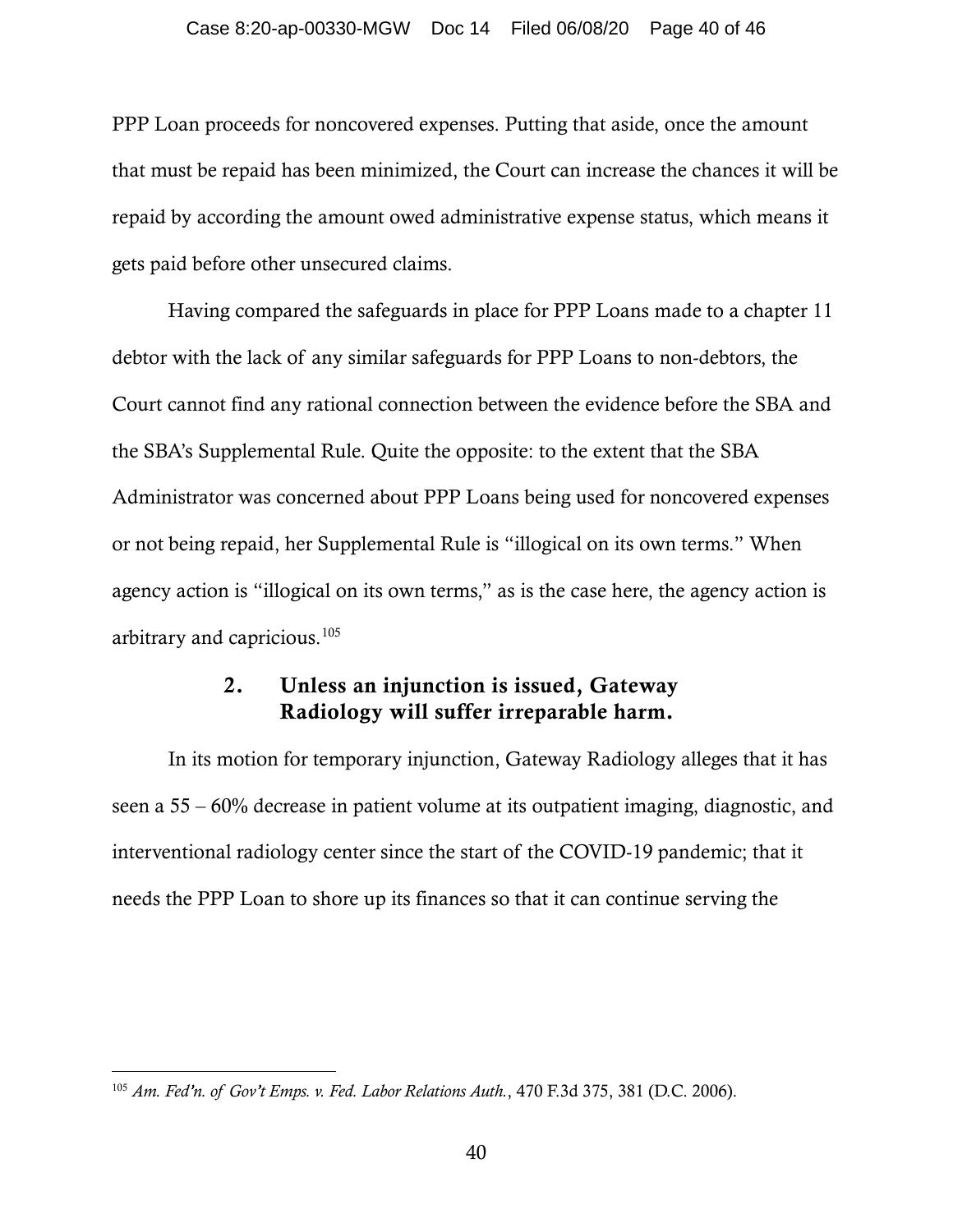#### Case 8:20-ap-00330-MGW Doc 14 Filed 06/08/20 Page 41 of 46

community as a front-line medical services provider during the pandemic; and without the PPP Loan, it may not survive as a going concern.<sup>[106](#page-40-0)</sup>

The SBA suggests that such a "meager showing is purely speculative, and in no way imminent."<sup>[107](#page-40-1)</sup> The Court is unpersuaded that the harm is as speculative and remote as the SBA cavalierly suggests. In any event, the SBA's argument is misplaced: to prove irreparable harm, Gateway Radiology need not prove that it will go out of business if it doesn't get the PPP Loan. To establish irreparable harm, Gateway Radiology must show that remedies at law—such as money damages—are inadequate. [108](#page-40-2)

Here, Gateway Radiology cannot be compensated by money damages. Under the Paycheck Protection Program, Gateway Radiology is eligible for more than \$500,000 in financing that is designed to—and almost certainly will be—forgiven. But funding under the Paycheck Protection Program, as the SBA has acknowledged, is "first-come, first-served."[109](#page-40-3) If the Court does not enjoin the Supplemental Rule, the funding allocated to Gateway Radiology will be used for a PPP Loan to another borrower.

<span id="page-40-0"></span><sup>106</sup> Adv. Doc. No. 3 at ¶ 29(b).

<span id="page-40-1"></span><sup>107</sup> Adv. Doc. No. 11 at 28.

<span id="page-40-2"></span><sup>108</sup> *Council v. Dep't of Veterans Affairs*, 2010 WL 98984, at \*3 (M.D. Fla. Jan. 6, 2010) (citing *Ebay, Inc. v. MercExchange, LLC*, 547 U.S. 388, 391 (2006)).

<span id="page-40-3"></span><sup>&</sup>lt;sup>109</sup> Business Loan Program Temporary Changes; Paycheck Protection Program, 85 Fed. Reg. 20,811, 20,813 (Apr. 15, 2020) (to be codified at 13 C.F.R. pt. 120).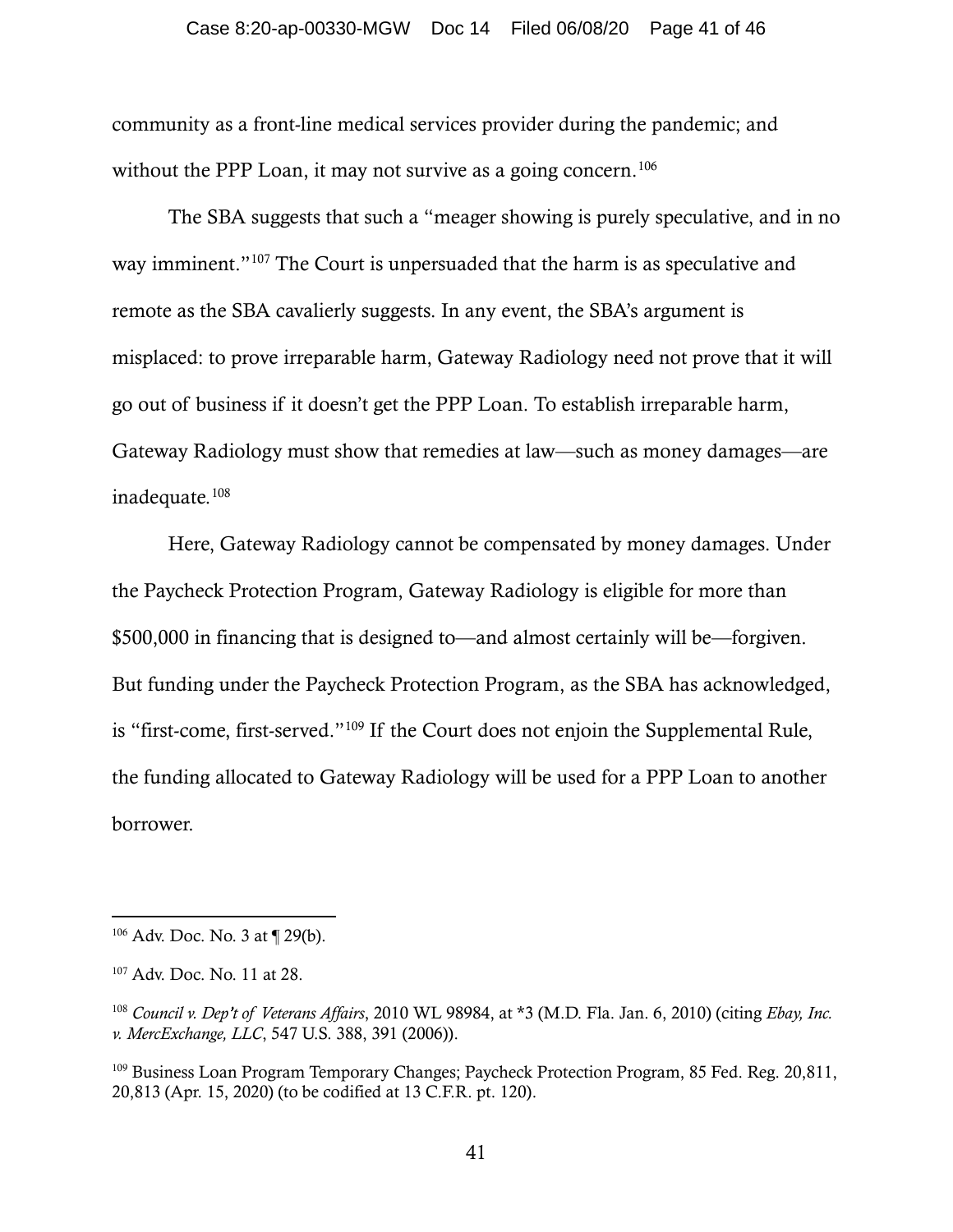By the time it is determined that debtors are eligible for PPP Loans, all the Paycheck Protection Program funding will be gone. And Gateway Radiology will not have access to another \$500,000 in funding that basically functions like a grant. That is classic irreparable harm.

## 3. The harm Gateway Radiology will suffer if no injunction is issued far outweighs any harm the SBA will suffer if an injunction is issued.

In its opposition, the SBA Administrator does not bother arguing that the SBA will suffer any harm if the Court enjoins her from enforcing the Supplemental Rule—much less that any harm it will suffer will outweigh the harm Gateway Radiology will suffer if the Court does not enjoin her from enforcing the Supplemental Rule. Presumably that's because it's unlikely the SBA will suffer any harm.

Admittedly, the SBA has a theoretical risk of harm. If Gateway Radiology does not use the PPP Loan for covered expenses, the PPP Loan will not be forgiven, which means what is essentially a grant will convert to a loan. If Gateway Radiology is unable to repay any unforgiven amounts, the SBA will be on the hook for the unpaid balance (which, theoretically, could be the entire \$527,710). That risk, however, can be mitigated—basically to zero.

As the Court has already pointed out, it must first approve the PPP Loan. As part of the approval process, creditors and the U.S. Trustee have an opportunity to object if there is reason to believe Gateway Radiology will not use the PPP Loan

42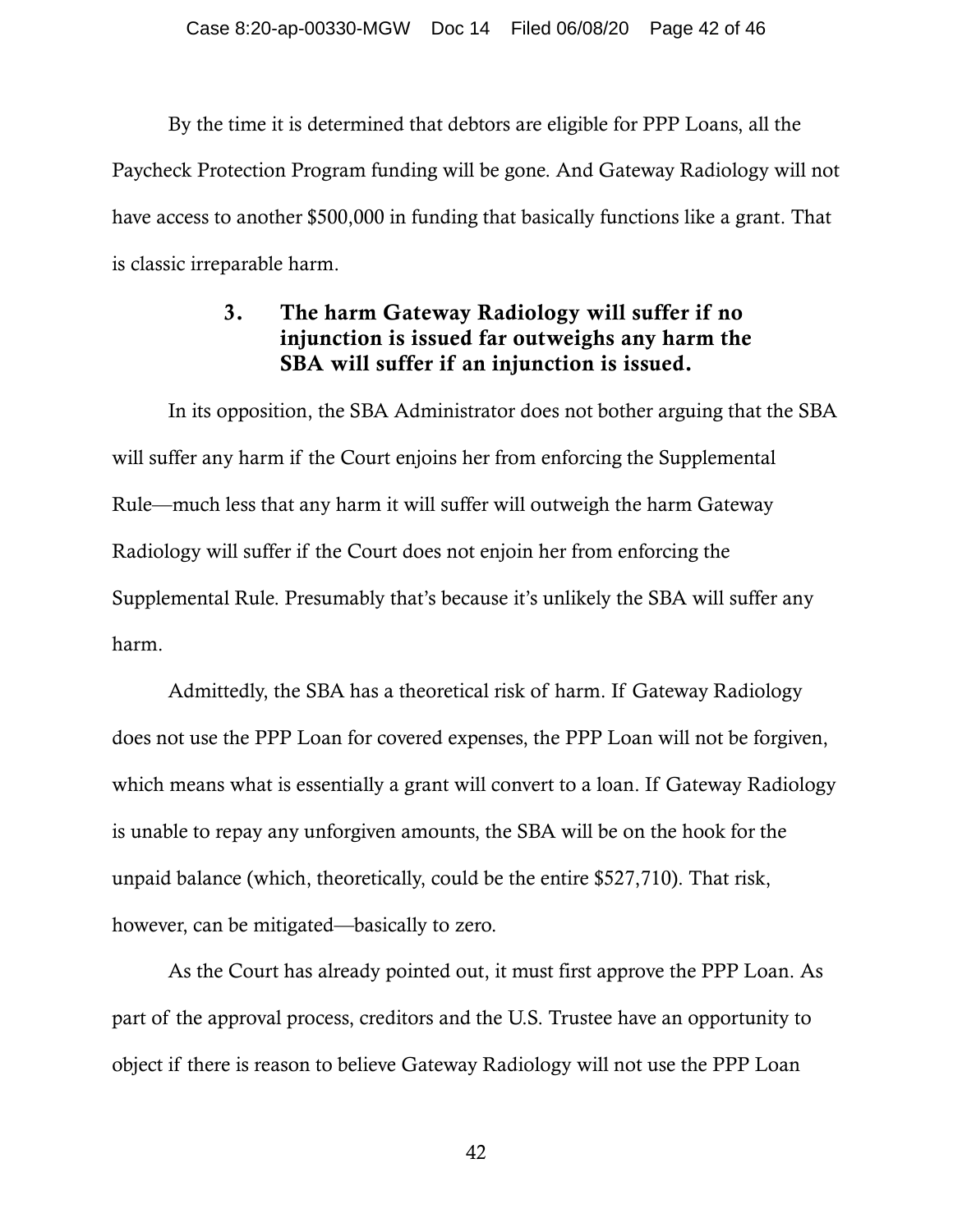### Case 8:20-ap-00330-MGW Doc 14 Filed 06/08/20 Page 43 of 46

proceeds for covered expenses or if Gateway Radiology does not have the ability to repay the loan in the unlikely event it is not forgiven. To ensure that Gateway Radiology uses the PPP Loan for covered expenses, the Court can order Gateway Radiology to restrict its use of funds to covered expenses. And to increase the likelihood that any unforgiven amount will be repaid, the Court can award the Credit Union an administrative expense for any noncovered expenses. All of this will be overseen by the hundred-eyed Argus.

Thus, it's unlikely the SBA will suffer any harm. To the extent it does, that harm would be far outweighed by the harm Gateway Radiology will suffer if the Court does not enjoin the SBA from enforcing the Supplemental Rule (at least to the extent it disqualifies Gateway Radiology from the Paycheck Protection Program).

# 4. Enjoining the SBA Administrator from disqualifying debtors from the Paycheck Protection Program will further Congress' objective in passing the CARES Act.

The SBA contends that enjoining the Supplemental Rule would disserve the public interest because the proposed injunction would: (1) short-circuit the rapidly evolving political and administrative landscape in response to COVID-19; (2) substitute Gateway Radiology's preferred policy for the SBA's stated policy; and (3) "throw a wrench into policymakers' evolving responses to COVID-19."[110](#page-42-0)

<span id="page-42-0"></span> $110$  Doc. No. 11 at  $29 - 30$ .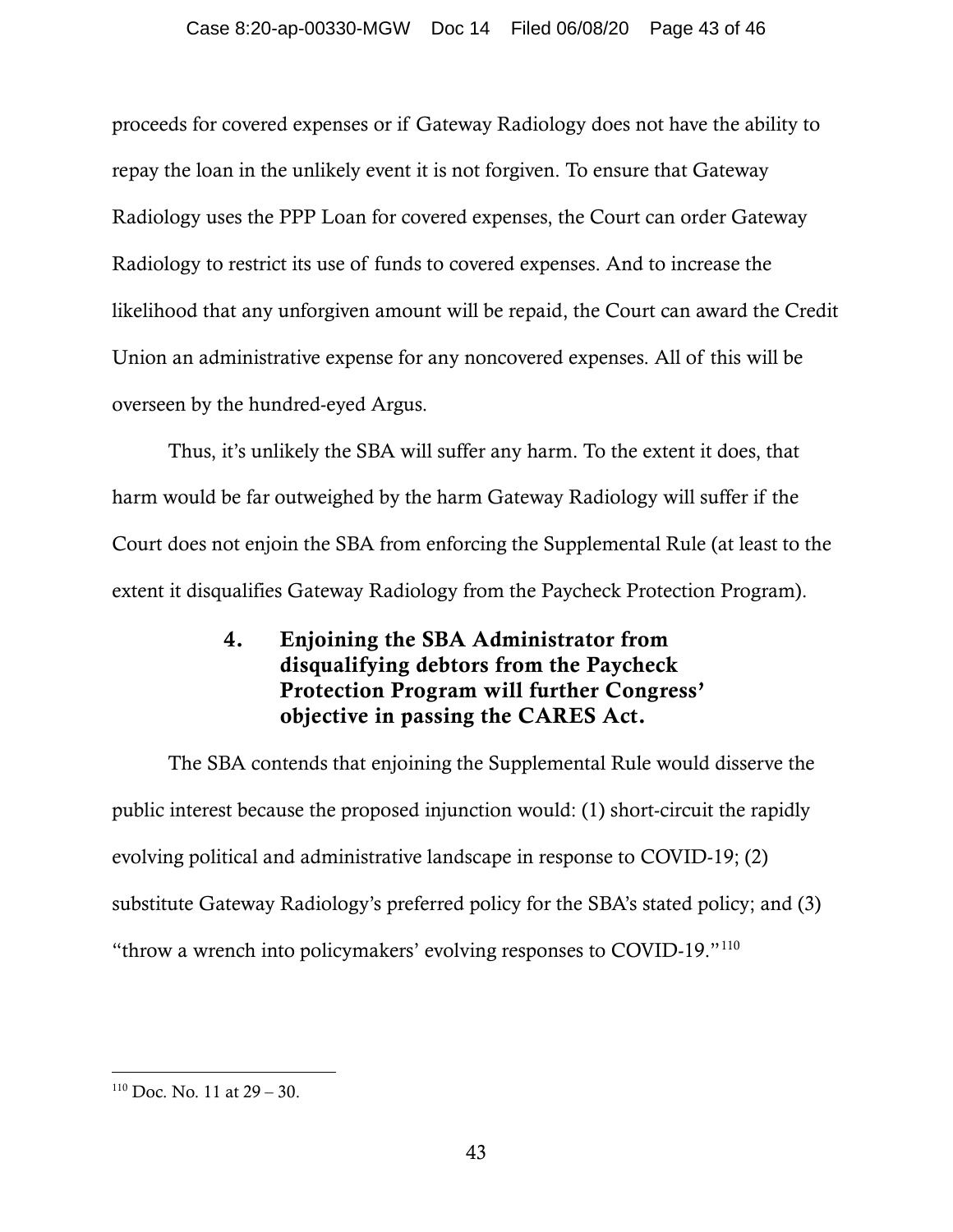Throw a wrench into policymakers' evolving responses? It's hard not to be flabbergasted by the SBA Administrator's (pardon the banal expression) "through the looking glass" approach to promoting the public interest: in what world does disqualifying an entire class of troubled small businesses—perhaps those who need it the most—from obtaining grants to pay employees so their workers don't lose their jobs somehow promote the public interest, but ensuring that the \$349 billion in relief flows to those who need it the most constitute "throwing a wrench" into Congress' response to COVID-19?

Congress passed the CARES Act "[t]o provide emergency assistance . . . for individuals, families, and businesses affected by the 2020 coronavirus pandemic."[111](#page-43-0) In doing so, Congress created the Paycheck Protection Program, which basically provides \$349 billion in grants so small businesses can pay their employees, and made sure as many small businesses were eligible for the grants as possible. By enjoining the Supplemental Rule, at least to the extent it disqualifies Gateway Radiology from the Paycheck Protection Program, the injunction would be promoting the public interest by giving effect to Congress' intent. Far from throwing a wrench into Congress' response to COVID-19, the Court would be preventing the SBA from inexplicably doing so.

<span id="page-43-0"></span><sup>111</sup> Coronavirus Aid, Relief, and Economic Security Act, S. 3548, 116th Cong. (2020).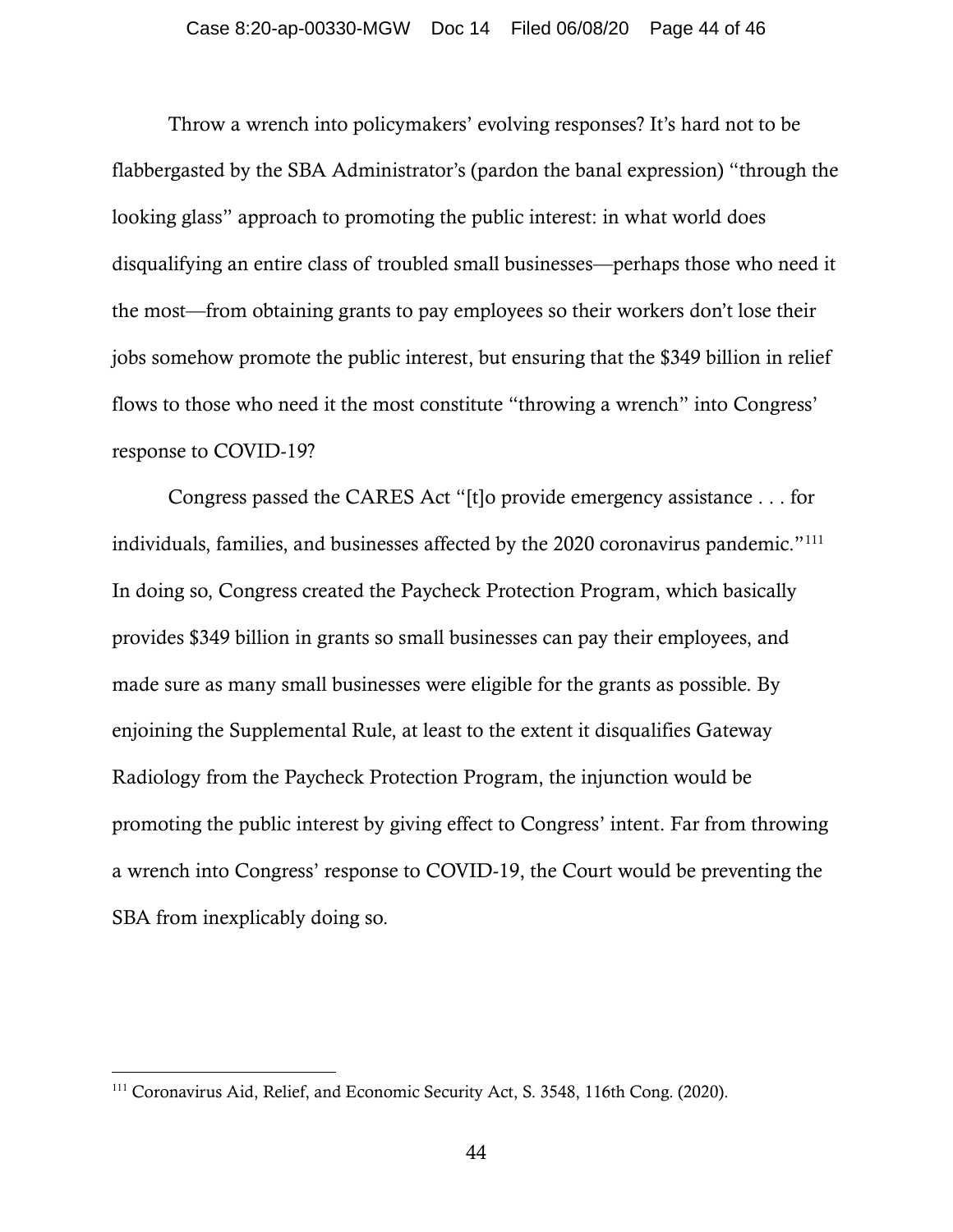## III. CONCLUSION

"When an administrative agency sets policy, it must provide a reasoned explanation for its action. That is not a high bar, but it is an unwavering one." $112$  It is up to this Court to ensure that the SBA Administrator has cleared that bar by engaging in reasoned decision-making."[113](#page-44-1)

The SBA Administrator's decision-making here was anything but reasoned. Although Congress chose to require mid-size businesses to certify they were not in bankruptcy to participate in the mid-size loan program, it chose not to impose a similar requirement on small businesses wanting to participate in the Paycheck Protection Program.

The SBA Administrator concedes that when Congress knows how to say something but chooses not to, its silence is controlling."<sup>[114](#page-44-2)</sup> But rather than treating Congress' silence as controlling, the SBA treats it as a dog whistle to exclude chapter 11 debtors from the Paycheck Protection Program because of the supposed unacceptably high risk that PPP Loans will be not be forgiven or collectable.

Any reasonable person would see that Congress was not concerned about collectability. PPP Loans are designed to be forgiven, which is why Congress and the

<span id="page-44-0"></span><sup>112</sup> *Judulang v. Holder*, 565 U.S. 42, 45 (2011).

<span id="page-44-1"></span><sup>&</sup>lt;sup>113</sup> *Id.* at 53 ("[C]ourts retain a role, and an important one, in ensuring that agencies have engaged in reasoned decisionmaking.")

<span id="page-44-2"></span><sup>114</sup> *CBS Inc. v. PrimteTime24 Joint Venture*, 245 F.3d 1217, 1226 (11th Cir. 2001) (internal quotations omitted) (quoting *Griffith v. United States (In re Griffith)*, 206 F.3d 1389, 1394 (11th Cir. 2000)).